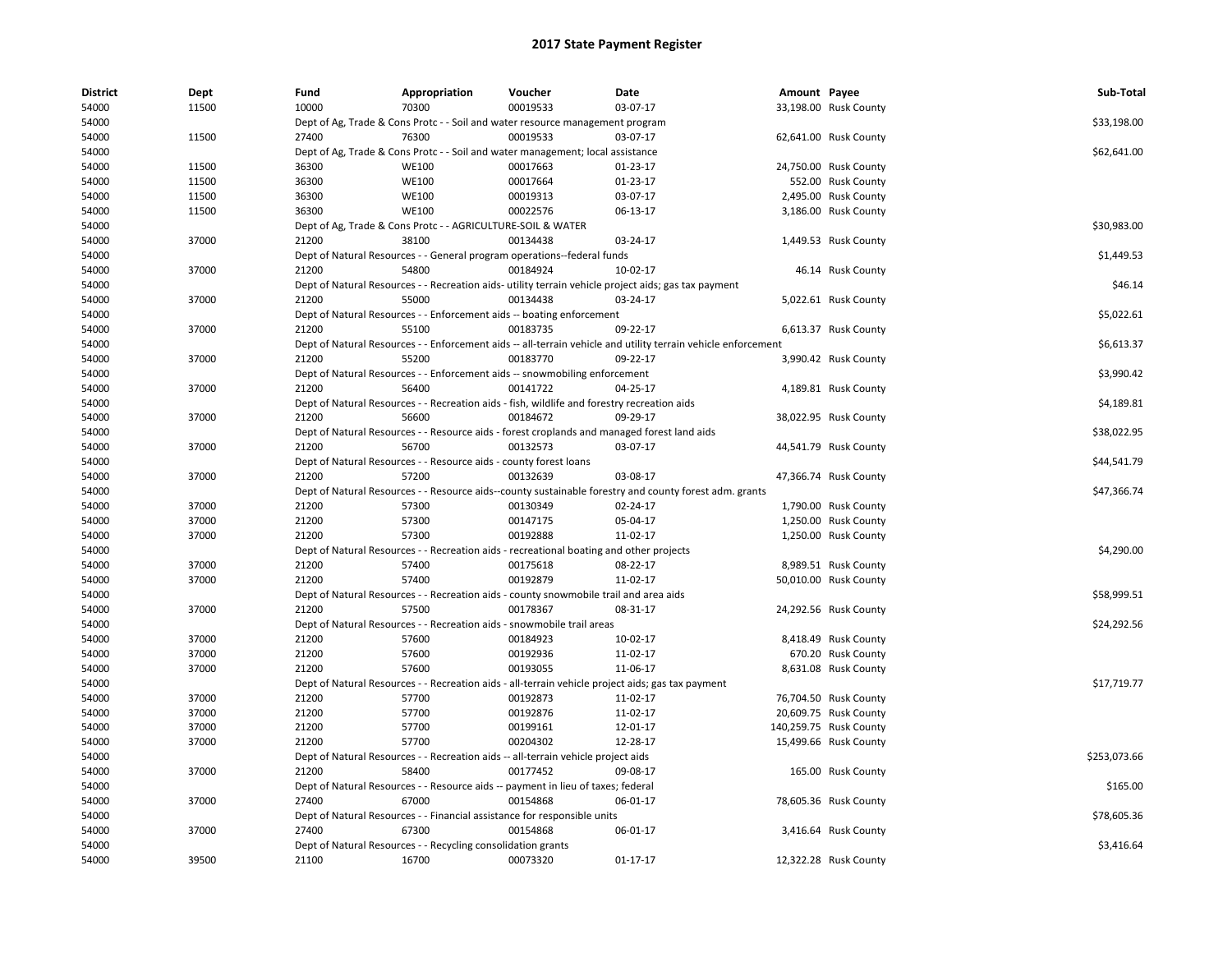| <b>District</b> | Dept  | Fund  | Appropriation                                                      | Voucher                                                                                    | Date                                                                                                    | Amount Payee |                        | Sub-Total      |
|-----------------|-------|-------|--------------------------------------------------------------------|--------------------------------------------------------------------------------------------|---------------------------------------------------------------------------------------------------------|--------------|------------------------|----------------|
| 54000           | 39500 | 21100 | 16700                                                              | 00086283                                                                                   | 02-17-17                                                                                                |              | 16,072.06 Rusk County  |                |
| 54000           |       |       |                                                                    | WI Dept of Transportation - - Elderly and disabled capital aids, state funds               |                                                                                                         |              |                        | \$28,394.34    |
| 54000           | 39500 | 21100 | 16800                                                              | 00107623                                                                                   | 04-20-17                                                                                                |              | 69,578.00 Rusk County  |                |
| 54000           |       |       |                                                                    | WI Dept of Transportation - - Elderly and disabled county aids, state funds                |                                                                                                         |              |                        | \$69,578.00    |
| 54000           | 39500 | 21100 | 17000                                                              | 00088071                                                                                   | 02-23-17                                                                                                |              | 7,036.04 Rusk County   |                |
| 54000           |       |       | WI Dept of Transportation - - County forest road aids, state funds |                                                                                            |                                                                                                         |              |                        | \$7,036.04     |
| 54000           | 39500 | 21100 | 17700                                                              | 00125700                                                                                   | 06-12-17                                                                                                |              | 33,798.00 Rusk County  |                |
| 54000           | 39500 | 21100 | 17700                                                              | 00154692                                                                                   | 08-16-17                                                                                                |              | 62,479.00 Rusk County  |                |
| 54000           |       |       |                                                                    | WI Dept of Transportation - - Tier C transit operating aids, state funds                   |                                                                                                         |              |                        | \$96,277.00    |
| 54000           | 39500 | 21100 | 18200                                                              | 00094031                                                                                   | 03-15-17                                                                                                |              | 96,975.00 Rusk County  |                |
| 54000           | 39500 | 21100 | 18200                                                              | 00099372                                                                                   | 03-31-17                                                                                                |              | 31,275.00 Rusk County  |                |
| 54000           | 39500 | 21100 | 18200                                                              | 00106553                                                                                   | 04-21-17                                                                                                |              | 13,418.00 Rusk County  |                |
| 54000           | 39500 | 21100 | 18200                                                              | 00174655                                                                                   | 10-12-17                                                                                                |              | 111,072.31 Rusk County |                |
| 54000           | 39500 | 21100 | 18200                                                              | 00174687                                                                                   | 10-12-17                                                                                                |              | 92,858.51 Rusk County  |                |
| 54000           | 39500 | 21100 | 18200                                                              | 00183031                                                                                   | 10-26-17                                                                                                |              | 12,845.80 Rusk County  |                |
| 54000           | 39500 | 21100 | 18200                                                              | 00195317                                                                                   | 11-27-17                                                                                                |              | 97,030.50 Rusk County  |                |
| 54000           |       |       |                                                                    | WI Dept of Transportation - - Transit and other transportation-related aids, federal funds |                                                                                                         |              |                        | \$455,475.12   |
| 54000           | 39500 | 21100 | 19000                                                              | 00065450                                                                                   | 01-03-17                                                                                                |              | 143,746.45 Rusk County |                |
| 54000           | 39500 | 21100 | 19000                                                              | 00133999                                                                                   | 07-03-17                                                                                                |              | 287,492.90 Rusk County |                |
| 54000           | 39500 | 21100 | 19000                                                              | 00169265                                                                                   | 10-02-17                                                                                                |              | 143,746.45 Rusk County |                |
| 54000           |       |       |                                                                    | WI Dept of Transportation - - Transportation aids to counties, state funds                 |                                                                                                         |              |                        | \$574,985.80   |
| 54000           | 39500 | 21100 | 27800                                                              | 00200792                                                                                   | 12-13-17                                                                                                |              | 3,887.26 Rusk County   |                |
| 54000           |       |       |                                                                    | WI Dept of Transportation - - Local roads improvement program, state funds                 |                                                                                                         |              |                        | \$3,887.26     |
| 54000           | 39500 | 21100 | 36300                                                              | 00131765                                                                                   | 06-22-17                                                                                                |              | 9,337.38 Rusk County   |                |
| 54000           |       |       |                                                                    | WI Dept of Transportation - - State highway rehabilitation, state funds                    |                                                                                                         |              |                        | \$9,337.38     |
| 54000           | 39500 | 21100 | 36800                                                              | 00070880                                                                                   | 01-05-17                                                                                                |              | 28,579.65 Rusk County  |                |
| 54000           | 39500 | 21100 | 36800                                                              | 00070881                                                                                   | 01-05-17                                                                                                |              | 935.95 Rusk County     |                |
| 54000           | 39500 | 21100 | 36800                                                              | 00071354                                                                                   | 01-05-17                                                                                                |              | 32,451.44 Rusk County  |                |
| 54000           | 39500 | 21100 | 36800                                                              | 00082094                                                                                   | 02-02-17                                                                                                |              | 163,937.59 Rusk County |                |
| 54000           | 39500 | 21100 | 36800                                                              | 00094683                                                                                   | 03-14-17                                                                                                |              | 29,047.83 Rusk County  |                |
| 54000           | 39500 | 21100 | 36800                                                              | 00095181                                                                                   | 03-15-17                                                                                                |              | 105,139.05 Rusk County |                |
| 54000           | 39500 | 21100 | 36800                                                              | 00102438                                                                                   | 04-03-17                                                                                                |              | 82,185.90 Rusk County  |                |
| 54000           | 39500 | 21100 | 36800                                                              | 00102439                                                                                   | 04-03-17                                                                                                |              | 314.91 Rusk County     |                |
| 54000           | 39500 | 21100 | 36800                                                              | 00112529                                                                                   | 05-02-17                                                                                                |              | 75,253.12 Rusk County  |                |
| 54000           | 39500 | 21100 | 36800                                                              | 00131765                                                                                   | 06-22-17                                                                                                |              | 99,718.23 Rusk County  |                |
| 54000           | 39500 | 21100 | 36800                                                              | 00150674                                                                                   | 08-03-17                                                                                                |              | 50,564.69 Rusk County  |                |
| 54000           | 39500 | 21100 | 36800                                                              | 00159919                                                                                   | 09-01-17                                                                                                |              | 38,020.79 Rusk County  |                |
| 54000           | 39500 | 21100 | 36800                                                              | 00173819                                                                                   | 10-03-17                                                                                                |              | 119,737.38 Rusk County |                |
| 54000           | 39500 | 21100 | 36800                                                              | 00174769                                                                                   | 10-05-17                                                                                                |              | 1,720.55 Rusk County   |                |
| 54000           | 39500 | 21100 | 36800                                                              | 00178570                                                                                   | 10-13-17                                                                                                |              | 62,906.06 Rusk County  |                |
| 54000           | 39500 | 21100 | 36800                                                              | 00183087                                                                                   | 10-24-17                                                                                                |              | 168,684.73 Rusk County |                |
| 54000           | 39500 | 21100 | 36800                                                              | 00196044                                                                                   | 11-27-17                                                                                                |              | 20,915.38 Rusk County  |                |
| 54000           |       |       |                                                                    | WI Dept of Transportation - - Routine maintenance activities, state funds                  |                                                                                                         |              |                        | \$1,080,113.25 |
| 54000           | 41000 | 10000 | 11600                                                              | 00168003                                                                                   | 11-07-17                                                                                                |              | 31,356.62 Rusk County  |                |
|                 |       |       |                                                                    |                                                                                            |                                                                                                         |              |                        | \$31,356.62    |
| 54000           |       |       |                                                                    |                                                                                            | Department of Corrections - - Reimbursing counties for probation, extended supervision and parole holds |              |                        |                |
| 54000           | 43500 | 10000 | 10700                                                              | 00171847                                                                                   | 11-30-17                                                                                                |              | 206.87 Rusk County     |                |
| 54000           |       |       |                                                                    | Department of Health Services - - Public health dispensaries and drugs                     |                                                                                                         |              |                        | \$206.87       |
| 54000           | 43500 | 10000 | 11900                                                              | 00152551                                                                                   | 09-01-17                                                                                                |              | 6,226.82 Rusk County   |                |
| 54000           |       |       | Department of Health Services - - Emergency medical services; aids |                                                                                            |                                                                                                         |              |                        | \$6,226.82     |
| 54000           | 43500 | 10000 | 00000                                                              | 90711                                                                                      | 03-01-17                                                                                                |              | 95,452.00 Rusk County  |                |
| 54000           | 43500 | 10000 | 00000                                                              | 90715                                                                                      | 05-01-17                                                                                                |              | 151,320.00 Rusk County |                |
| 54000           | 43500 | 10000 | 00000                                                              | 90716                                                                                      | 06-01-17                                                                                                |              | 25,889.00 Rusk County  |                |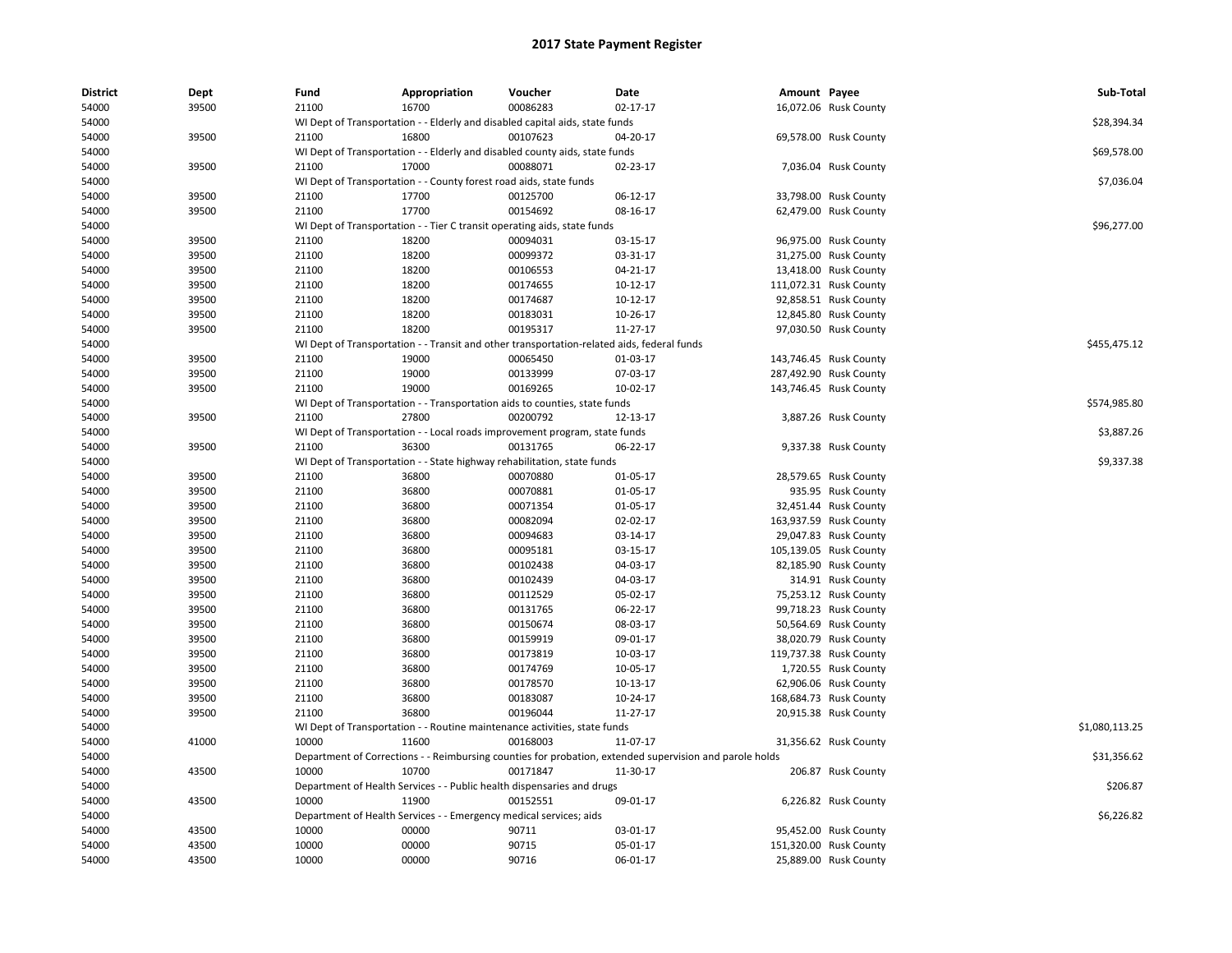| <b>District</b> | Dept  | Fund  | Appropriation                                                    | Voucher                                                                                   | Date                                                                                                                                          | Amount Payee |                        | Sub-Total    |
|-----------------|-------|-------|------------------------------------------------------------------|-------------------------------------------------------------------------------------------|-----------------------------------------------------------------------------------------------------------------------------------------------|--------------|------------------------|--------------|
| 54000           | 43500 | 10000 | 00000                                                            | 90800                                                                                     | 07-01-17                                                                                                                                      |              | 77,752.00 Rusk County  |              |
| 54000           | 43500 | 10000 | 00000                                                            | 90801                                                                                     | 08-01-17                                                                                                                                      |              | 74,521.00 Rusk County  |              |
| 54000           | 43500 | 10000 | 00000                                                            | 90802                                                                                     | 09-01-17                                                                                                                                      |              | 173,129.00 Rusk County |              |
| 54000           | 43500 | 10000 | 00000                                                            | 90805                                                                                     | 10-02-17                                                                                                                                      |              | 69,437.00 Rusk County  |              |
| 54000           | 43500 | 10000 | 00000                                                            | 90806                                                                                     | 11-01-17                                                                                                                                      |              | 45,899.00 Rusk County  |              |
| 54000           | 43500 | 10000 | 00000                                                            | 90807                                                                                     | 12-01-17                                                                                                                                      |              | 78,577.00 Rusk County  |              |
| 54000           | 43500 | 10000 | 00000                                                            | 90713                                                                                     | 04-01-17                                                                                                                                      |              | 32,650.00 Rusk County  |              |
| 54000           | 43500 | 10000 | 00000                                                            | 90714                                                                                     | 04-03-17                                                                                                                                      |              | 7,586.00 Rusk County   |              |
| 54000           |       |       | Department of Health Services - - State/Federal Aids             |                                                                                           |                                                                                                                                               |              |                        | \$832,212.00 |
| 54000           | 43500 | 00005 | 16300                                                            | 01LGS                                                                                     | 11-17-17                                                                                                                                      |              | 23,773.58 Rusk County  |              |
| 54000           |       |       | Department of Health Services - - Guardianship grant program     |                                                                                           |                                                                                                                                               |              |                        | \$23,773.58  |
| 54000           | 45500 | 10000 | 22100                                                            | 00035953                                                                                  | 10-13-17                                                                                                                                      |              | 830.00 Rusk County     |              |
| 54000           |       |       |                                                                  | Department of Justice - - Crime laboratories; deoxyribonucleic acid analysis              |                                                                                                                                               |              |                        | \$830.00     |
| 54000           | 45500 | 10000 | 23100                                                            | 00033401                                                                                  | 08-18-17                                                                                                                                      |              | 4,480.00 Rusk County   |              |
| 54000           |       |       |                                                                  | Department of Justice - - Law enforcement training fund, local assistance                 |                                                                                                                                               |              |                        | \$4,480.00   |
| 54000           | 45500 | 10000 | 24100                                                            | 00027281                                                                                  | 05-02-17                                                                                                                                      |              | 135.76 Rusk County     |              |
| 54000           |       |       | Department of Justice - - Federal aid, state operations          |                                                                                           |                                                                                                                                               |              |                        | \$135.76     |
| 54000           | 45500 | 10000 | 25100                                                            | 00035580                                                                                  | 10-06-17                                                                                                                                      |              | 1,168.24 Rusk County   |              |
| 54000           | 45500 | 10000 | 25100                                                            | 00039274                                                                                  | 12-28-17                                                                                                                                      |              | 3,466.84 Rusk County   |              |
| 54000           |       |       | Department of Justice - - Federal aid, local assistance          |                                                                                           |                                                                                                                                               |              |                        | \$4,635.08   |
| 54000           | 45500 | 10000 | 27100                                                            | 00028903                                                                                  | 05-25-17                                                                                                                                      |              | 64,806.99 Rusk County  |              |
| 54000           |       |       |                                                                  |                                                                                           | Department of Justice - - Alternatives to prosecution and incarceration for persons who use alcohol or other drugs; presentencing assessments |              |                        | \$64,806.99  |
| 54000           | 45500 | 10000 | 28500                                                            | 00031006                                                                                  | 07-03-17                                                                                                                                      |              | 25,362.97 Rusk County  |              |
| 54000           | 45500 | 10000 | 28500                                                            | 00035216                                                                                  | 09-27-17                                                                                                                                      |              | 23,803.75 Rusk County  |              |
| 54000           | 45500 | 10000 | 28500                                                            | 00036714                                                                                  | 11-01-17                                                                                                                                      |              | 35,035.29 Rusk County  |              |
| 54000           |       |       | Department of Justice - - Alternatives to Prosecution            |                                                                                           |                                                                                                                                               |              |                        | \$84,202.01  |
| 54000           | 45500 | 10000 | 53200                                                            | 00024987                                                                                  | 03-03-17                                                                                                                                      |              | 10,292.55 Rusk County  |              |
| 54000           | 45500 | 10000 | 53200                                                            | 00031732                                                                                  | 07-20-17                                                                                                                                      |              | 12,395.39 Rusk County  |              |
| 54000           |       |       |                                                                  | Department of Justice - - Crime victim and witness assistance surcharge, general services |                                                                                                                                               |              |                        | \$22,687.94  |
| 54000           | 45500 | 10000 | 54200                                                            | 00023850                                                                                  | 02-16-17                                                                                                                                      |              | 4,792.00 Rusk County   |              |
| 54000           | 45500 | 10000 | 54200                                                            | 00027892                                                                                  | 05-10-17                                                                                                                                      |              | 8,042.00 Rusk County   |              |
| 54000           | 45500 | 10000 | 54200                                                            | 00032472                                                                                  | 08-04-17                                                                                                                                      |              | 5,122.00 Rusk County   |              |
| 54000           | 45500 | 10000 | 54200                                                            | 00037629                                                                                  | 11-16-17                                                                                                                                      |              | 11,580.00 Rusk County  |              |
| 54000           | 45500 | 10000 | 54200                                                            | 00038398                                                                                  | 12-01-17                                                                                                                                      |              | 227.46 Rusk County     |              |
| 54000           |       |       | Department of Justice - - Federal aid; victim assistance         |                                                                                           |                                                                                                                                               |              |                        | \$29,763.46  |
| 54000           | 46500 | 10000 | 30800                                                            | 00034212                                                                                  | 11-07-17                                                                                                                                      |              | 713.74 Rusk County     |              |
| 54000           |       |       | Department of Military Affairs - - Emergency response equipment  |                                                                                           |                                                                                                                                               |              |                        | \$713.74     |
| 54000           | 46500 | 10000 | 33700                                                            | 00027709                                                                                  | 06-21-17                                                                                                                                      |              | 3,343.28 Rusk County   |              |
| 54000           |       |       |                                                                  |                                                                                           | Department of Military Affairs - - Division of emergency management; emergency planning grants                                                |              |                        | \$3,343.28   |
| 54000           | 46500 | 10000 | 34200                                                            | 00030329                                                                                  | 08-11-17                                                                                                                                      |              | 4,774.21 Rusk County   |              |
| 54000           | 46500 | 10000 | 34200                                                            | 00030750                                                                                  | 08-23-17                                                                                                                                      |              | 15,947.82 Rusk County  |              |
| 54000           |       |       | Department of Military Affairs - - Federal aid, local assistance |                                                                                           |                                                                                                                                               |              |                        | \$20,722.03  |
| 54000           | 48500 | 15200 | 12700                                                            | 00024220                                                                                  | 01-24-17                                                                                                                                      |              | 415.47 Rusk County     |              |
| 54000           | 48500 | 15200 | 12700                                                            | 00031974                                                                                  | 06-29-17                                                                                                                                      |              | 284.81 Rusk County     |              |
| 54000           |       |       | Department of Veterans Affairs - - Grants to counties            |                                                                                           |                                                                                                                                               |              |                        | \$700.28     |
| 54000           | 48500 | 58200 | 26700                                                            | 00024220                                                                                  | 01-24-17                                                                                                                                      |              | 1,869.59 Rusk County   |              |
| 54000           | 48500 | 58200 | 26700                                                            | 00031974                                                                                  | 06-29-17                                                                                                                                      |              | 1,281.67 Rusk County   |              |
| 54000           |       |       | Department of Veterans Affairs - - County grants                 |                                                                                           |                                                                                                                                               |              |                        | \$3,151.26   |
| 54000           | 48500 | 58300 | 37000                                                            | 00024220                                                                                  | 01-24-17                                                                                                                                      |              | 1,869.59 Rusk County   |              |
| 54000           | 48500 | 58300 | 37000                                                            | 00031974                                                                                  | 06-29-17                                                                                                                                      |              | 1,281.67 Rusk County   |              |
| 54000           |       |       | Department of Veterans Affairs - - County grants                 |                                                                                           |                                                                                                                                               |              |                        | \$3,151.26   |
|                 |       |       |                                                                  |                                                                                           |                                                                                                                                               |              |                        |              |
| 54000           | 50500 | 10000 | 15500                                                            | 00041385                                                                                  | $01 - 31 - 17$                                                                                                                                |              | 1,722.33 Rusk County   |              |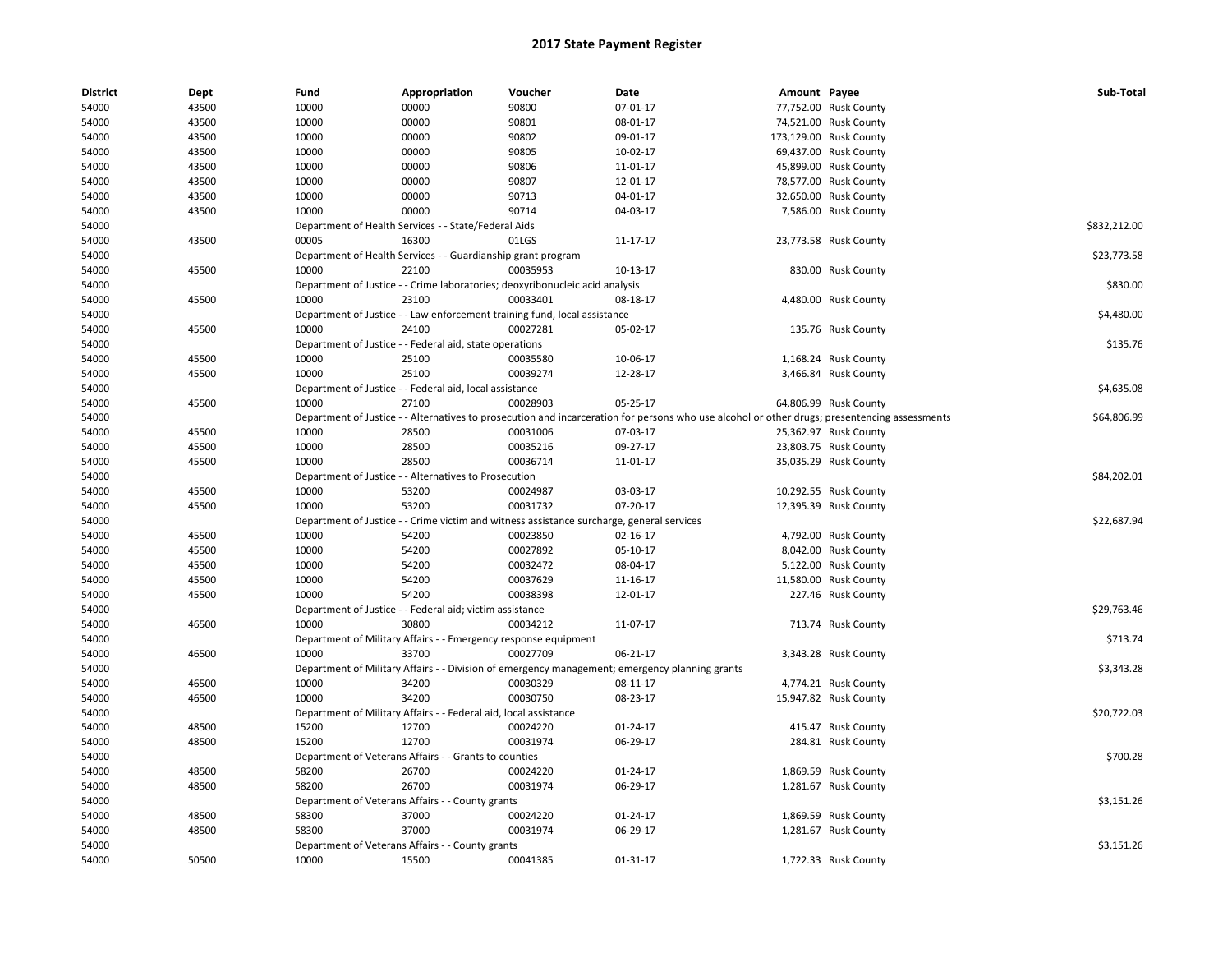| <b>District</b>    | Dept  | Fund                                  | Appropriation                                                         | Voucher                                                                          | Date     | Amount Payee |                          | Sub-Total      |
|--------------------|-------|---------------------------------------|-----------------------------------------------------------------------|----------------------------------------------------------------------------------|----------|--------------|--------------------------|----------------|
| 54000              | 50500 | 10000                                 | 15500                                                                 | 00043761                                                                         | 03-01-17 |              | 2,364.38 Rusk County     |                |
| 54000              | 50500 | 10000                                 | 15500                                                                 | 00046144                                                                         | 03-29-17 |              | 1,966.00 Rusk County     |                |
| 54000              | 50500 | 10000                                 | 15500                                                                 | 00048901                                                                         | 05-01-17 |              | 2,037.37 Rusk County     |                |
| 54000              | 50500 | 10000                                 | 15500                                                                 | 00051839                                                                         | 05-31-17 |              | 2,380.31 Rusk County     |                |
| 54000              | 50500 | 10000                                 | 15500                                                                 | 00056705                                                                         | 07-31-17 |              | 2,266.96 Rusk County     |                |
| 54000              | 50500 | 10000                                 | 15500                                                                 | 00057868                                                                         | 08-15-17 |              | 2,652.77 Rusk County     |                |
| 54000              | 50500 | 10000                                 | 15500                                                                 | 00058921                                                                         | 08-29-17 |              | 4,107.21 Rusk County     |                |
| 54000              | 50500 | 10000                                 | 15500                                                                 | 00061485                                                                         | 09-29-17 |              | 3,233.17 Rusk County     |                |
| 54000              | 50500 | 10000                                 | 15500                                                                 | 00063978                                                                         | 10-31-17 |              | 2,366.60 Rusk County     |                |
| 54000              | 50500 | 10000                                 | 15500                                                                 | 00066461                                                                         | 11-29-17 |              | 3,480.06 Rusk County     |                |
| 54000              | 50500 | 10000                                 | 15500                                                                 | 00067457                                                                         | 12-15-17 |              | 2,474.64 Rusk County     |                |
| 54000              | 50500 | 10000                                 | 15500                                                                 | 00068709                                                                         | 12-29-17 |              | 1,746.56 Rusk County     |                |
| 54000              |       | Department of Administration          |                                                                       | Federal aid; local assistance                                                    |          |              |                          | \$32,798.36    |
| 54000              | 50500 | 23500                                 | 37100                                                                 | 00041385                                                                         | 01-31-17 |              | 2,000.04 Rusk County     |                |
| 54000              | 50500 | 23500                                 | 37100                                                                 | 00043761                                                                         | 03-01-17 |              | 2,142.06 Rusk County     |                |
| 54000              | 50500 | 23500                                 | 37100                                                                 | 00046144                                                                         | 03-29-17 |              | 2,334.74 Rusk County     |                |
| 54000              | 50500 | 23500                                 | 37100                                                                 | 00048901                                                                         | 05-01-17 |              | 2,150.35 Rusk County     |                |
| 54000              | 50500 | 23500                                 | 37100                                                                 | 00051839                                                                         | 05-31-17 |              | 3,592.87 Rusk County     |                |
| 54000              | 50500 | 23500                                 | 37100                                                                 | 00056705                                                                         | 07-31-17 |              | 2,321.82 Rusk County     |                |
| 54000              | 50500 | 23500                                 | 37100                                                                 | 00057868                                                                         | 08-15-17 |              | 780.55 Rusk County       |                |
| 54000              | 50500 | 23500                                 | 37100                                                                 | 00058921                                                                         | 08-29-17 |              | 332.79 Rusk County       |                |
| 54000              | 50500 | 23500                                 | 37100                                                                 | 00061485                                                                         | 09-29-17 |              | 1,237.33 Rusk County     |                |
| 54000              | 50500 | 23500                                 | 37100                                                                 | 00063978                                                                         | 10-31-17 |              | 3,388.49 Rusk County     |                |
| 54000              | 50500 | 23500                                 | 37100                                                                 | 00066461                                                                         | 11-29-17 |              | 262.35 Rusk County       |                |
| 54000              | 50500 | 23500                                 | 37100                                                                 | 00067457                                                                         | 12-15-17 |              | 4,493.78 Rusk County     |                |
| 54000              | 50500 | 23500                                 | 37100                                                                 | 00068709                                                                         | 12-29-17 |              | 2,614.50 Rusk County     |                |
| 54000              |       |                                       | Department of Administration - - Low-income assistance grants         |                                                                                  |          |              |                          | \$27,651.67    |
| 54000              | 50500 | 26900                                 | 16600                                                                 | 00041193                                                                         | 02-08-17 |              | 1,000.00 Rusk County     |                |
| 54000              | 50500 | 26900                                 | 16600                                                                 | 00042881                                                                         | 02-21-17 |              | 73,296.00 Rusk County    |                |
| 54000              | 50500 | 26900                                 | 16600                                                                 | 00048504                                                                         | 05-09-17 |              | 25,000.00 Rusk County    |                |
| 54000              | 50500 | 26900                                 | 16600                                                                 | 00050197                                                                         | 05-25-17 |              | 25,000.00 Rusk County    |                |
| 54000              |       | Department of Administration - - Land |                                                                       |                                                                                  |          |              |                          | \$124,296.00   |
| 54000              | 51000 | 10000                                 | 12000                                                                 | 00000263                                                                         | 01-13-17 |              | 4,487.87 Rusk County     |                |
| 54000              |       | Elections Commission - - Recount fees |                                                                       |                                                                                  |          |              |                          | \$4,487.87     |
| 54000              | 83500 | 10000                                 | 10500                                                                 | 00021617                                                                         | 07-24-17 |              | 147,097.25 Rusk County   |                |
| 54000              | 83500 | 10000                                 | 10500                                                                 | 00024641                                                                         | 11-20-17 |              | 809,777.51 Rusk County   |                |
| 54000              |       |                                       |                                                                       | Shared Revenue and Tax Relief - - County and municipal aid account               |          |              |                          | \$956,874.76   |
| 54000              | 83500 | 10000                                 | 10900                                                                 | 00017368                                                                         | 07-24-17 |              | 8,452.00 Rusk County     |                |
| 54000              |       |                                       | Shared Revenue and Tax Relief - - State aid; tax exempt property      |                                                                                  |          |              |                          | \$8,452.00     |
| 54000              | 83500 | 10000                                 | 11000                                                                 | 00021617                                                                         | 07-24-17 |              | 22,632.63 Rusk County    |                |
| 54000              | 83500 | 10000                                 | 11000                                                                 | 00024641                                                                         | 11-20-17 |              | 145,403.76 Rusk County   |                |
| 54000              |       |                                       | Shared Revenue and Tax Relief - - Public utility distribution account |                                                                                  |          |              |                          | \$168,036.39   |
| 54000              | 83500 | 10000                                 | 30200                                                                 | 00020170                                                                         | 07-24-17 |              | 707,026.52 Rusk County   |                |
| 54000              | 83500 | 10000                                 | 30200                                                                 | 00022215                                                                         | 07-24-17 |              | 2,290,937.43 Rusk County |                |
| 54000              |       |                                       |                                                                       | Shared Revenue and Tax Relief - - School levy tax credit and first dollar credit |          |              |                          | \$2,997,963.95 |
| 54000              | 83500 | 52100                                 | 36300                                                                 | 00016220                                                                         | 03-27-17 |              | 605,790.64 Rusk County   |                |
| 54000              |       |                                       | Shared Revenue and Tax Relief - - Lottery and gaming credit           |                                                                                  |          |              |                          | \$605,790.64   |
| <b>54000 Total</b> |       |                                       |                                                                       |                                                                                  |          |              |                          | \$9,107,162.67 |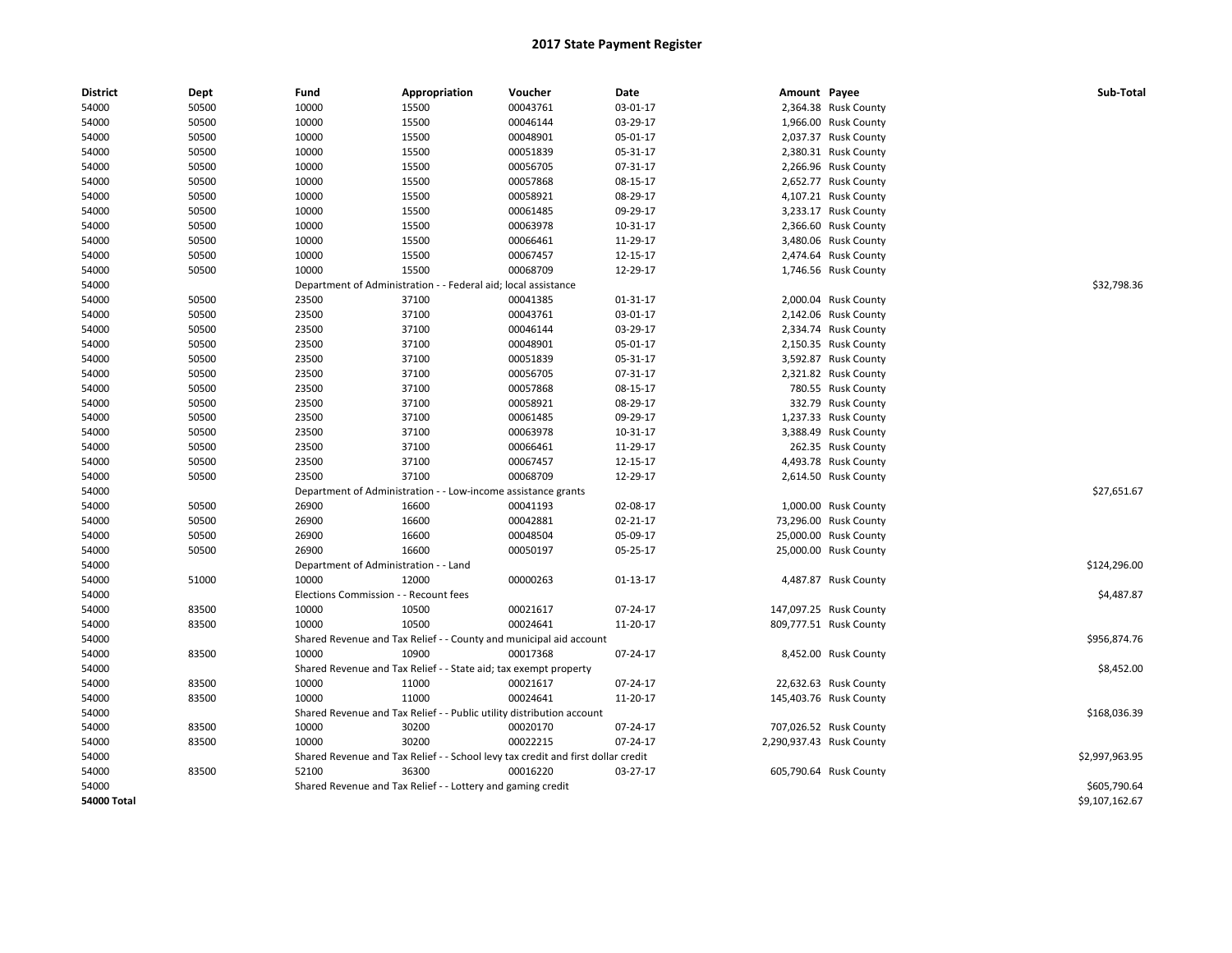| <b>District</b>    | Dept  | Fund  | Appropriation                                                                      | Voucher  | Date                                                                                                         | Amount Payee |                           | Sub-Total    |
|--------------------|-------|-------|------------------------------------------------------------------------------------|----------|--------------------------------------------------------------------------------------------------------------|--------------|---------------------------|--------------|
| 54002              | 16500 | 10000 | 22500                                                                              | 00011768 | 06-26-17                                                                                                     |              | 1,431.97 Town Of Atlanta  |              |
| 54002              |       |       | Dept of Safety & Prof Services - - Fire dues distribution                          |          |                                                                                                              |              |                           | \$1,431.97   |
| 54002              | 37000 | 21200 | 16600                                                                              | 00157937 | 06-19-17                                                                                                     |              | 897.24 Town Of Atlanta    |              |
| 54002              |       |       | Dept of Natural Resources - - General program operations - state funds; forestry   |          |                                                                                                              |              |                           | \$897.24     |
| 54002              | 37000 | 21200 | 57100                                                                              | 00157937 | 06-19-17                                                                                                     |              | 2,145.01 Town Of Atlanta  |              |
| 54002              |       |       |                                                                                    |          | Dept of Natural Resources - - Resource aids -- county forests, forest croplands and managed forest land aids |              |                           | \$2,145.01   |
| 54002              | 37000 | 21200 | 58900                                                                              | 00157937 | 06-19-17                                                                                                     |              | 4,127.33 Town Of Atlanta  |              |
| 54002              |       |       | Dept of Natural Resources - - Resource aids - distribution of closed acreage fees. |          | \$4,127.33                                                                                                   |              |                           |              |
| 54002              | 39500 | 21100 | 19100                                                                              | 00066809 | 01-03-17                                                                                                     |              | 28,576.45 Town Of Atlanta |              |
| 54002              | 39500 | 21100 | 19100                                                                              | 00097932 | 04-03-17                                                                                                     |              | 28,576.45 Town Of Atlanta |              |
| 54002              | 39500 | 21100 | 19100                                                                              | 00135358 | 07-03-17                                                                                                     |              | 28,576.45 Town Of Atlanta |              |
| 54002              | 39500 | 21100 | 19100                                                                              | 00170624 | 10-02-17                                                                                                     |              | 28,576.47 Town Of Atlanta |              |
| 54002              |       |       | WI Dept of Transportation - - Transportation aids to municipalities, state funds   |          |                                                                                                              |              |                           | \$114,305.82 |
| 54002              | 39500 | 21100 | 27800                                                                              | 00144736 | 07-24-17                                                                                                     |              | 16,088.25 Town Of Atlanta |              |
| 54002              |       |       | WI Dept of Transportation - - Local roads improvement program, state funds         |          |                                                                                                              |              |                           | \$16,088.25  |
| 54002              | 83500 | 10000 | 10500                                                                              | 00021585 | 07-24-17                                                                                                     |              | 7,722.60 Town Of Atlanta  |              |
| 54002              | 83500 | 10000 | 10500                                                                              | 00024608 | 11-20-17                                                                                                     |              | 43,761.41 Town Of Atlanta |              |
| 54002              |       |       | Shared Revenue and Tax Relief - - County and municipal aid account                 |          |                                                                                                              |              |                           | \$51,484.01  |
| 54002              | 83500 | 10000 | 11000                                                                              | 00021585 | 07-24-17                                                                                                     |              | 506.83 Town Of Atlanta    |              |
| 54002              | 83500 | 10000 | 11000                                                                              | 00024608 | 11-20-17                                                                                                     |              | 3,040.80 Town Of Atlanta  |              |
| 54002              |       |       | Shared Revenue and Tax Relief - - Public utility distribution account              |          |                                                                                                              |              |                           | \$3,547.63   |
| <b>54002 Total</b> |       |       |                                                                                    |          |                                                                                                              |              |                           | \$194,027.26 |
|                    |       |       |                                                                                    |          |                                                                                                              |              |                           |              |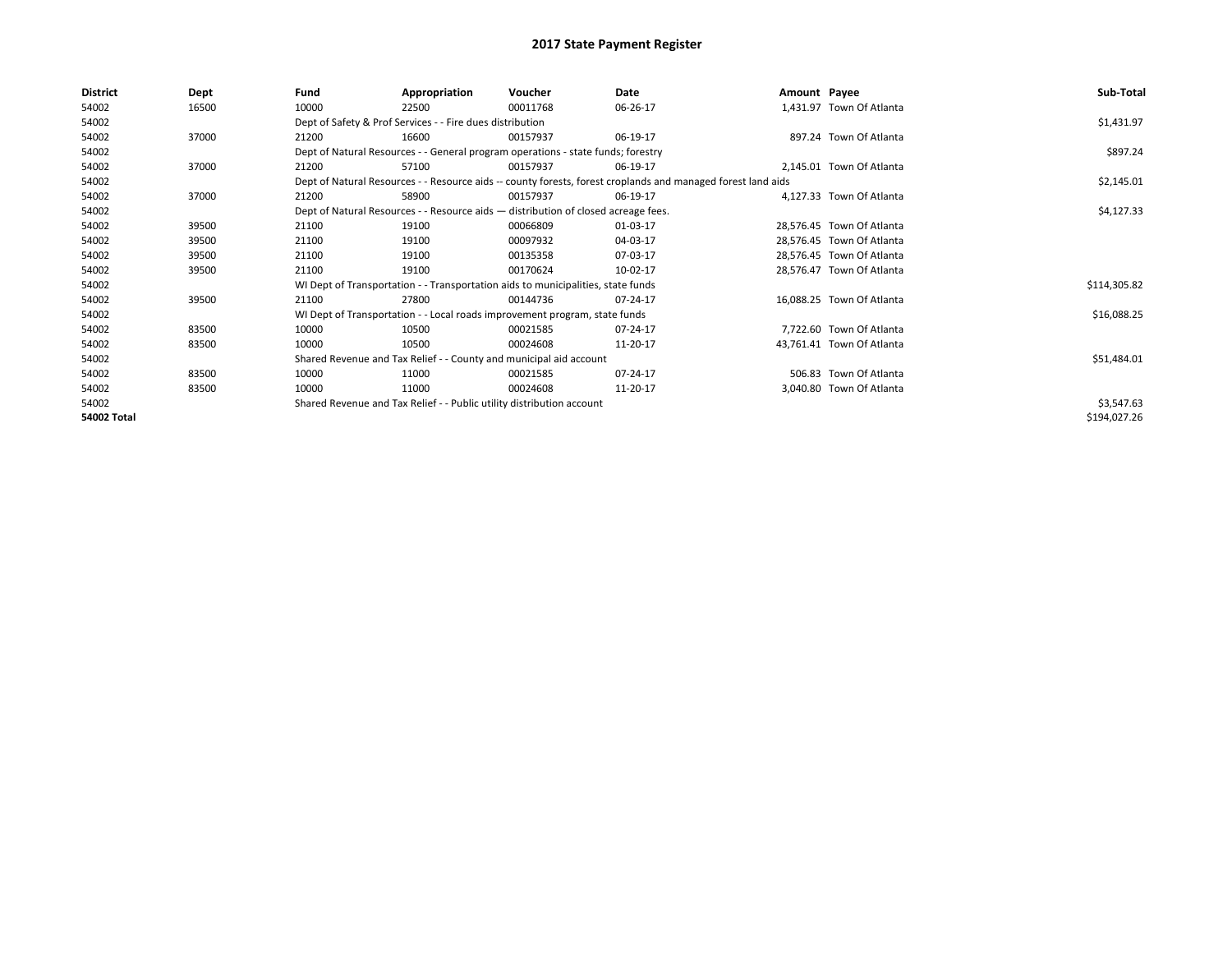| <b>District</b>    | Dept  | Fund                                                                                                         | Appropriation                                                                    | Voucher    | Date     | Amount Payee |                            | Sub-Total    |
|--------------------|-------|--------------------------------------------------------------------------------------------------------------|----------------------------------------------------------------------------------|------------|----------|--------------|----------------------------|--------------|
| 54004              | 16500 | 10000                                                                                                        | 22500                                                                            | 00011769   | 06-26-17 |              | 2,691.22 Town Of Big Bend  |              |
| 54004              |       |                                                                                                              | Dept of Safety & Prof Services - - Fire dues distribution                        |            |          |              |                            | \$2,691.22   |
| 54004              | 37000 | 21200                                                                                                        | 16600                                                                            | 00157938   | 06-19-17 |              | 678.81 Town Of Big Bend    |              |
| 54004              |       |                                                                                                              | Dept of Natural Resources - - General program operations - state funds; forestry |            |          |              |                            | \$678.81     |
| 54004              | 37000 | 21200                                                                                                        | 57100                                                                            | 00157938   | 06-19-17 |              | 717.28 Town Of Big Bend    |              |
| 54004              |       | Dept of Natural Resources - - Resource aids -- county forests, forest croplands and managed forest land aids |                                                                                  | \$717.28   |          |              |                            |              |
| 54004              | 37000 | 21200                                                                                                        | 57900                                                                            | 00143225   | 04-21-17 |              | 900.68 Town Of Big Bend    |              |
| 54004              |       | Dept of Natural Resources - - Aids in lieu of taxes - sum sufficient                                         |                                                                                  | \$900.68   |          |              |                            |              |
| 54004              | 37000 | 21200                                                                                                        | 58900                                                                            | 00157938   | 06-19-17 |              | 3,122.51 Town Of Big Bend  |              |
| 54004              |       | Dept of Natural Resources - - Resource aids - distribution of closed acreage fees.                           |                                                                                  | \$3,122.51 |          |              |                            |              |
| 54004              | 39500 | 21100                                                                                                        | 19100                                                                            | 00066810   | 01-03-17 |              | 23,825.64 Town Of Big Bend |              |
| 54004              | 39500 | 21100                                                                                                        | 19100                                                                            | 00097933   | 04-03-17 |              | 23,825.64 Town Of Big Bend |              |
| 54004              | 39500 | 21100                                                                                                        | 19100                                                                            | 00135359   | 07-03-17 |              | 23,825.64 Town Of Big Bend |              |
| 54004              | 39500 | 21100                                                                                                        | 19100                                                                            | 00170625   | 10-02-17 |              | 23,825.64 Town Of Big Bend |              |
| 54004              |       |                                                                                                              | WI Dept of Transportation - - Transportation aids to municipalities, state funds |            |          |              |                            | \$95,302.56  |
| 54004              | 51000 | 22000                                                                                                        | 18000                                                                            | 00000547   | 06-02-17 |              | 90.00 Town Of Big Bend     |              |
| 54004              |       |                                                                                                              | Elections Commission - - Fed aid, election admin fund                            |            |          |              |                            | \$90.00      |
| 54004              | 83500 | 10000                                                                                                        | 10500                                                                            | 00021586   | 07-24-17 |              | 941.98 Town Of Big Bend    |              |
| 54004              | 83500 | 10000                                                                                                        | 10500                                                                            | 00024609   | 11-20-17 |              | 5,337.89 Town Of Big Bend  |              |
| 54004              |       |                                                                                                              | Shared Revenue and Tax Relief - - County and municipal aid account               |            |          |              |                            | \$6,279.87   |
| <b>54004 Total</b> |       |                                                                                                              |                                                                                  |            |          |              |                            | \$109,782.93 |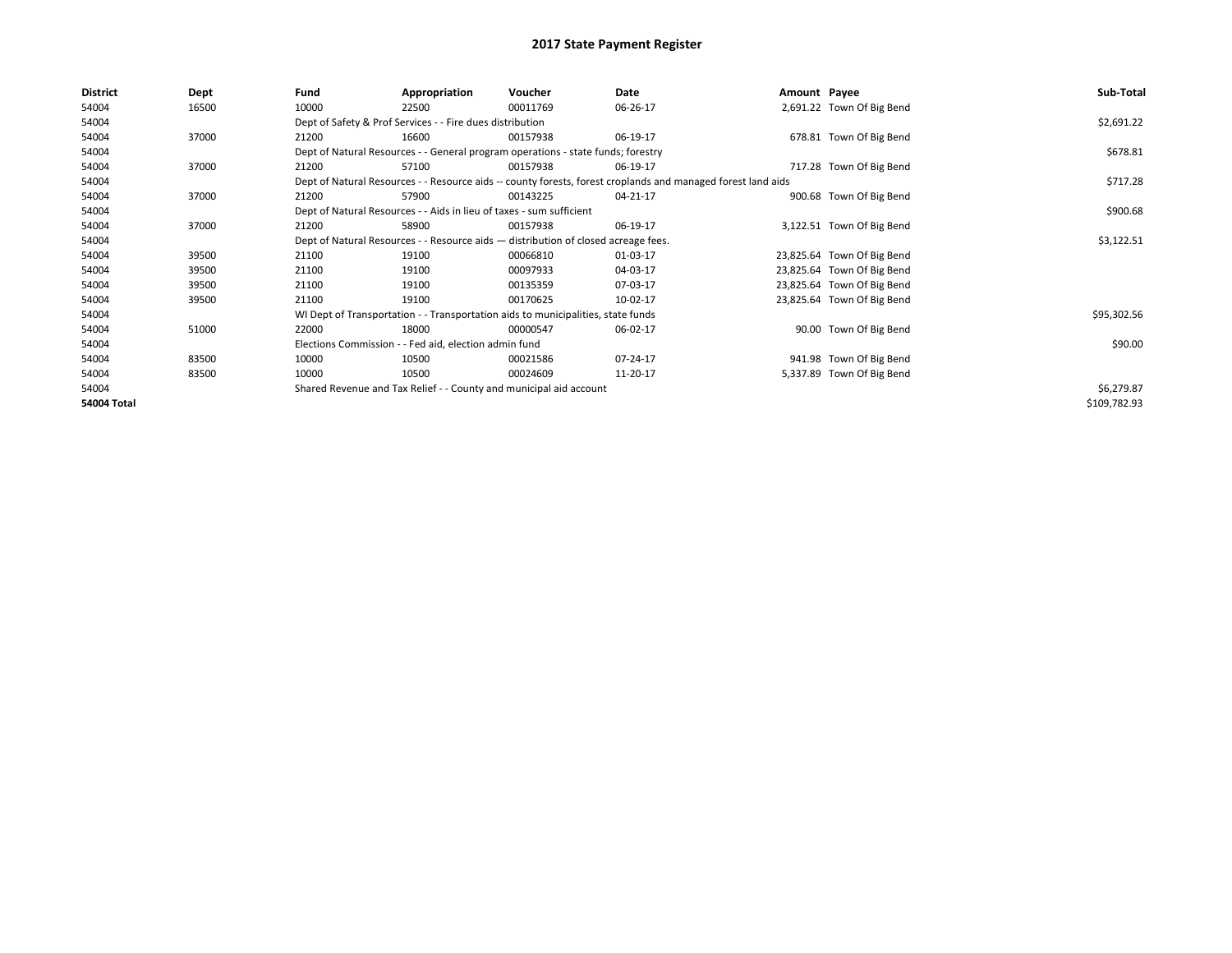| <b>District</b>    | Dept  | Fund  | Appropriation                                                                                                | Voucher  | Date       | Amount Payee |                             | Sub-Total   |  |  |
|--------------------|-------|-------|--------------------------------------------------------------------------------------------------------------|----------|------------|--------------|-----------------------------|-------------|--|--|
| 54006              | 16500 | 10000 | 22500                                                                                                        | 00011770 | 06-26-17   |              | 289.50 Town Of Big Falls    |             |  |  |
| 54006              |       |       | Dept of Safety & Prof Services - - Fire dues distribution                                                    |          |            |              |                             | \$289.50    |  |  |
| 54006              | 37000 | 10000 | 50300                                                                                                        | 00126019 | 02-06-17   |              | 2,154.03 Town Of Big Falls  |             |  |  |
| 54006              |       |       | Dept of Natural Resources - - Aids in lieu of taxes - general fund                                           |          |            |              |                             | \$2,154.03  |  |  |
| 54006              | 37000 | 21200 | 16600                                                                                                        | 00157939 | 06-19-17   |              | 1,541.93 Town Of Big Falls  |             |  |  |
| 54006              |       |       | Dept of Natural Resources - - General program operations - state funds; forestry                             |          |            |              |                             | \$1,541.93  |  |  |
| 54006              | 37000 | 21200 | 57100                                                                                                        | 00157939 | 06-19-17   |              | 1,972.02 Town Of Big Falls  |             |  |  |
| 54006              |       |       | Dept of Natural Resources - - Resource aids -- county forests, forest croplands and managed forest land aids |          | \$1,972.02 |              |                             |             |  |  |
| 54006              | 37000 | 21200 | 57900                                                                                                        | 00143176 | 04-21-17   |              | 586.87 Town Of Big Falls    |             |  |  |
| 54006              | 37000 | 21200 | 57900                                                                                                        | 00143177 | 04-21-17   |              | 913.13 Town Of Big Falls    |             |  |  |
| 54006              |       |       | Dept of Natural Resources - - Aids in lieu of taxes - sum sufficient                                         |          |            |              |                             |             |  |  |
| 54006              | 37000 | 21200 | 58900                                                                                                        | 00157939 | 06-19-17   |              | 7,092.86 Town Of Big Falls  |             |  |  |
| 54006              |       |       | Dept of Natural Resources - - Resource aids - distribution of closed acreage fees.                           |          |            |              |                             | \$7,092.86  |  |  |
| 54006              | 39500 | 21100 | 19100                                                                                                        | 00066811 | 01-03-17   |              | 11,370.57 Town Of Big Falls |             |  |  |
| 54006              | 39500 | 21100 | 19100                                                                                                        | 00097934 | 04-03-17   |              | 11,370.57 Town Of Big Falls |             |  |  |
| 54006              | 39500 | 21100 | 19100                                                                                                        | 00135360 | 07-03-17   |              | 11,370.57 Town Of Big Falls |             |  |  |
| 54006              | 39500 | 21100 | 19100                                                                                                        | 00170626 | 10-02-17   |              | 11,370.60 Town Of Big Falls |             |  |  |
| 54006              |       |       | WI Dept of Transportation - - Transportation aids to municipalities, state funds                             |          |            |              |                             | \$45,482.31 |  |  |
| 54006              | 83500 | 10000 | 10500                                                                                                        | 00021587 | 07-24-17   |              | 2,533.70 Town Of Big Falls  |             |  |  |
| 54006              | 83500 | 10000 | 10500                                                                                                        | 00024610 | 11-20-17   |              | 14,357.62 Town Of Big Falls |             |  |  |
| 54006              |       |       | Shared Revenue and Tax Relief - - County and municipal aid account                                           |          |            |              |                             | \$16,891.32 |  |  |
| 54006              | 83500 | 10000 | 11000                                                                                                        | 00021587 | 07-24-17   |              | 2,141.12 Town Of Big Falls  |             |  |  |
| 54006              | 83500 | 10000 | 11000                                                                                                        | 00024610 | 11-20-17   |              | 12,123.05 Town Of Big Falls |             |  |  |
| 54006              |       |       | Shared Revenue and Tax Relief - - Public utility distribution account                                        |          |            |              |                             | \$14,264.17 |  |  |
| <b>54006 Total</b> |       |       |                                                                                                              |          |            |              |                             | \$91,188.14 |  |  |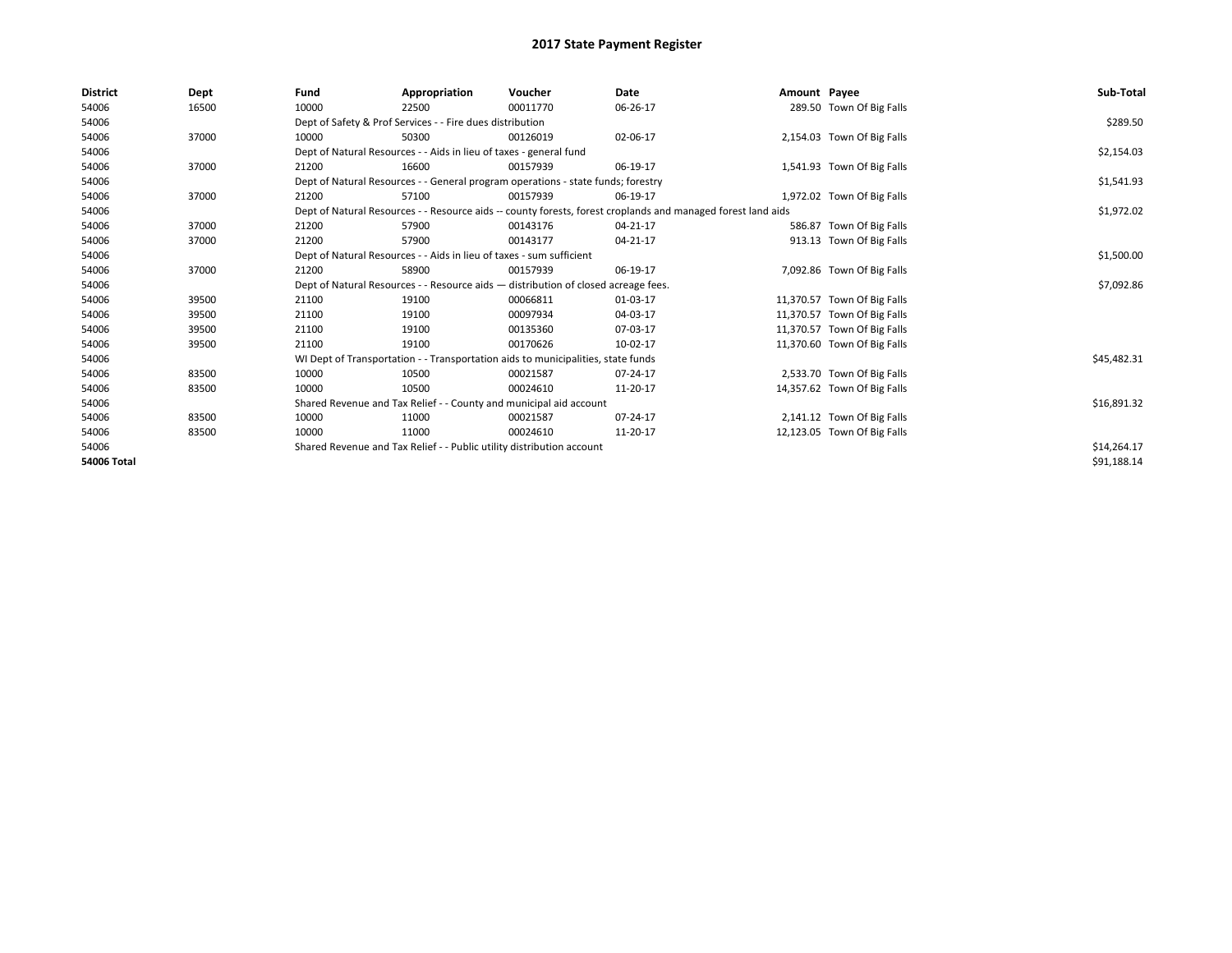| <b>District</b> | Dept  | Fund                                                                 | Appropriation                                                                    | Voucher                                                                            | Date                                                                                                         | Amount Payee |                               | Sub-Total   |  |
|-----------------|-------|----------------------------------------------------------------------|----------------------------------------------------------------------------------|------------------------------------------------------------------------------------|--------------------------------------------------------------------------------------------------------------|--------------|-------------------------------|-------------|--|
| 54008           | 16500 | 10000                                                                | 22500                                                                            | 00011771                                                                           | 06-26-17                                                                                                     |              | 100.40 Town Of Cedar Rapids   |             |  |
| 54008           |       |                                                                      | Dept of Safety & Prof Services - - Fire dues distribution                        |                                                                                    |                                                                                                              |              |                               | \$100.40    |  |
| 54008           | 37000 | 10000                                                                | 50300                                                                            | 00125715                                                                           | 02-06-17                                                                                                     |              | 420.20 Town Of Cedar Rapids   |             |  |
| 54008           |       |                                                                      | Dept of Natural Resources - - Aids in lieu of taxes - general fund               |                                                                                    |                                                                                                              |              |                               | \$420.20    |  |
| 54008           | 37000 | 21200                                                                | 16600                                                                            | 00157940                                                                           | 06-19-17                                                                                                     |              | 235.45 Town Of Cedar Rapids   |             |  |
| 54008           |       |                                                                      | Dept of Natural Resources - - General program operations - state funds; forestry |                                                                                    |                                                                                                              |              |                               |             |  |
| 54008           | 37000 | 21200                                                                | 57100                                                                            | 00157940                                                                           | 06-19-17                                                                                                     |              | 3,261.56 Town Of Cedar Rapids |             |  |
| 54008           |       |                                                                      |                                                                                  |                                                                                    | Dept of Natural Resources - - Resource aids -- county forests, forest croplands and managed forest land aids |              |                               | \$3,261.56  |  |
| 54008           | 37000 | 21200                                                                | 57900                                                                            | 00142397                                                                           | 04-21-17                                                                                                     |              | 7,446.14 Town Of Cedar Rapids |             |  |
| 54008           |       | Dept of Natural Resources - - Aids in lieu of taxes - sum sufficient |                                                                                  | \$7,446.14                                                                         |                                                                                                              |              |                               |             |  |
| 54008           | 37000 | 21200                                                                | 58900                                                                            | 00157940                                                                           | 06-19-17                                                                                                     |              | 1,083.06 Town Of Cedar Rapids |             |  |
| 54008           |       |                                                                      |                                                                                  | Dept of Natural Resources - - Resource aids - distribution of closed acreage fees. |                                                                                                              |              |                               | \$1,083.06  |  |
| 54008           | 39500 | 21100                                                                | 19100                                                                            | 00066812                                                                           | 01-03-17                                                                                                     |              | 8,497.52 Town Of Cedar Rapids |             |  |
| 54008           | 39500 | 21100                                                                | 19100                                                                            | 00097935                                                                           | 04-03-17                                                                                                     |              | 8,497.52 Town Of Cedar Rapids |             |  |
| 54008           | 39500 | 21100                                                                | 19100                                                                            | 00135361                                                                           | 07-03-17                                                                                                     |              | 8,497.52 Town Of Cedar Rapids |             |  |
| 54008           | 39500 | 21100                                                                | 19100                                                                            | 00170627                                                                           | 10-02-17                                                                                                     |              | 8,497.52 Town Of Cedar Rapids |             |  |
| 54008           |       |                                                                      |                                                                                  | WI Dept of Transportation - - Transportation aids to municipalities, state funds   |                                                                                                              |              |                               | \$33,990.08 |  |
| 54008           | 83500 | 10000                                                                | 10500                                                                            | 00021588                                                                           | 07-24-17                                                                                                     |              | 79.87 Town Of Cedar Rapids    |             |  |
| 54008           | 83500 | 10000                                                                | 10500                                                                            | 00024611                                                                           | 11-20-17                                                                                                     |              | 452.59 Town Of Cedar Rapids   |             |  |
| 54008           |       |                                                                      |                                                                                  | Shared Revenue and Tax Relief - - County and municipal aid account                 |                                                                                                              |              |                               | \$532.46    |  |
| 54008 Total     |       |                                                                      |                                                                                  |                                                                                    |                                                                                                              |              |                               | \$47,069.35 |  |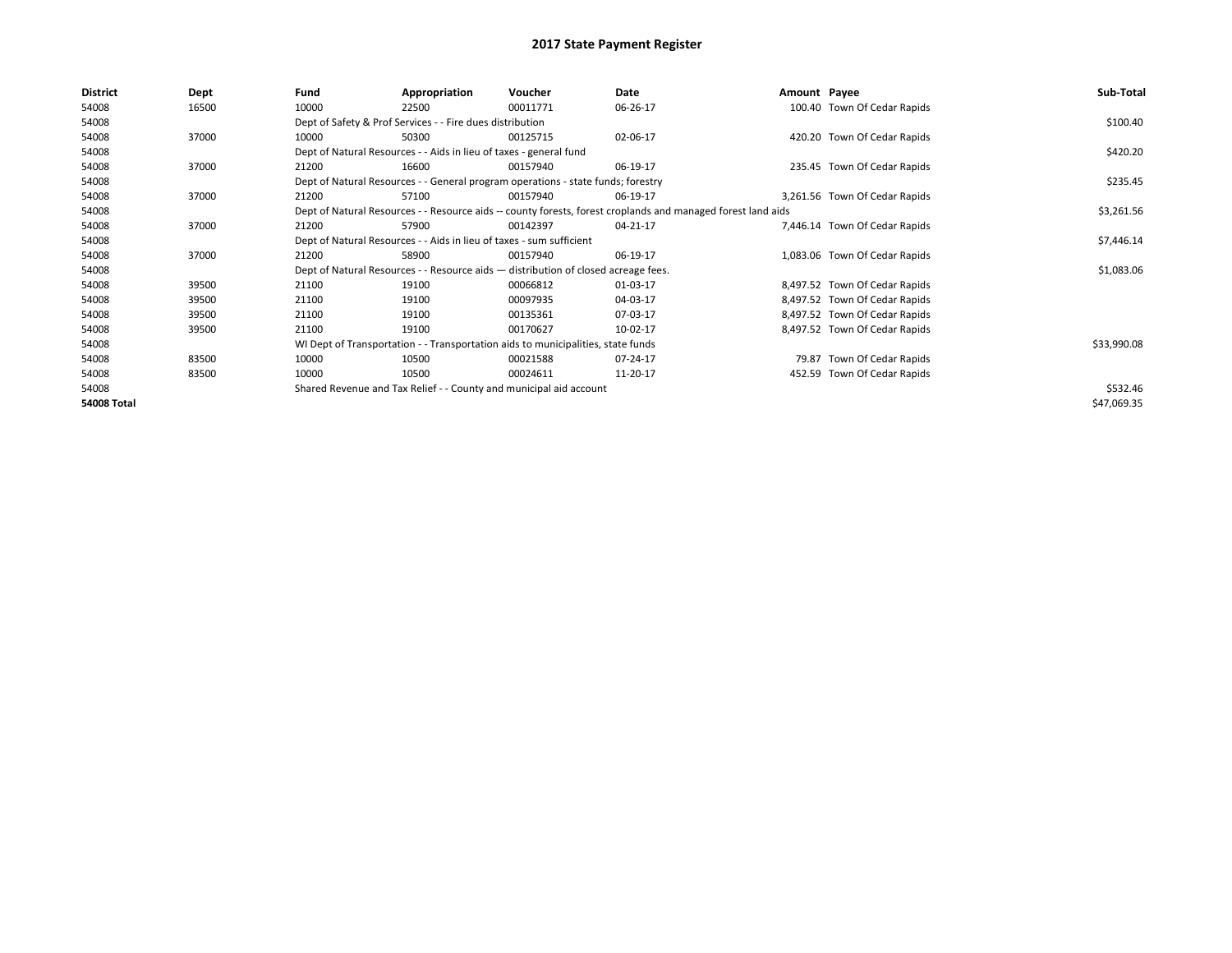| <b>District</b>    | Dept  | Fund  | Appropriation                                                                      | Voucher  | Date                                                                                                         | Amount Payee |                         | Sub-Total    |
|--------------------|-------|-------|------------------------------------------------------------------------------------|----------|--------------------------------------------------------------------------------------------------------------|--------------|-------------------------|--------------|
| 54010              | 16500 | 10000 | 22500                                                                              | 00011772 | 06-26-17                                                                                                     |              | 1,946.65 Town Of Dewey  |              |
| 54010              |       |       | Dept of Safety & Prof Services - - Fire dues distribution                          |          |                                                                                                              |              |                         | \$1,946.65   |
| 54010              | 37000 | 21200 | 16600                                                                              | 00157941 | 06-19-17                                                                                                     |              | 776.26 Town Of Dewey    |              |
| 54010              |       |       | Dept of Natural Resources - - General program operations - state funds; forestry   |          | \$776.26                                                                                                     |              |                         |              |
| 54010              | 37000 | 21200 | 57100                                                                              | 00157941 | 06-19-17                                                                                                     |              | 815.76 Town Of Dewey    |              |
| 54010              |       |       |                                                                                    |          | Dept of Natural Resources - - Resource aids -- county forests, forest croplands and managed forest land aids |              |                         | \$815.76     |
| 54010              | 37000 | 21200 | 58900                                                                              | 00157941 | 06-19-17                                                                                                     |              | 3,570.79 Town Of Dewey  |              |
| 54010              |       |       | Dept of Natural Resources - - Resource aids - distribution of closed acreage fees. |          | \$3,570.79                                                                                                   |              |                         |              |
| 54010              | 37000 | 27400 | 67000                                                                              | 00153992 | 06-01-17                                                                                                     |              | 2,818.77 Town Of Dewey  |              |
| 54010              |       |       | Dept of Natural Resources - - Financial assistance for responsible units           |          | \$2,818.77                                                                                                   |              |                         |              |
| 54010              | 39500 | 21100 | 19100                                                                              | 00066813 | 01-03-17                                                                                                     |              | 21,926.41 Town Of Dewey |              |
| 54010              | 39500 | 21100 | 19100                                                                              | 00097936 | 04-03-17                                                                                                     |              | 21,926.41 Town Of Dewey |              |
| 54010              | 39500 | 21100 | 19100                                                                              | 00135362 | 07-03-17                                                                                                     |              | 21,926.41 Town Of Dewey |              |
| 54010              | 39500 | 21100 | 19100                                                                              | 00170628 | 10-02-17                                                                                                     |              | 21,926.43 Town Of Dewey |              |
| 54010              |       |       | WI Dept of Transportation - - Transportation aids to municipalities, state funds   |          |                                                                                                              |              |                         | \$87,705.66  |
| 54010              | 83500 | 10000 | 10500                                                                              | 00021589 | 07-24-17                                                                                                     |              | 1,440.45 Town Of Dewey  |              |
| 54010              | 83500 | 10000 | 10500                                                                              | 00024612 | 11-20-17                                                                                                     |              | 8,162.57 Town Of Dewey  |              |
| 54010              |       |       | Shared Revenue and Tax Relief - - County and municipal aid account                 |          |                                                                                                              |              |                         | \$9,603.02   |
| 54010              | 83500 | 10000 | 11000                                                                              | 00021589 | 07-24-17                                                                                                     |              | 7,103.34 Town Of Dewey  |              |
| 54010              | 83500 | 10000 | 11000                                                                              | 00024612 | 11-20-17                                                                                                     |              | 48,610.25 Town Of Dewey |              |
| 54010              |       |       | Shared Revenue and Tax Relief - - Public utility distribution account              |          |                                                                                                              |              |                         | \$55,713.59  |
| <b>54010 Total</b> |       |       |                                                                                    |          |                                                                                                              |              |                         | \$162,950.50 |
|                    |       |       |                                                                                    |          |                                                                                                              |              |                         |              |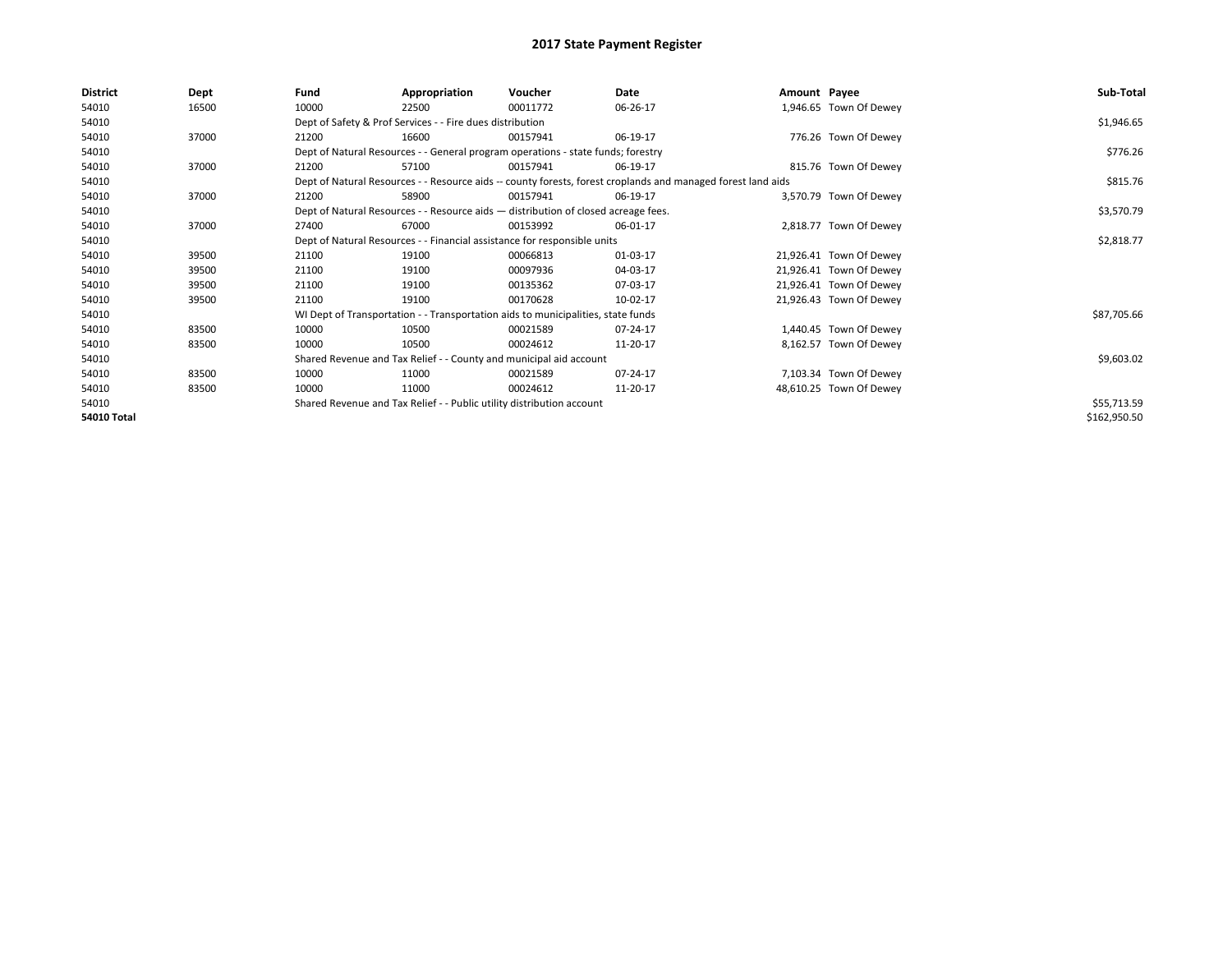| <b>District</b>    | Dept  | Fund  | Appropriation                                                                      | Voucher  | Date                                                                                                         | Amount Payee |                            | Sub-Total    |  |  |
|--------------------|-------|-------|------------------------------------------------------------------------------------|----------|--------------------------------------------------------------------------------------------------------------|--------------|----------------------------|--------------|--|--|
| 54012              | 16500 | 10000 | 22500                                                                              | 00011773 | 06-26-17                                                                                                     |              | 2,459.85 Town Of Flambeau  |              |  |  |
| 54012              |       |       | Dept of Safety & Prof Services - - Fire dues distribution                          |          |                                                                                                              |              |                            | \$2,459.85   |  |  |
| 54012              | 37000 | 21200 | 16600                                                                              | 00157942 | 06-19-17                                                                                                     |              | 388.82 Town Of Flambeau    |              |  |  |
| 54012              |       |       | Dept of Natural Resources - - General program operations - state funds; forestry   |          |                                                                                                              |              |                            | \$388.82     |  |  |
| 54012              | 37000 | 21200 | 57100                                                                              | 00157942 | 06-19-17                                                                                                     |              | 396.59 Town Of Flambeau    |              |  |  |
| 54012              |       |       |                                                                                    |          | Dept of Natural Resources - - Resource aids -- county forests, forest croplands and managed forest land aids |              |                            | \$396.59     |  |  |
| 54012              | 37000 | 21200 | 58900                                                                              | 00157942 | 06-19-17                                                                                                     |              | 1,788.59 Town Of Flambeau  |              |  |  |
| 54012              |       |       | Dept of Natural Resources - - Resource aids - distribution of closed acreage fees. |          |                                                                                                              |              |                            | \$1,788.59   |  |  |
| 54012              | 39500 | 21100 | 19100                                                                              | 00066814 | 01-03-17                                                                                                     |              | 23,721.04 Town Of Flambeau |              |  |  |
| 54012              | 39500 | 21100 | 19100                                                                              | 00097937 | 04-03-17                                                                                                     |              | 23,721.04 Town Of Flambeau |              |  |  |
| 54012              | 39500 | 21100 | 19100                                                                              | 00135363 | 07-03-17                                                                                                     |              | 23.721.04 Town Of Flambeau |              |  |  |
| 54012              | 39500 | 21100 | 19100                                                                              | 00170629 | 10-02-17                                                                                                     |              | 23.721.06 Town Of Flambeau |              |  |  |
| 54012              |       |       | WI Dept of Transportation - - Transportation aids to municipalities, state funds   |          |                                                                                                              |              |                            |              |  |  |
| 54012              | 50500 | 10000 | 17400                                                                              | 00047474 | 04-28-17                                                                                                     |              | 15,948.00 Town Of Flambeau |              |  |  |
| 54012              |       |       |                                                                                    |          | Department of Administration - - High-voltage transmission line annual impact fee distributions              |              |                            | \$15,948.00  |  |  |
| 54012              | 83500 | 10000 | 10500                                                                              | 00021590 | $07 - 24 - 17$                                                                                               |              | 6,098.82 Town Of Flambeau  |              |  |  |
| 54012              | 83500 | 10000 | 10500                                                                              | 00024613 | 11-20-17                                                                                                     |              | 34,559.95 Town Of Flambeau |              |  |  |
| 54012              |       |       | Shared Revenue and Tax Relief - - County and municipal aid account                 |          |                                                                                                              |              |                            | \$40,658.77  |  |  |
| 54012              | 83500 | 10000 | 10900                                                                              | 00018651 | 07-24-17                                                                                                     |              | 39.00 Town Of Flambeau     |              |  |  |
| 54012              |       |       | Shared Revenue and Tax Relief - - State aid; tax exempt property                   |          |                                                                                                              |              |                            | \$39.00      |  |  |
| 54012              | 83500 | 10000 | 11000                                                                              | 00021590 | 07-24-17                                                                                                     |              | 428.53 Town Of Flambeau    |              |  |  |
| 54012              | 83500 | 10000 | 11000                                                                              | 00024613 | 11-20-17                                                                                                     |              | 2,431.14 Town Of Flambeau  |              |  |  |
| 54012              |       |       | Shared Revenue and Tax Relief - - Public utility distribution account              |          |                                                                                                              |              |                            |              |  |  |
| 54012              | 83500 | 52100 | 36300                                                                              | 00015994 | 03-27-17                                                                                                     |              | 2,381.02 Town Of Flambeau  |              |  |  |
| 54012              |       |       | Shared Revenue and Tax Relief - - Lottery and gaming credit                        |          |                                                                                                              |              |                            |              |  |  |
| <b>54012 Total</b> |       |       |                                                                                    |          |                                                                                                              |              |                            | \$161,804.49 |  |  |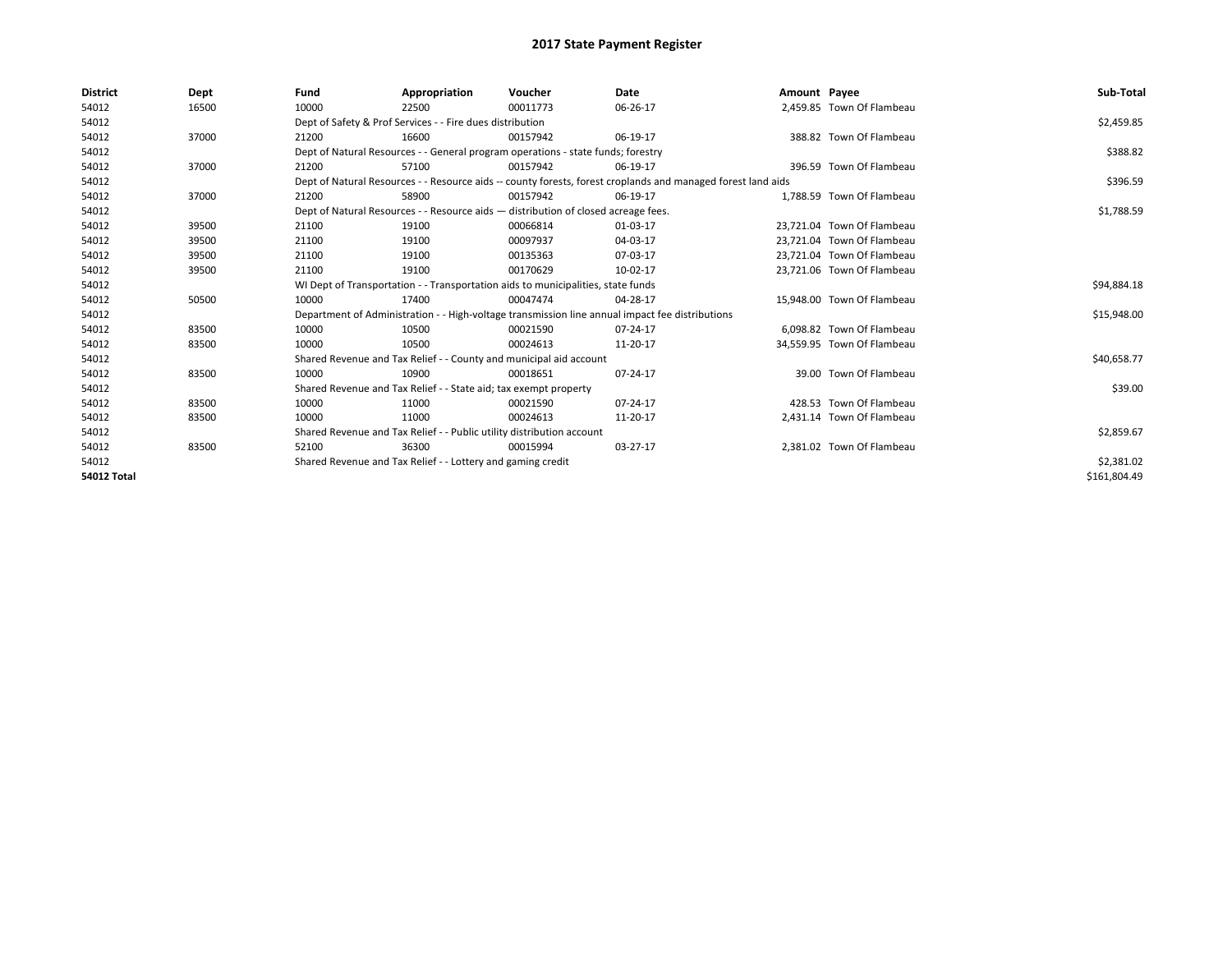| <b>District</b>    | Dept  | Fund                                                                               | Appropriation                                                                                                | Voucher    | Date                                                                                            | Amount Payee |                         | Sub-Total    |
|--------------------|-------|------------------------------------------------------------------------------------|--------------------------------------------------------------------------------------------------------------|------------|-------------------------------------------------------------------------------------------------|--------------|-------------------------|--------------|
| 54014              | 16500 | 10000                                                                              | 22500                                                                                                        | 00011774   | 06-26-17                                                                                        |              | 1.892.29 Town Of Grant  |              |
| 54014              |       |                                                                                    | Dept of Safety & Prof Services - - Fire dues distribution                                                    |            |                                                                                                 |              |                         | \$1,892.29   |
| 54014              | 37000 | 10000                                                                              | 50300                                                                                                        | 00143169   | 04-21-17                                                                                        |              | 2.60 Town Of Grant      |              |
| 54014              |       |                                                                                    | Dept of Natural Resources - - Aids in lieu of taxes - general fund                                           |            |                                                                                                 |              |                         | \$2.60       |
| 54014              | 37000 | 21200                                                                              | 16600                                                                                                        | 00157943   | 06-19-17                                                                                        |              | 457.52 Town Of Grant    |              |
| 54014              |       |                                                                                    | Dept of Natural Resources - - General program operations - state funds; forestry                             |            |                                                                                                 |              |                         | \$457.52     |
| 54014              | 37000 | 21200                                                                              | 57100                                                                                                        | 00157943   | 06-19-17                                                                                        |              | 312.84 Town Of Grant    |              |
| 54014              |       |                                                                                    | Dept of Natural Resources - - Resource aids -- county forests, forest croplands and managed forest land aids |            | \$312.84                                                                                        |              |                         |              |
| 54014              | 37000 | 21200                                                                              | 57900                                                                                                        | 00143170   | 04-21-17                                                                                        |              | 0.26 Town Of Grant      |              |
| 54014              |       |                                                                                    | Dept of Natural Resources - - Aids in lieu of taxes - sum sufficient                                         |            |                                                                                                 |              |                         | \$0.26       |
| 54014              | 37000 | 21200                                                                              | 58900                                                                                                        | 00157943   | 06-19-17                                                                                        |              | 2,104.60 Town Of Grant  |              |
| 54014              |       | Dept of Natural Resources - - Resource aids - distribution of closed acreage fees. |                                                                                                              | \$2,104.60 |                                                                                                 |              |                         |              |
| 54014              | 39500 | 21100                                                                              | 19100                                                                                                        | 00066815   | 01-03-17                                                                                        |              | 23,203.57 Town Of Grant |              |
| 54014              | 39500 | 21100                                                                              | 19100                                                                                                        | 00097938   | 04-03-17                                                                                        |              | 23,203.57 Town Of Grant |              |
| 54014              | 39500 | 21100                                                                              | 19100                                                                                                        | 00135364   | 07-03-17                                                                                        |              | 23,203.57 Town Of Grant |              |
| 54014              | 39500 | 21100                                                                              | 19100                                                                                                        | 00170630   | 10-02-17                                                                                        |              | 23.203.59 Town Of Grant |              |
| 54014              |       |                                                                                    | WI Dept of Transportation - - Transportation aids to municipalities, state funds                             |            |                                                                                                 |              |                         | \$92,814.30  |
| 54014              | 50500 | 10000                                                                              | 17400                                                                                                        | 00047475   | 04-28-17                                                                                        |              | 39,969.00 Town Of Grant |              |
| 54014              |       |                                                                                    |                                                                                                              |            | Department of Administration - - High-voltage transmission line annual impact fee distributions |              |                         | \$39,969.00  |
| 54014              | 83500 | 10000                                                                              | 10500                                                                                                        | 00021591   | 07-24-17                                                                                        |              | 9,638.81 Town Of Grant  |              |
| 54014              | 83500 | 10000                                                                              | 10500                                                                                                        | 00024614   | 11-20-17                                                                                        |              | 54,619.93 Town Of Grant |              |
| 54014              |       |                                                                                    | Shared Revenue and Tax Relief - - County and municipal aid account                                           |            |                                                                                                 |              |                         | \$64,258.74  |
| 54014              | 83500 | 10000                                                                              | 10900                                                                                                        | 00018652   | 07-24-17                                                                                        |              | 20.00 Town Of Grant     |              |
| 54014              |       | Shared Revenue and Tax Relief - - State aid; tax exempt property                   |                                                                                                              | \$20.00    |                                                                                                 |              |                         |              |
| <b>54014 Total</b> |       |                                                                                    |                                                                                                              |            |                                                                                                 |              |                         | \$201,832.15 |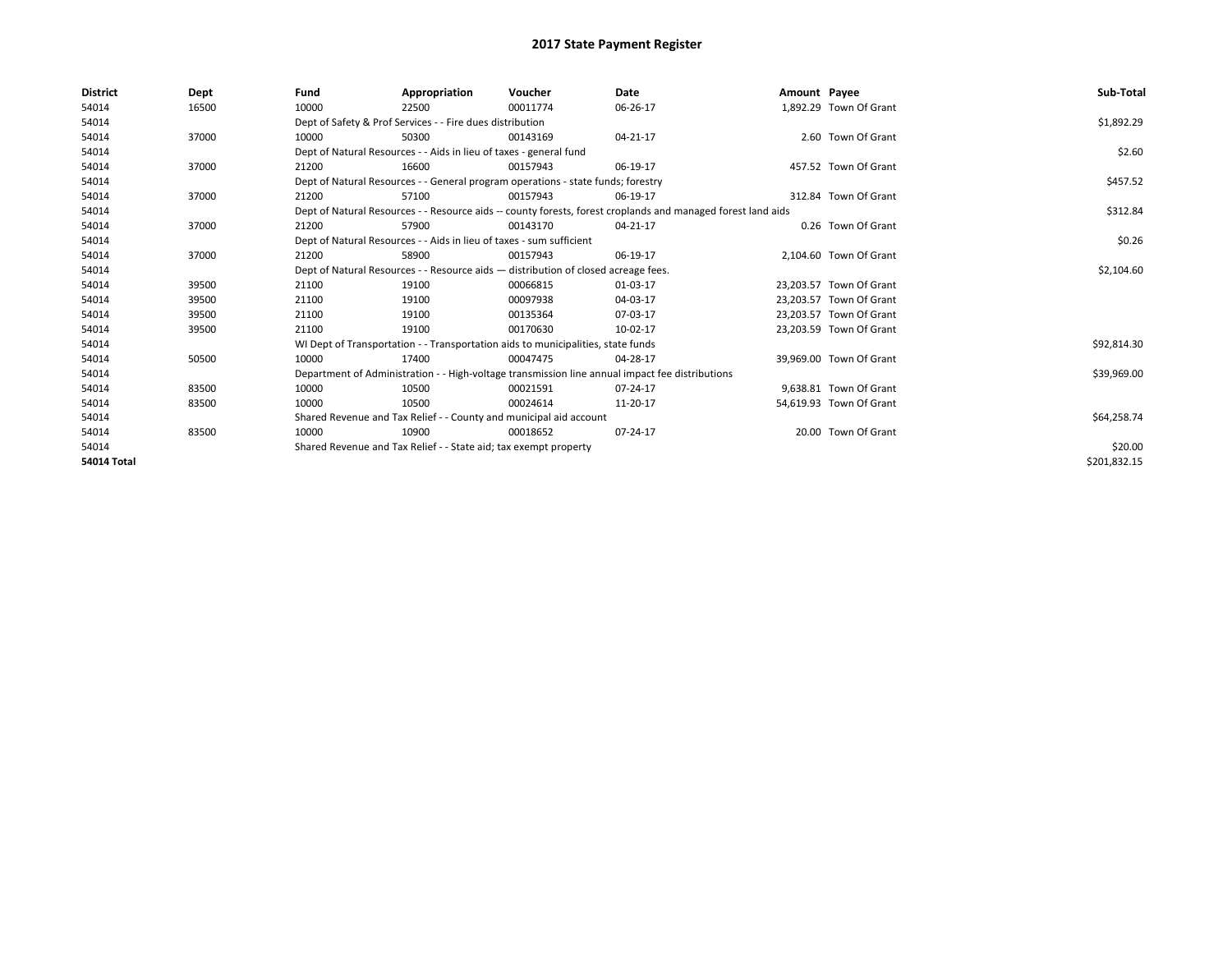| <b>District</b> | Dept  | Fund                                                                     | Appropriation                                                                                                | Voucher    | Date     | Amount Payee |                        | Sub-Total   |
|-----------------|-------|--------------------------------------------------------------------------|--------------------------------------------------------------------------------------------------------------|------------|----------|--------------|------------------------|-------------|
| 54016           | 16500 | 10000                                                                    | 22500                                                                                                        | 00011775   | 06-26-17 |              | 776.13 Town Of Grow    |             |
| 54016           |       |                                                                          | Dept of Safety & Prof Services - - Fire dues distribution                                                    |            |          |              |                        | \$776.13    |
| 54016           | 37000 | 21200                                                                    | 16600                                                                                                        | 00157944   | 06-19-17 |              | 213.25 Town Of Grow    |             |
| 54016           |       |                                                                          | Dept of Natural Resources - - General program operations - state funds; forestry                             |            | \$213.25 |              |                        |             |
| 54016           | 37000 | 21200                                                                    | 57100                                                                                                        | 00157944   | 06-19-17 |              | 174.49 Town Of Grow    |             |
| 54016           |       |                                                                          | Dept of Natural Resources - - Resource aids -- county forests, forest croplands and managed forest land aids |            | \$174.49 |              |                        |             |
| 54016           | 37000 | 21200                                                                    | 58900                                                                                                        | 00157944   | 06-19-17 |              | 980.94 Town Of Grow    |             |
| 54016           |       |                                                                          | Dept of Natural Resources - - Resource aids - distribution of closed acreage fees.                           |            |          |              |                        | \$980.94    |
| 54016           | 37000 | 27400                                                                    | 67000                                                                                                        | 00154968   | 06-01-17 |              | 1,291.72 Town Of Grow  |             |
| 54016           |       | Dept of Natural Resources - - Financial assistance for responsible units |                                                                                                              | \$1,291.72 |          |              |                        |             |
| 54016           | 39500 | 21100                                                                    | 19100                                                                                                        | 00066816   | 01-03-17 |              | 17,729.23 Town Of Grow |             |
| 54016           | 39500 | 21100                                                                    | 19100                                                                                                        | 00097939   | 04-03-17 |              | 17,729.23 Town Of Grow |             |
| 54016           | 39500 | 21100                                                                    | 19100                                                                                                        | 00135365   | 07-03-17 |              | 17,729.23 Town Of Grow |             |
| 54016           | 39500 | 21100                                                                    | 19100                                                                                                        | 00170631   | 10-02-17 |              | 17,729.23 Town Of Grow |             |
| 54016           |       |                                                                          | WI Dept of Transportation - - Transportation aids to municipalities, state funds                             |            |          |              |                        | \$70,916.92 |
| 54016           | 83500 | 10000                                                                    | 10500                                                                                                        | 00021592   | 07-24-17 |              | 3,587.59 Town Of Grow  |             |
| 54016           | 83500 | 10000                                                                    | 10500                                                                                                        | 00024615   | 11-20-17 |              | 20,329.66 Town Of Grow |             |
| 54016           |       |                                                                          | Shared Revenue and Tax Relief - - County and municipal aid account                                           |            |          |              |                        | \$23,917.25 |
| 54016           | 83500 | 10000                                                                    | 10900                                                                                                        | 00018653   | 07-24-17 |              | 1.00 Town Of Grow      |             |
| 54016           |       |                                                                          | Shared Revenue and Tax Relief - - State aid; tax exempt property                                             |            |          |              |                        | \$1.00      |
| 54016 Total     |       |                                                                          |                                                                                                              |            |          |              |                        | \$98,271.70 |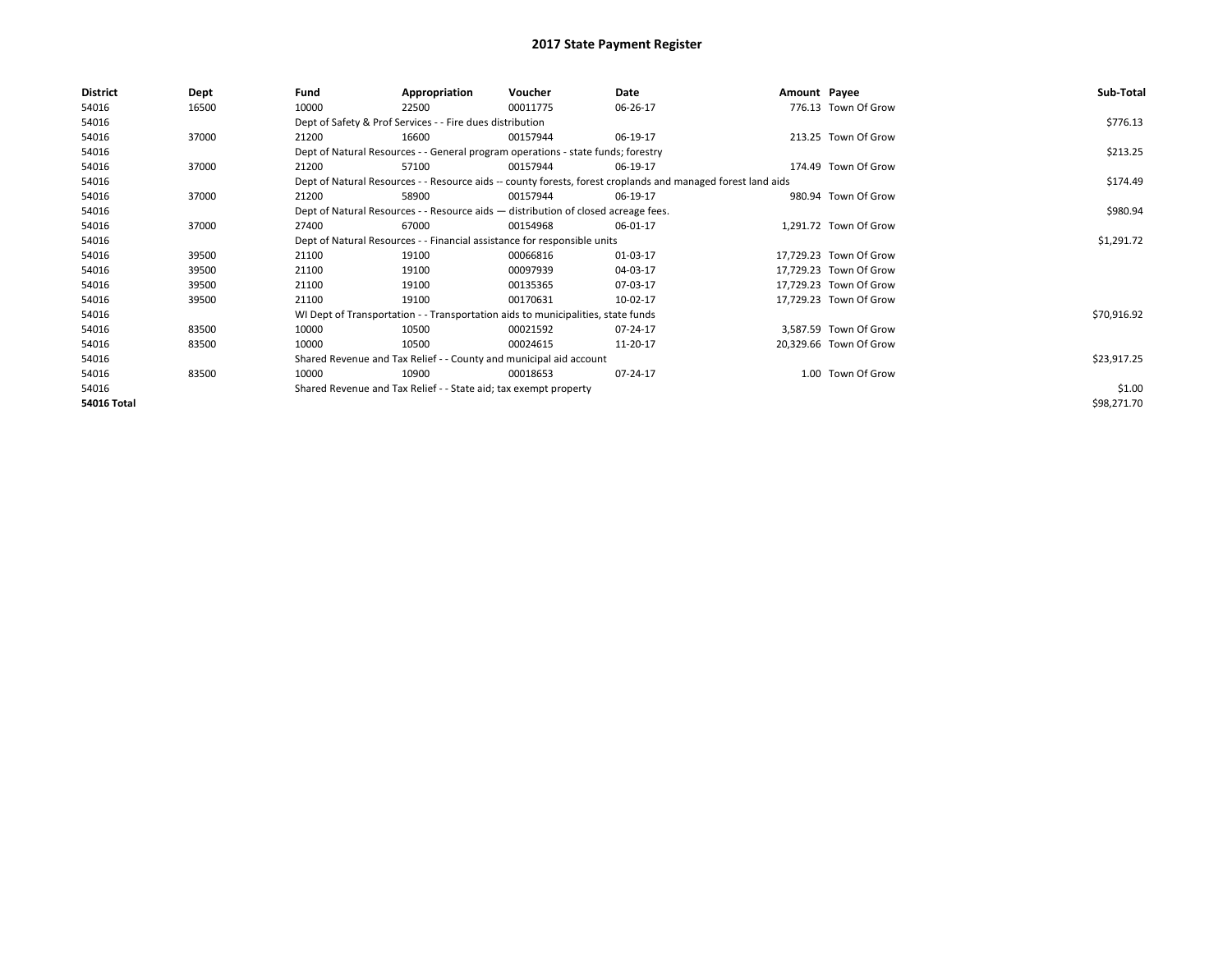| <b>District</b>    | Dept  | Fund  | Appropriation                                                                                                | Voucher  | Date     | Amount Payee |                           | Sub-Total   |
|--------------------|-------|-------|--------------------------------------------------------------------------------------------------------------|----------|----------|--------------|---------------------------|-------------|
| 54018              | 16500 | 10000 | 22500                                                                                                        | 00011776 | 06-26-17 |              | 376.70 Town Of Hawkins    |             |
| 54018              |       |       | Dept of Safety & Prof Services - - Fire dues distribution                                                    |          |          |              |                           | \$376.70    |
| 54018              | 37000 | 10000 | 50300                                                                                                        | 00126067 | 02-06-17 |              | 657.45 Town Of Hawkins    |             |
| 54018              |       |       | Dept of Natural Resources - - Aids in lieu of taxes - general fund                                           |          |          |              |                           | \$657.45    |
| 54018              | 37000 | 21200 | 16600                                                                                                        | 00157945 | 06-19-17 |              | 1,434.12 Town Of Hawkins  |             |
| 54018              |       |       | Dept of Natural Resources - - General program operations - state funds; forestry                             |          |          |              |                           | \$1,434.12  |
| 54018              | 37000 | 21200 | 57100                                                                                                        | 00157945 | 06-19-17 |              | 3,139.12 Town Of Hawkins  |             |
| 54018              |       |       | Dept of Natural Resources - - Resource aids -- county forests, forest croplands and managed forest land aids |          |          |              |                           | \$3,139.12  |
| 54018              | 37000 | 21200 | 58900                                                                                                        | 00157945 | 06-19-17 |              | 6,596.96 Town Of Hawkins  |             |
| 54018              |       |       | Dept of Natural Resources - - Resource aids - distribution of closed acreage fees.                           |          |          |              |                           | \$6,596.96  |
| 54018              | 39500 | 21100 | 19100                                                                                                        | 00066817 | 01-03-17 |              | 10,744.42 Town Of Hawkins |             |
| 54018              | 39500 | 21100 | 19100                                                                                                        | 00097940 | 04-03-17 |              | 10,744.42 Town Of Hawkins |             |
| 54018              | 39500 | 21100 | 19100                                                                                                        | 00135366 | 07-03-17 |              | 10.744.42 Town Of Hawkins |             |
| 54018              | 39500 | 21100 | 19100                                                                                                        | 00170632 | 10-02-17 |              | 10,744.44 Town Of Hawkins |             |
| 54018              |       |       | WI Dept of Transportation - - Transportation aids to municipalities, state funds                             |          |          |              |                           | \$42,977.70 |
| 54018              | 83500 | 10000 | 10500                                                                                                        | 00024616 | 11-20-17 |              | 8,832.97 Town Of Hawkins  |             |
| 54018              |       |       | Shared Revenue and Tax Relief - - County and municipal aid account                                           |          |          |              |                           | \$8,832.97  |
| 54018              | 83500 | 10000 | 11000                                                                                                        | 00024616 | 11-20-17 |              | 341.86 Town Of Hawkins    |             |
| 54018              |       |       | Shared Revenue and Tax Relief - - Public utility distribution account                                        |          |          |              |                           | \$341.86    |
| <b>54018 Total</b> |       |       |                                                                                                              |          |          |              |                           | \$64,356.88 |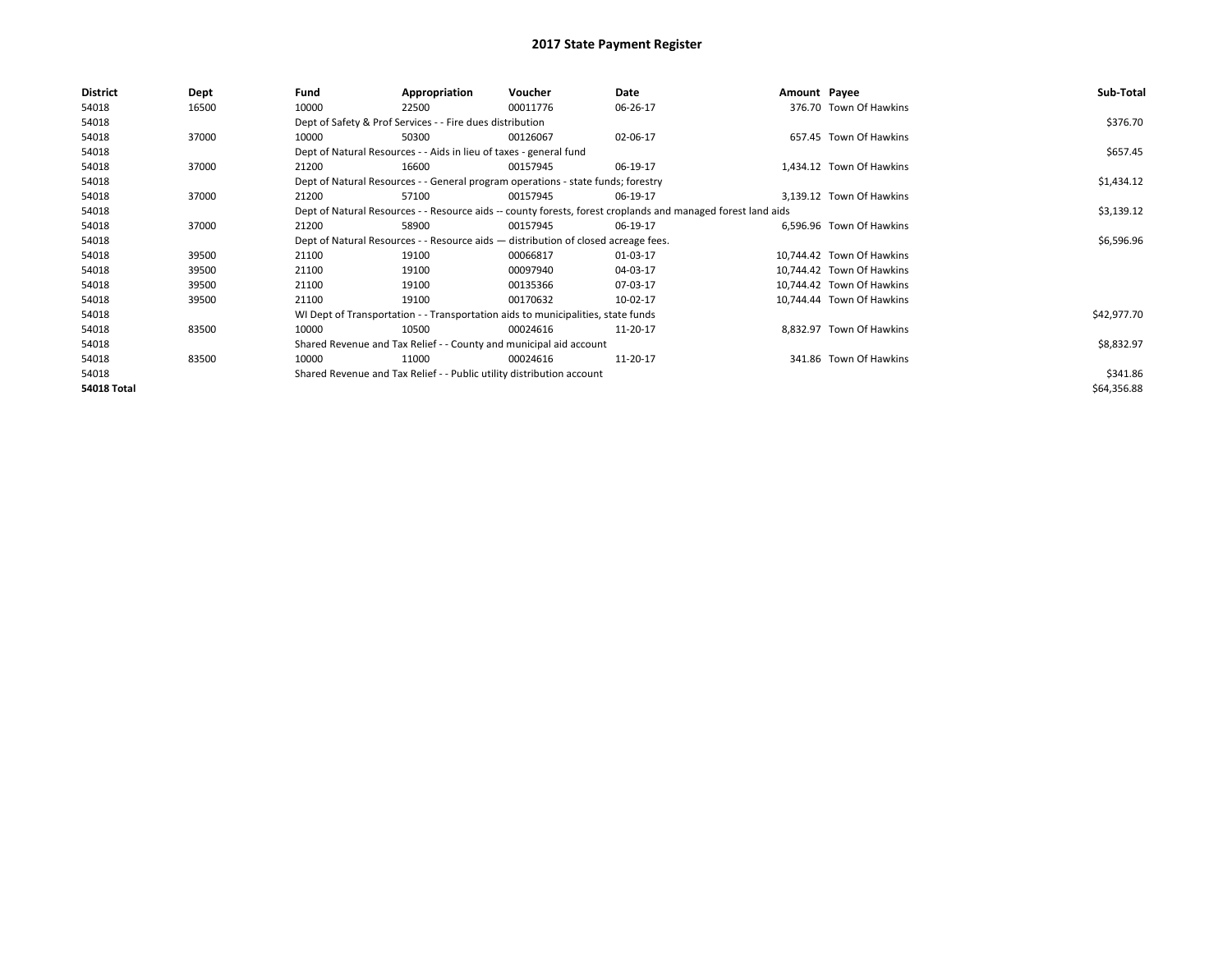| <b>District</b> | Dept  | Fund  | Appropriation                                                                      | Voucher  | Date                                                                                                         | Amount Payee |                           | Sub-Total   |
|-----------------|-------|-------|------------------------------------------------------------------------------------|----------|--------------------------------------------------------------------------------------------------------------|--------------|---------------------------|-------------|
| 54020           | 16500 | 10000 | 22500                                                                              | 00011777 | 06-26-17                                                                                                     |              | 454.70 Town Of Hubbard    |             |
| 54020           |       |       | Dept of Safety & Prof Services - - Fire dues distribution                          |          |                                                                                                              |              |                           | \$454.70    |
| 54020           | 37000 | 21200 | 16600                                                                              | 00157946 | 06-19-17                                                                                                     |              | 1,613.88 Town Of Hubbard  |             |
| 54020           |       |       | Dept of Natural Resources - - General program operations - state funds; forestry   |          |                                                                                                              |              |                           | \$1,613.88  |
| 54020           | 37000 | 21200 | 57100                                                                              | 00157946 | 06-19-17                                                                                                     |              | 3,883.62 Town Of Hubbard  |             |
| 54020           |       |       |                                                                                    |          | Dept of Natural Resources - - Resource aids -- county forests, forest croplands and managed forest land aids |              |                           | \$3,883.62  |
| 54020           | 37000 | 21200 | 58900                                                                              | 00157946 | 06-19-17                                                                                                     |              | 7.423.87 Town Of Hubbard  |             |
| 54020           |       |       | Dept of Natural Resources - - Resource aids - distribution of closed acreage fees. |          |                                                                                                              |              |                           | \$7,423.87  |
| 54020           | 39500 | 21100 | 19100                                                                              | 00066818 | 01-03-17                                                                                                     |              | 13,674.42 Town Of Hubbard |             |
| 54020           | 39500 | 21100 | 19100                                                                              | 00097941 | 04-03-17                                                                                                     |              | 13.674.42 Town Of Hubbard |             |
| 54020           | 39500 | 21100 | 19100                                                                              | 00135367 | 07-03-17                                                                                                     |              | 13,674.42 Town Of Hubbard |             |
| 54020           | 39500 | 21100 | 19100                                                                              | 00170633 | 10-02-17                                                                                                     |              | 13,674.42 Town Of Hubbard |             |
| 54020           |       |       | WI Dept of Transportation - - Transportation aids to municipalities, state funds   |          |                                                                                                              |              |                           | \$54,697.68 |
| 54020           | 50500 | 10000 | 17400                                                                              | 00047548 | 04-28-17                                                                                                     |              | 11,921.00 Town Of Hubbard |             |
| 54020           |       |       |                                                                                    |          | Department of Administration - - High-voltage transmission line annual impact fee distributions              |              |                           | \$11,921.00 |
| 54020           | 83500 | 10000 | 10500                                                                              | 00021593 | 07-24-17                                                                                                     |              | 1.989.42 Town Of Hubbard  |             |
| 54020           | 83500 | 10000 | 10500                                                                              | 00024617 | 11-20-17                                                                                                     |              | 11,273.36 Town Of Hubbard |             |
| 54020           |       |       | Shared Revenue and Tax Relief - - County and municipal aid account                 |          |                                                                                                              |              |                           | \$13,262.78 |
| 54020           | 83500 | 10000 | 10900                                                                              | 00018654 | 07-24-17                                                                                                     |              | 1.00 Town Of Hubbard      |             |
| 54020           |       |       | Shared Revenue and Tax Relief - - State aid; tax exempt property                   |          |                                                                                                              |              |                           | \$1.00      |
| 54020 Total     |       |       |                                                                                    |          |                                                                                                              |              |                           | \$93,258.53 |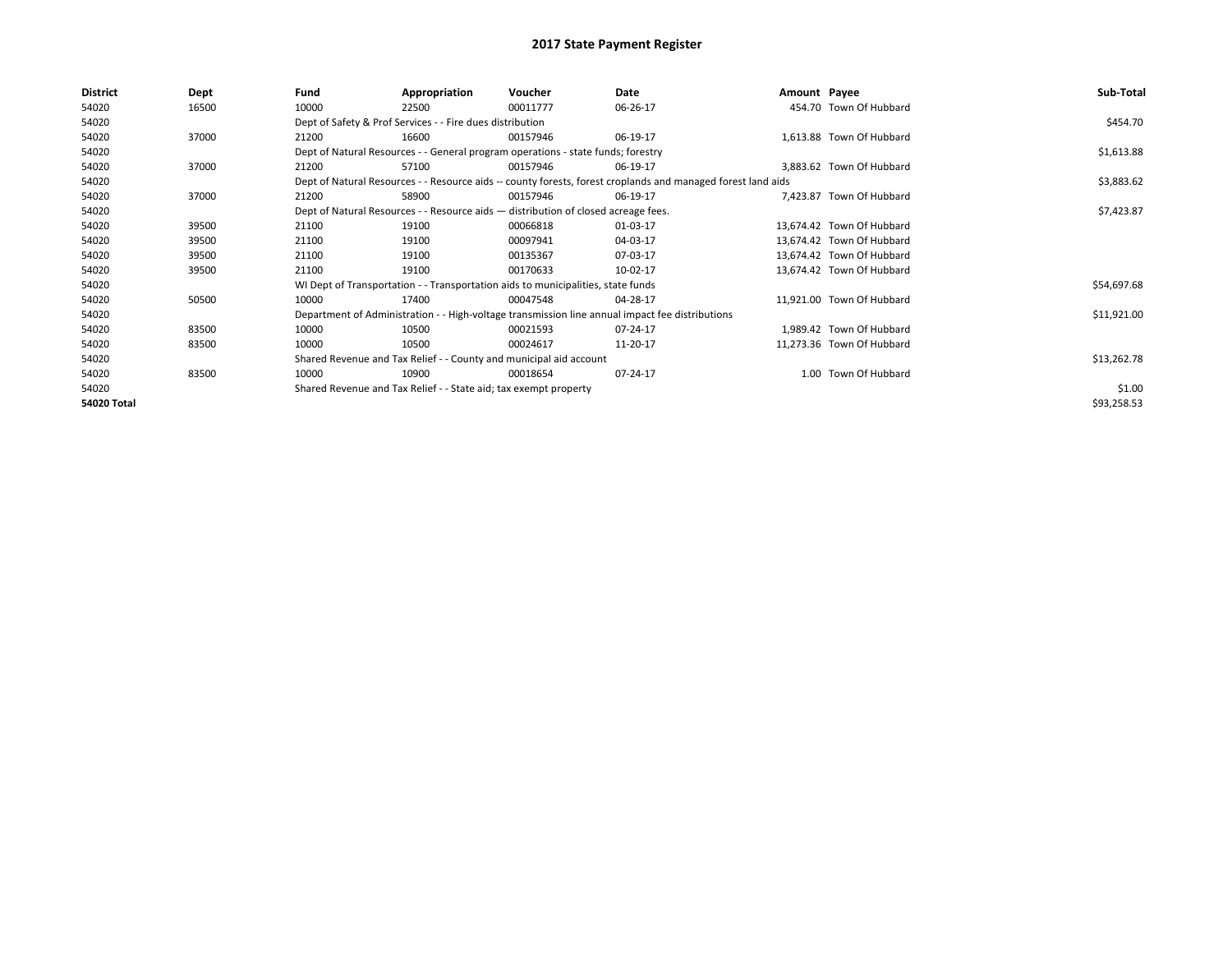| <b>District</b> | Dept  | Fund  | Appropriation                                                                      | Voucher  | Date                                                                                                         | Amount Payee |                            | Sub-Total   |
|-----------------|-------|-------|------------------------------------------------------------------------------------|----------|--------------------------------------------------------------------------------------------------------------|--------------|----------------------------|-------------|
| 54022           | 16500 | 10000 | 22500                                                                              | 00011778 | 06-26-17                                                                                                     |              | 452.90 Town Of Lawrence    |             |
| 54022           |       |       | Dept of Safety & Prof Services - - Fire dues distribution                          |          |                                                                                                              |              |                            | \$452.90    |
| 54022           | 37000 | 10000 | 50300                                                                              | 00143090 | 04-21-17                                                                                                     |              | 45.00 Town Of Lawrence     |             |
| 54022           |       |       | Dept of Natural Resources - - Aids in lieu of taxes - general fund                 |          |                                                                                                              |              |                            | \$45.00     |
| 54022           | 37000 | 21200 | 16600                                                                              | 00157947 | 06-19-17                                                                                                     |              | 1,653.86 Town Of Lawrence  |             |
| 54022           |       |       | Dept of Natural Resources - - General program operations - state funds; forestry   |          |                                                                                                              |              |                            | \$1,653.86  |
| 54022           | 37000 | 21200 | 57100                                                                              | 00157947 | 06-19-17                                                                                                     |              | 2,201.18 Town Of Lawrence  |             |
| 54022           |       |       |                                                                                    |          | Dept of Natural Resources - - Resource aids -- county forests, forest croplands and managed forest land aids |              |                            | \$2,201.18  |
| 54022           | 37000 | 21200 | 58900                                                                              | 00157947 | 06-19-17                                                                                                     |              | 7,607.73 Town Of Lawrence  |             |
| 54022           |       |       | Dept of Natural Resources - - Resource aids - distribution of closed acreage fees. |          |                                                                                                              |              |                            | \$7,607.73  |
| 54022           | 39500 | 21100 | 19100                                                                              | 00066819 | 01-03-17                                                                                                     |              | 12,271.87 Town Of Lawrence |             |
| 54022           | 39500 | 21100 | 19100                                                                              | 00097942 | 04-03-17                                                                                                     |              | 12,271.87 Town Of Lawrence |             |
| 54022           | 39500 | 21100 | 19100                                                                              | 00135368 | 07-03-17                                                                                                     |              | 12,271.87 Town Of Lawrence |             |
| 54022           | 39500 | 21100 | 19100                                                                              | 00170634 | 10-02-17                                                                                                     |              | 12,271.89 Town Of Lawrence |             |
| 54022           |       |       | WI Dept of Transportation - - Transportation aids to municipalities, state funds   |          |                                                                                                              |              |                            | \$49,087.50 |
| 54022           | 83500 | 10000 | 10500                                                                              | 00021594 | 07-24-17                                                                                                     |              | 3,734.42 Town Of Lawrence  |             |
| 54022           | 83500 | 10000 | 10500                                                                              | 00024618 | 11-20-17                                                                                                     |              | 21,161.72 Town Of Lawrence |             |
| 54022           |       |       | Shared Revenue and Tax Relief - - County and municipal aid account                 |          |                                                                                                              |              |                            | \$24,896.14 |
| 54022           | 83500 | 10000 | 10900                                                                              | 00018655 | 07-24-17                                                                                                     |              | 1.00 Town Of Lawrence      |             |
| 54022           |       |       | Shared Revenue and Tax Relief - - State aid; tax exempt property                   |          |                                                                                                              |              |                            | \$1.00      |
| 54022 Total     |       |       |                                                                                    |          |                                                                                                              |              |                            | \$85,945.31 |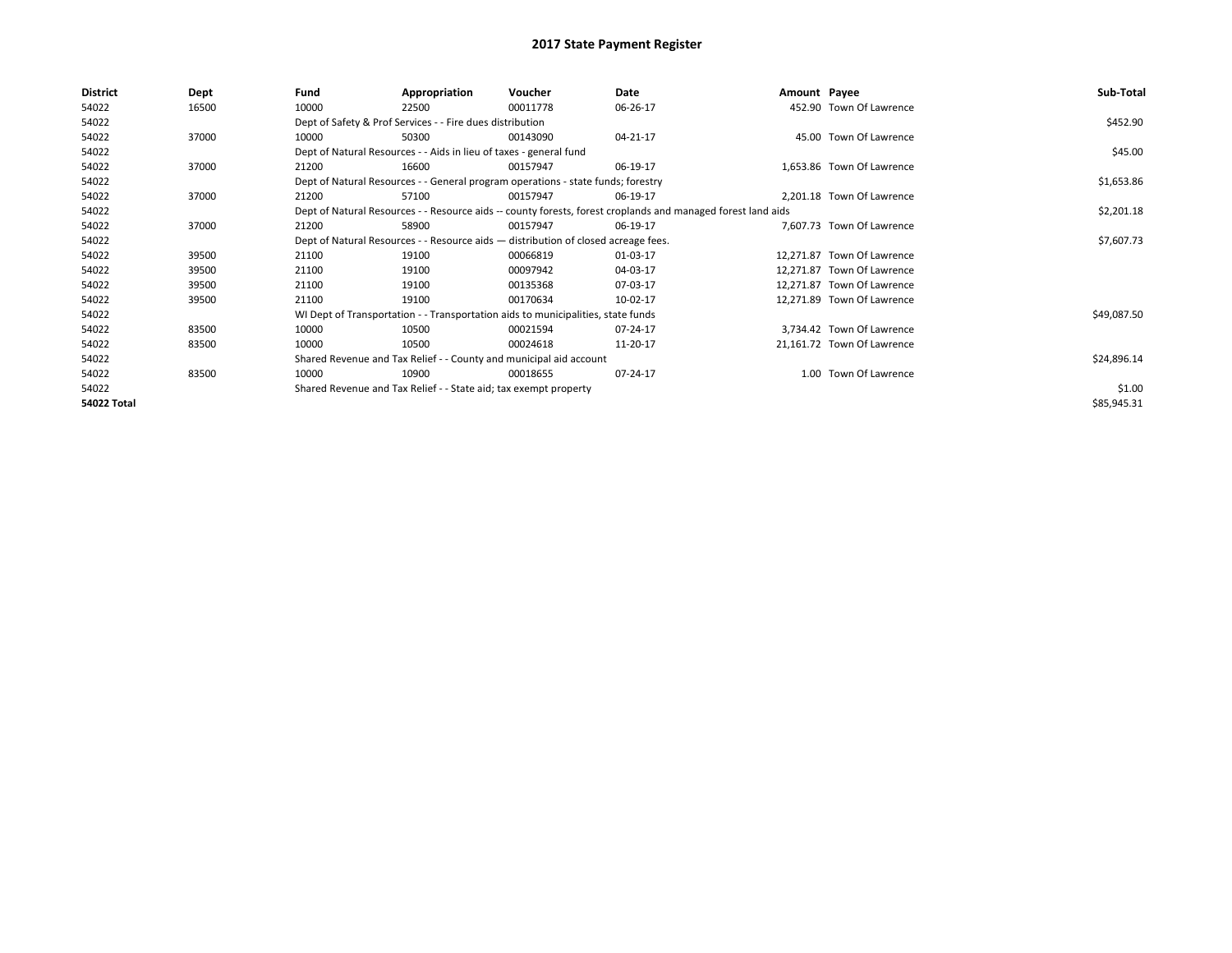| <b>District</b>    | Dept  | Fund  | Appropriation                                                                      | Voucher  | Date                                                                                                         | Amount Payee |                            | Sub-Total    |
|--------------------|-------|-------|------------------------------------------------------------------------------------|----------|--------------------------------------------------------------------------------------------------------------|--------------|----------------------------|--------------|
| 54024              | 16500 | 10000 | 22500                                                                              | 00011779 | 06-26-17                                                                                                     |              | 1,142.03 Town Of Marshall  |              |
| 54024              |       |       | Dept of Safety & Prof Services - - Fire dues distribution                          |          | \$1,142.03                                                                                                   |              |                            |              |
| 54024              | 37000 | 21200 | 16600                                                                              | 00157948 | 06-19-17                                                                                                     |              | 141.15 Town Of Marshall    |              |
| 54024              |       |       | Dept of Natural Resources - - General program operations - state funds; forestry   |          |                                                                                                              |              |                            | \$141.15     |
| 54024              | 37000 | 21200 | 57100                                                                              | 00157948 | 06-19-17                                                                                                     |              | 116.20 Town Of Marshall    |              |
| 54024              |       |       |                                                                                    |          | Dept of Natural Resources - - Resource aids -- county forests, forest croplands and managed forest land aids |              |                            | \$116.20     |
| 54024              | 37000 | 21200 | 58900                                                                              | 00157948 | 06-19-17                                                                                                     |              | 649.27 Town Of Marshall    |              |
| 54024              |       |       | Dept of Natural Resources - - Resource aids - distribution of closed acreage fees. |          |                                                                                                              |              |                            | \$649.27     |
| 54024              | 39500 | 21100 | 17400                                                                              | 00071397 | 01-09-17                                                                                                     |              | 9,249.63 Town Of Marshall  |              |
| 54024              |       |       | WI Dept of Transportation - - Disaster damage aids, state funds                    |          |                                                                                                              |              |                            | \$9,249.63   |
| 54024              | 39500 | 21100 | 19100                                                                              | 00066820 | 01-03-17                                                                                                     |              | 21,953.94 Town Of Marshall |              |
| 54024              | 39500 | 21100 | 19100                                                                              | 00097943 | 04-03-17                                                                                                     |              | 21.953.94 Town Of Marshall |              |
| 54024              | 39500 | 21100 | 19100                                                                              | 00135369 | 07-03-17                                                                                                     |              | 21.953.94 Town Of Marshall |              |
| 54024              | 39500 | 21100 | 19100                                                                              | 00170635 | 10-02-17                                                                                                     |              | 21.953.94 Town Of Marshall |              |
| 54024              |       |       | WI Dept of Transportation - - Transportation aids to municipalities, state funds   |          |                                                                                                              |              |                            | \$87,815.76  |
| 54024              | 50500 | 10000 | 17400                                                                              | 00047477 | 04-28-17                                                                                                     |              | 37,832.00 Town Of Marshall |              |
| 54024              |       |       |                                                                                    |          | Department of Administration - - High-voltage transmission line annual impact fee distributions              |              |                            | \$37,832.00  |
| 54024              | 83500 | 10000 | 10500                                                                              | 00021595 | 07-24-17                                                                                                     |              | 10.512.28 Town Of Marshall |              |
| 54024              | 83500 | 10000 | 10500                                                                              | 00024619 | 11-20-17                                                                                                     |              | 59,569.58 Town Of Marshall |              |
| 54024              |       |       | Shared Revenue and Tax Relief - - County and municipal aid account                 |          |                                                                                                              |              |                            | \$70,081.86  |
| 54024              | 83500 | 10000 | 11000                                                                              | 00021595 | 07-24-17                                                                                                     |              | 57.93 Town Of Marshall     |              |
| 54024              | 83500 | 10000 | 11000                                                                              | 00024619 | 11-20-17                                                                                                     |              | 336.58 Town Of Marshall    |              |
| 54024              |       |       | Shared Revenue and Tax Relief - - Public utility distribution account              |          |                                                                                                              |              |                            | \$394.51     |
| <b>54024 Total</b> |       |       |                                                                                    |          |                                                                                                              |              |                            | \$207,422.41 |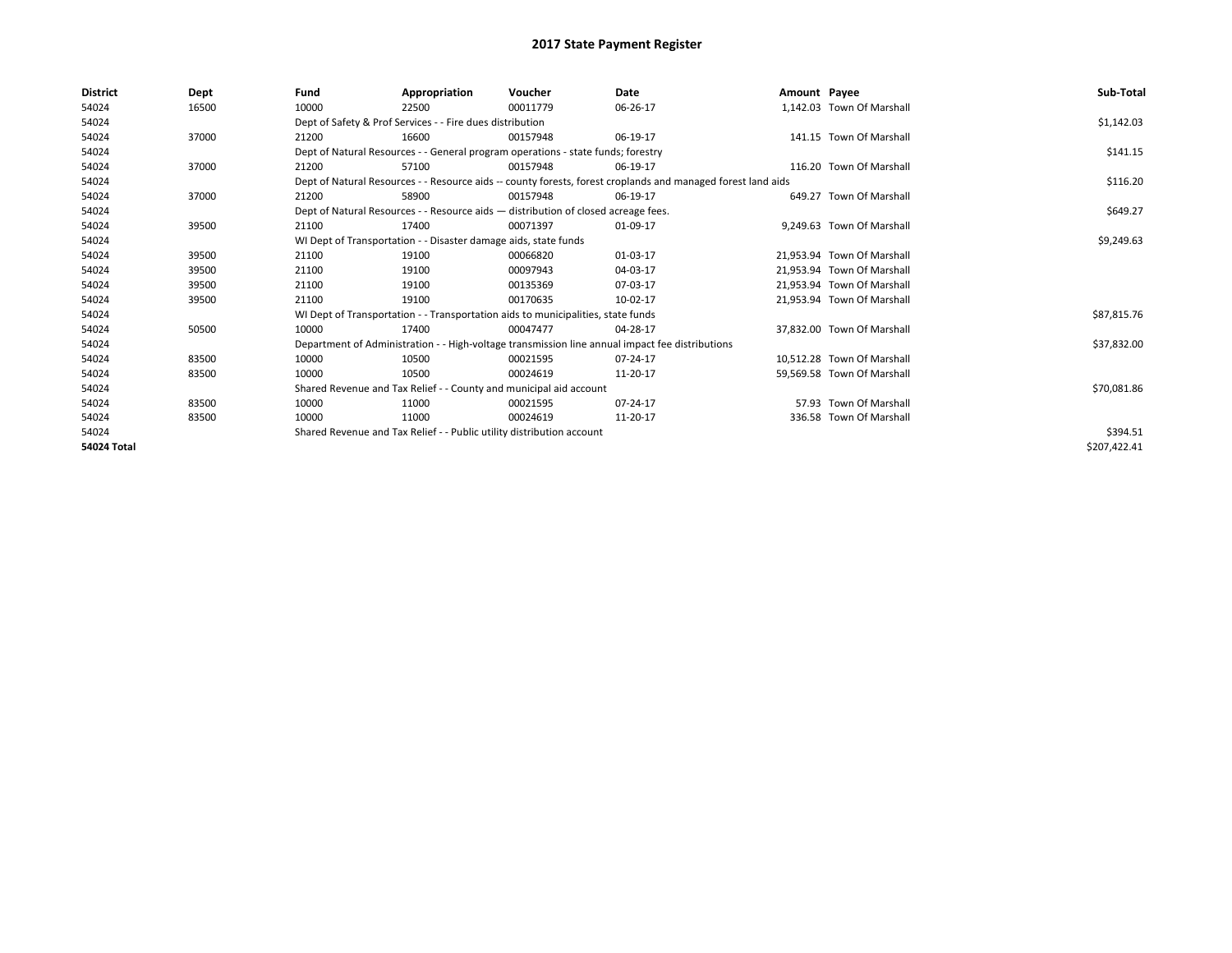| <b>District</b>    | Dept  | Fund  | Appropriation                                                                                                | Voucher  | Date     | Amount Payee |                         | Sub-Total    |
|--------------------|-------|-------|--------------------------------------------------------------------------------------------------------------|----------|----------|--------------|-------------------------|--------------|
| 54026              | 16500 | 10000 | 22500                                                                                                        | 00011780 | 06-26-17 |              | 579.43 Town Of Murry    |              |
| 54026              |       |       | Dept of Safety & Prof Services - - Fire dues distribution                                                    |          |          |              |                         | \$579.43     |
| 54026              | 37000 | 10000 | 50300                                                                                                        | 00142886 | 04-21-17 |              | 113.95 Town Of Murry    |              |
| 54026              |       |       | Dept of Natural Resources - - Aids in lieu of taxes - general fund                                           |          |          |              |                         | \$113.95     |
| 54026              | 37000 | 21200 | 16600                                                                                                        | 00157949 | 06-19-17 |              | 790.00 Town Of Murry    |              |
| 54026              |       |       | Dept of Natural Resources - - General program operations - state funds; forestry                             |          |          |              |                         | \$790.00     |
| 54026              | 37000 | 21200 | 57100                                                                                                        | 00157949 | 06-19-17 |              | 6,710.08 Town Of Murry  |              |
| 54026              |       |       | Dept of Natural Resources - - Resource aids -- county forests, forest croplands and managed forest land aids |          |          |              |                         | \$6,710.08   |
| 54026              | 37000 | 21200 | 57900                                                                                                        | 00142885 | 04-21-17 |              | 9.52 Town Of Murry      |              |
| 54026              |       |       | Dept of Natural Resources - - Aids in lieu of taxes - sum sufficient                                         |          |          |              |                         | \$9.52       |
| 54026              | 37000 | 21200 | 58900                                                                                                        | 00157949 | 06-19-17 |              | 3,633.99 Town Of Murry  |              |
| 54026              |       |       | Dept of Natural Resources - - Resource aids - distribution of closed acreage fees.                           |          |          |              |                         | \$3,633.99   |
| 54026              | 39500 | 21100 | 17400                                                                                                        | 00073592 | 01-20-17 |              | 2,228.51 Town Of Murry  |              |
| 54026              |       |       | WI Dept of Transportation - - Disaster damage aids, state funds                                              |          |          |              |                         | \$2,228.51   |
| 54026              | 39500 | 21100 | 19100                                                                                                        | 00066821 | 01-03-17 |              | 20,990.56 Town Of Murry |              |
| 54026              | 39500 | 21100 | 19100                                                                                                        | 00097944 | 04-03-17 |              | 20,990.56 Town Of Murry |              |
| 54026              | 39500 | 21100 | 19100                                                                                                        | 00135370 | 07-03-17 |              | 20,990.56 Town Of Murry |              |
| 54026              | 39500 | 21100 | 19100                                                                                                        | 00170636 | 10-02-17 |              | 20,990.58 Town Of Murry |              |
| 54026              |       |       | WI Dept of Transportation - - Transportation aids to municipalities, state funds                             |          |          |              |                         | \$83,962.26  |
| 54026              | 50500 | 10000 | 17400                                                                                                        | 00047478 | 04-28-17 |              | 24,365.00 Town Of Murry |              |
| 54026              |       |       | Department of Administration - - High-voltage transmission line annual impact fee distributions              |          |          |              |                         | \$24,365.00  |
| 54026              | 83500 | 10000 | 10500                                                                                                        | 00021596 | 07-24-17 |              | 1,557.99 Town Of Murry  |              |
| 54026              | 83500 | 10000 | 10500                                                                                                        | 00024620 | 11-20-17 |              | 8,828.58 Town Of Murry  |              |
| 54026              |       |       | Shared Revenue and Tax Relief - - County and municipal aid account                                           |          |          |              |                         | \$10,386.57  |
| <b>54026 Total</b> |       |       |                                                                                                              |          |          |              |                         | \$132,779.31 |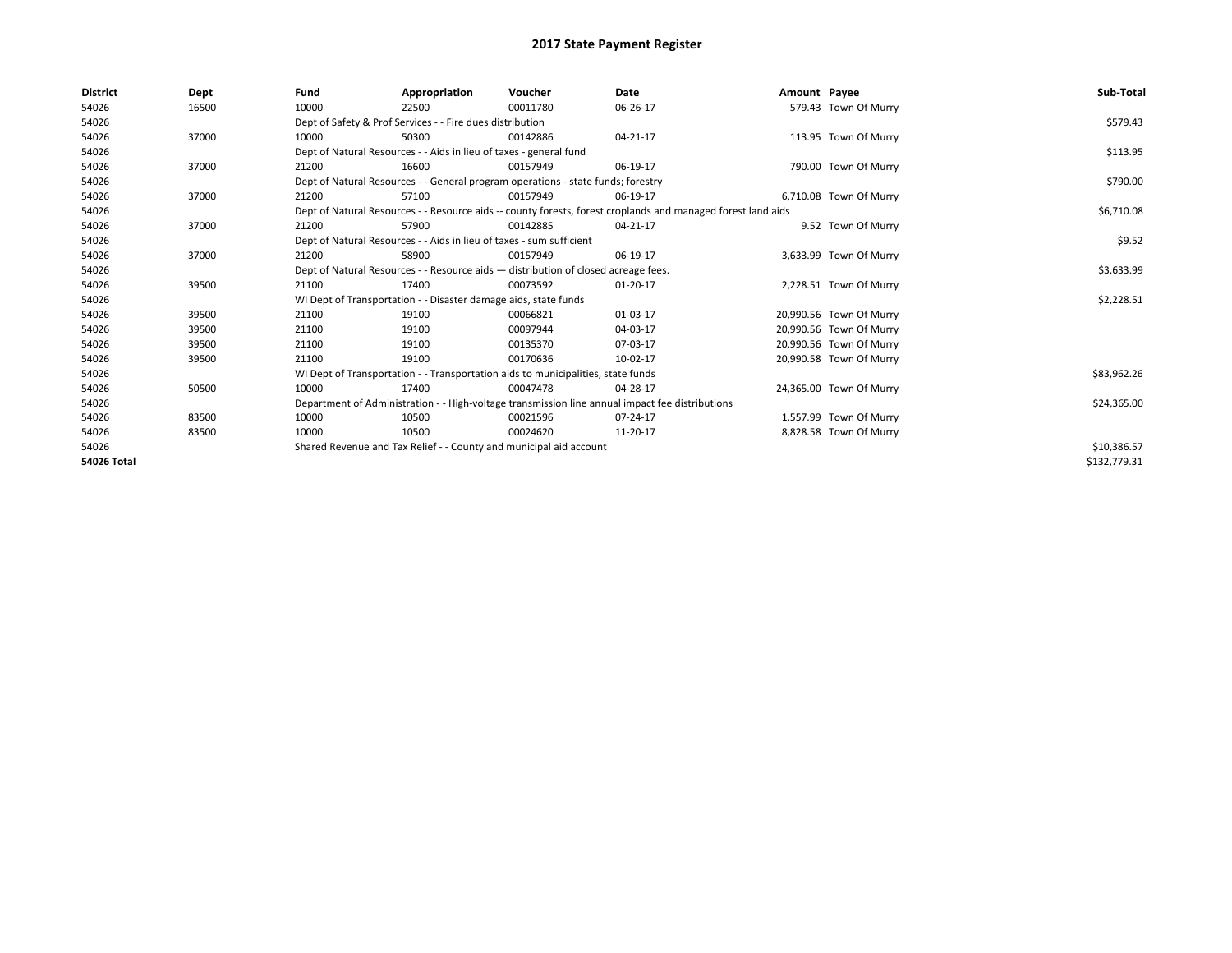| <b>District</b>    | Dept  | Fund  | Appropriation                                                                      | Voucher  | Date                                                                                                         | Amount Payee |                            | Sub-Total   |
|--------------------|-------|-------|------------------------------------------------------------------------------------|----------|--------------------------------------------------------------------------------------------------------------|--------------|----------------------------|-------------|
| 54028              | 16500 | 10000 | 22500                                                                              | 00011781 | 06-26-17                                                                                                     |              | 458.19 Town of Richland    |             |
| 54028              |       |       | Dept of Safety & Prof Services - - Fire dues distribution                          |          |                                                                                                              |              |                            | \$458.19    |
| 54028              | 37000 | 21200 | 16600                                                                              | 00157950 | 06-19-17                                                                                                     |              | 512.10 Town of Richland    |             |
| 54028              |       |       | Dept of Natural Resources - - General program operations - state funds; forestry   |          |                                                                                                              |              |                            | \$512.10    |
| 54028              | 37000 | 21200 | 57100                                                                              | 00157950 | 06-19-17                                                                                                     |              | 431.98 Town of Richland    |             |
| 54028              |       |       |                                                                                    |          | Dept of Natural Resources - - Resource aids -- county forests, forest croplands and managed forest land aids |              |                            | \$431.98    |
| 54028              | 37000 | 21200 | 58900                                                                              | 00157950 | 06-19-17                                                                                                     |              | 2.355.67 Town of Richland  |             |
| 54028              |       |       | Dept of Natural Resources - - Resource aids - distribution of closed acreage fees. |          |                                                                                                              |              |                            | \$2,355.67  |
| 54028              | 39500 | 21100 | 19100                                                                              | 00066822 | 01-03-17                                                                                                     |              | 13.663.41 Town of Richland |             |
| 54028              | 39500 | 21100 | 19100                                                                              | 00097945 | 04-03-17                                                                                                     |              | 13.663.41 Town of Richland |             |
| 54028              | 39500 | 21100 | 19100                                                                              | 00135371 | 07-03-17                                                                                                     |              | 13.663.41 Town of Richland |             |
| 54028              | 39500 | 21100 | 19100                                                                              | 00170637 | 10-02-17                                                                                                     |              | 13,663.41 Town of Richland |             |
| 54028              |       |       | WI Dept of Transportation - - Transportation aids to municipalities, state funds   |          |                                                                                                              |              |                            | \$54,653.64 |
| 54028              | 83500 | 10000 | 10500                                                                              | 00021597 | 07-24-17                                                                                                     |              | 3,631.41 Town of Richland  |             |
| 54028              | 83500 | 10000 | 10500                                                                              | 00024621 | 11-20-17                                                                                                     |              | 20,577.98 Town of Richland |             |
| 54028              |       |       | Shared Revenue and Tax Relief - - County and municipal aid account                 |          |                                                                                                              |              |                            | \$24,209.39 |
| <b>54028 Total</b> |       |       |                                                                                    |          |                                                                                                              |              |                            | \$82,620.97 |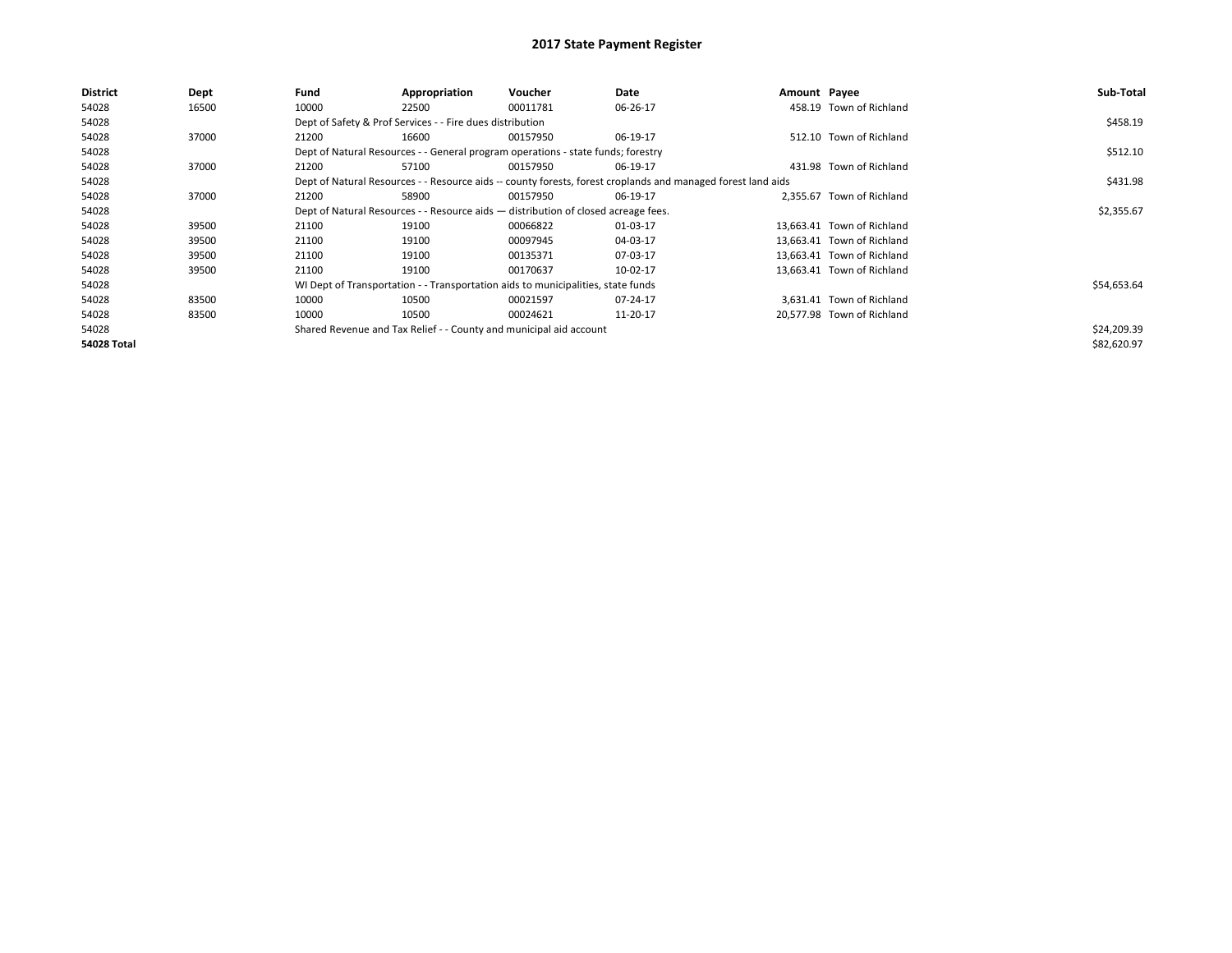| <b>District</b> | Dept  | Fund  | Appropriation                                                                      | Voucher  | Date                                                                                                         | Amount Payee |                        | Sub-Total    |
|-----------------|-------|-------|------------------------------------------------------------------------------------|----------|--------------------------------------------------------------------------------------------------------------|--------------|------------------------|--------------|
| 54030           | 16500 | 10000 | 22500                                                                              | 00011782 | 06-26-17                                                                                                     |              | 3,104.14 Town Of Rusk  |              |
| 54030           |       |       | Dept of Safety & Prof Services - - Fire dues distribution                          |          |                                                                                                              |              |                        | \$3,104.14   |
| 54030           | 37000 | 10000 | 50300                                                                              | 00142712 | 04-21-17                                                                                                     |              | 207.81 Town Of Rusk    |              |
| 54030           |       |       | Dept of Natural Resources - - Aids in lieu of taxes - general fund                 |          |                                                                                                              |              |                        | \$207.81     |
| 54030           | 37000 | 21200 | 16600                                                                              | 00157951 | 06-19-17                                                                                                     |              | 878.58 Town Of Rusk    |              |
| 54030           |       |       | Dept of Natural Resources - - General program operations - state funds; forestry   |          |                                                                                                              |              |                        | \$878.58     |
| 54030           | 37000 | 21200 | 57100                                                                              | 00157951 | 06-19-17                                                                                                     |              | 585.58 Town Of Rusk    |              |
| 54030           |       |       |                                                                                    |          | Dept of Natural Resources - - Resource aids -- county forests, forest croplands and managed forest land aids |              |                        | \$585.58     |
| 54030           | 37000 | 21200 | 57900                                                                              | 00142711 | 04-21-17                                                                                                     |              | 120.11 Town Of Rusk    |              |
| 54030           | 37000 | 21200 | 57900                                                                              | 00142713 | 04-21-17                                                                                                     |              | 35.20 Town Of Rusk     |              |
| 54030           |       |       | Dept of Natural Resources - - Aids in lieu of taxes - sum sufficient               |          |                                                                                                              |              |                        | \$155.31     |
| 54030           | 37000 | 21200 | 58900                                                                              | 00157951 | 06-19-17                                                                                                     |              | 4.041.48 Town Of Rusk  |              |
| 54030           |       |       | Dept of Natural Resources - - Resource aids - distribution of closed acreage fees. |          |                                                                                                              |              |                        | \$4,041.48   |
| 54030           | 39500 | 21100 | 19100                                                                              | 00066823 | 01-03-17                                                                                                     |              | 21,678.69 Town Of Rusk |              |
| 54030           | 39500 | 21100 | 19100                                                                              | 00097946 | 04-03-17                                                                                                     |              | 21,678.69 Town Of Rusk |              |
| 54030           | 39500 | 21100 | 19100                                                                              | 00135372 | 07-03-17                                                                                                     |              | 21,678.69 Town Of Rusk |              |
| 54030           | 39500 | 21100 | 19100                                                                              | 00170638 | 10-02-17                                                                                                     |              | 21,678.69 Town Of Rusk |              |
| 54030           |       |       | WI Dept of Transportation - - Transportation aids to municipalities, state funds   |          |                                                                                                              |              |                        | \$86,714.76  |
| 54030           | 83500 | 10000 | 10500                                                                              | 00021598 | 07-24-17                                                                                                     |              | 936.71 Town Of Rusk    |              |
| 54030           | 83500 | 10000 | 10500                                                                              | 00024622 | 11-20-17                                                                                                     |              | 5,308.01 Town Of Rusk  |              |
| 54030           |       |       | Shared Revenue and Tax Relief - - County and municipal aid account                 |          |                                                                                                              |              |                        | \$6,244.72   |
| 54030           | 83500 | 10000 | 10900                                                                              | 00018656 | 07-24-17                                                                                                     |              | 6.00 Town Of Rusk      |              |
| 54030           |       |       | Shared Revenue and Tax Relief - - State aid; tax exempt property                   |          |                                                                                                              |              |                        | \$6.00       |
| 54030 Total     |       |       |                                                                                    |          |                                                                                                              |              |                        | \$101,938.38 |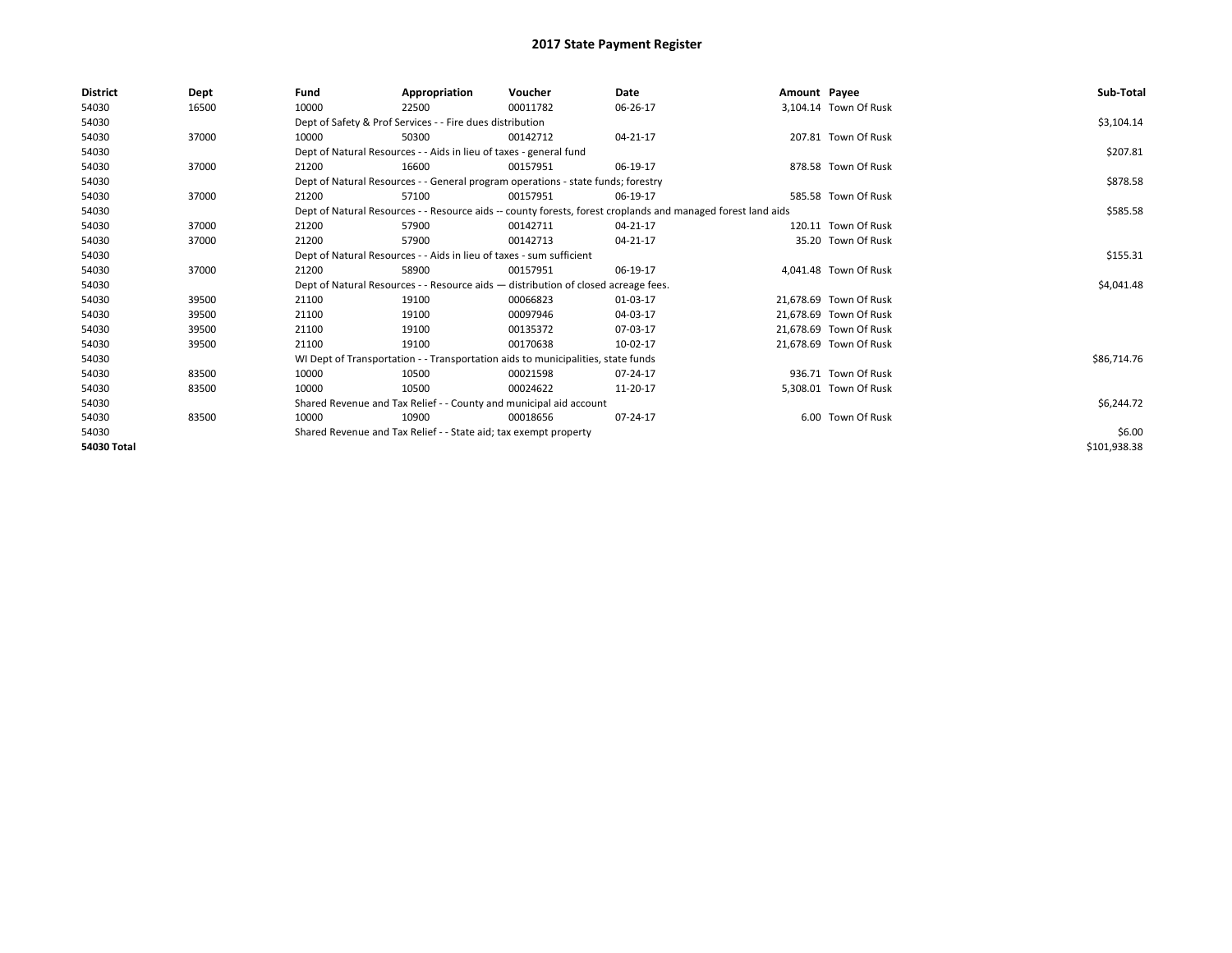| District    | Dept  | Fund  | Appropriation                                                                      | Voucher  | Date                                                                                                         | Amount Payee |                             | Sub-Total   |
|-------------|-------|-------|------------------------------------------------------------------------------------|----------|--------------------------------------------------------------------------------------------------------------|--------------|-----------------------------|-------------|
| 54032       | 16500 | 10000 | 22500                                                                              | 00011783 | 06-27-17                                                                                                     |              | 377.08 Town Of South Fork   |             |
| 54032       |       |       | Dept of Safety & Prof Services - - Fire dues distribution                          |          |                                                                                                              |              |                             | \$377.08    |
| 54032       | 37000 | 21200 | 16600                                                                              | 00157952 | 06-19-17                                                                                                     |              | 558.47 Town Of South Fork   |             |
| 54032       |       |       | Dept of Natural Resources - - General program operations - state funds; forestry   |          |                                                                                                              |              |                             | \$558.47    |
| 54032       | 37000 | 21200 | 57100                                                                              | 00157952 | 06-19-17                                                                                                     |              | 2,486.15 Town Of South Fork |             |
| 54032       |       |       |                                                                                    |          | Dept of Natural Resources - - Resource aids -- county forests, forest croplands and managed forest land aids |              |                             | \$2,486.15  |
| 54032       | 37000 | 21200 | 57900                                                                              | 00142992 | 04-21-17                                                                                                     |              | 5.425.98 Town Of South Fork |             |
| 54032       |       |       | Dept of Natural Resources - - Aids in lieu of taxes - sum sufficient               |          |                                                                                                              |              |                             | \$5,425.98  |
| 54032       | 37000 | 21200 | 58900                                                                              | 00157952 | 06-19-17                                                                                                     |              | 2.568.94 Town Of South Fork |             |
| 54032       |       |       | Dept of Natural Resources - - Resource aids - distribution of closed acreage fees. |          |                                                                                                              |              |                             | \$2,568.94  |
| 54032       | 39500 | 21100 | 19100                                                                              | 00066824 | 01-03-17                                                                                                     |              | 4,999.34 Town Of South Fork |             |
| 54032       | 39500 | 21100 | 19100                                                                              | 00097947 | 04-03-17                                                                                                     |              | 4,999.34 Town Of South Fork |             |
| 54032       | 39500 | 21100 | 19100                                                                              | 00135373 | 07-03-17                                                                                                     |              | 4,999.34 Town Of South Fork |             |
| 54032       | 39500 | 21100 | 19100                                                                              | 00170639 | 10-02-17                                                                                                     |              | 4.999.36 Town Of South Fork |             |
| 54032       |       |       | WI Dept of Transportation - - Transportation aids to municipalities, state funds   |          |                                                                                                              |              |                             | \$19,997.38 |
| 54032       | 83500 | 10000 | 10500                                                                              | 00021599 | 07-24-17                                                                                                     |              | 422.68 Town Of South Fork   |             |
| 54032       | 83500 | 10000 | 10500                                                                              | 00024623 | 11-20-17                                                                                                     |              | 2,395.17 Town Of South Fork |             |
| 54032       |       |       | Shared Revenue and Tax Relief - - County and municipal aid account                 |          |                                                                                                              |              |                             | \$2,817.85  |
| 54032 Total |       |       |                                                                                    |          |                                                                                                              |              |                             | \$34,231.85 |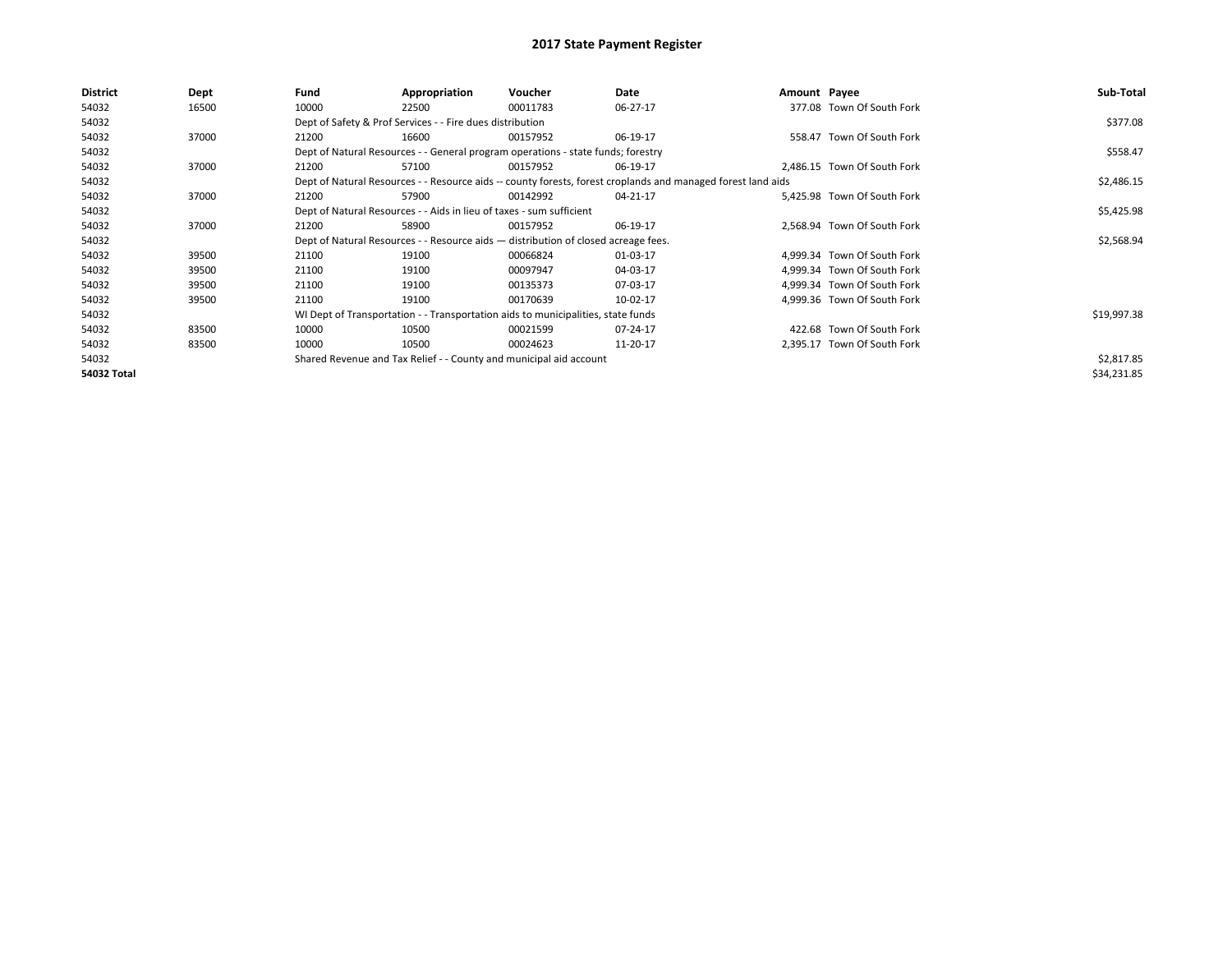| <b>District</b> | Dept  | Fund  | Appropriation                                                                      | Voucher  | Date                                                                                                         | Amount Payee |                              | Sub-Total    |
|-----------------|-------|-------|------------------------------------------------------------------------------------|----------|--------------------------------------------------------------------------------------------------------------|--------------|------------------------------|--------------|
| 54034           | 16500 | 10000 | 22500                                                                              | 00014256 | 11-30-17                                                                                                     |              | 843.72 Town Of Strickland    |              |
| 54034           |       |       | Dept of Safety & Prof Services - - Fire dues distribution                          |          |                                                                                                              |              |                              | \$843.72     |
| 54034           | 37000 | 21200 | 16600                                                                              | 00157953 | 06-19-17                                                                                                     |              | 342.41 Town Of Strickland    |              |
| 54034           |       |       | Dept of Natural Resources - - General program operations - state funds; forestry   |          |                                                                                                              |              |                              | \$342.41     |
| 54034           | 37000 | 21200 | 57100                                                                              | 00157953 | 06-19-17                                                                                                     |              | 1.581.55 Town Of Strickland  |              |
| 54034           |       |       |                                                                                    |          | Dept of Natural Resources - - Resource aids -- county forests, forest croplands and managed forest land aids |              |                              | \$1,581.55   |
| 54034           | 37000 | 21200 | 57900                                                                              | 00143083 | 04-21-17                                                                                                     |              | 1.85 Town Of Strickland      |              |
| 54034           |       |       | Dept of Natural Resources - - Aids in lieu of taxes - sum sufficient               |          |                                                                                                              |              |                              | \$1.85       |
| 54034           | 37000 | 21200 | 58900                                                                              | 00157953 | 06-19-17                                                                                                     |              | 1.575.10 Town Of Strickland  |              |
| 54034           |       |       | Dept of Natural Resources - - Resource aids - distribution of closed acreage fees. |          |                                                                                                              |              |                              | \$1,575.10   |
| 54034           | 39500 | 21100 | 19100                                                                              | 00066825 | 01-03-17                                                                                                     |              | 15.045.16 Town Of Strickland |              |
| 54034           | 39500 | 21100 | 19100                                                                              | 00097948 | 04-03-17                                                                                                     |              | 15.045.16 Town Of Strickland |              |
| 54034           | 39500 | 21100 | 19100                                                                              | 00135374 | 07-03-17                                                                                                     |              | 15,045.16 Town Of Strickland |              |
| 54034           | 39500 | 21100 | 19100                                                                              | 00170640 | 10-02-17                                                                                                     |              | 15,045.18 Town Of Strickland |              |
| 54034           |       |       | WI Dept of Transportation - - Transportation aids to municipalities, state funds   |          |                                                                                                              |              |                              | \$60,180.66  |
| 54034           | 39500 | 21100 | 27800                                                                              | 00144698 | 07-24-17                                                                                                     |              | 13,556.32 Town Of Strickland |              |
| 54034           |       |       | WI Dept of Transportation - - Local roads improvement program, state funds         |          |                                                                                                              |              |                              | \$13,556.32  |
| 54034           | 83500 | 10000 | 10500                                                                              | 00021600 | 07-24-17                                                                                                     |              | 4.138.49 Town Of Strickland  |              |
| 54034           | 83500 | 10000 | 10500                                                                              | 00024624 | 11-20-17                                                                                                     |              | 23,703.76 Town Of Strickland |              |
| 54034           |       |       | Shared Revenue and Tax Relief - - County and municipal aid account                 |          |                                                                                                              |              |                              | \$27,842.25  |
| 54034           | 83500 | 10000 | 10900                                                                              | 00018657 | 07-24-17                                                                                                     |              | 22.00 Town Of Strickland     |              |
| 54034           |       |       | Shared Revenue and Tax Relief - - State aid; tax exempt property                   |          |                                                                                                              |              |                              | \$22.00      |
| 54034 Total     |       |       |                                                                                    |          |                                                                                                              |              |                              | \$105,945.86 |
|                 |       |       |                                                                                    |          |                                                                                                              |              |                              |              |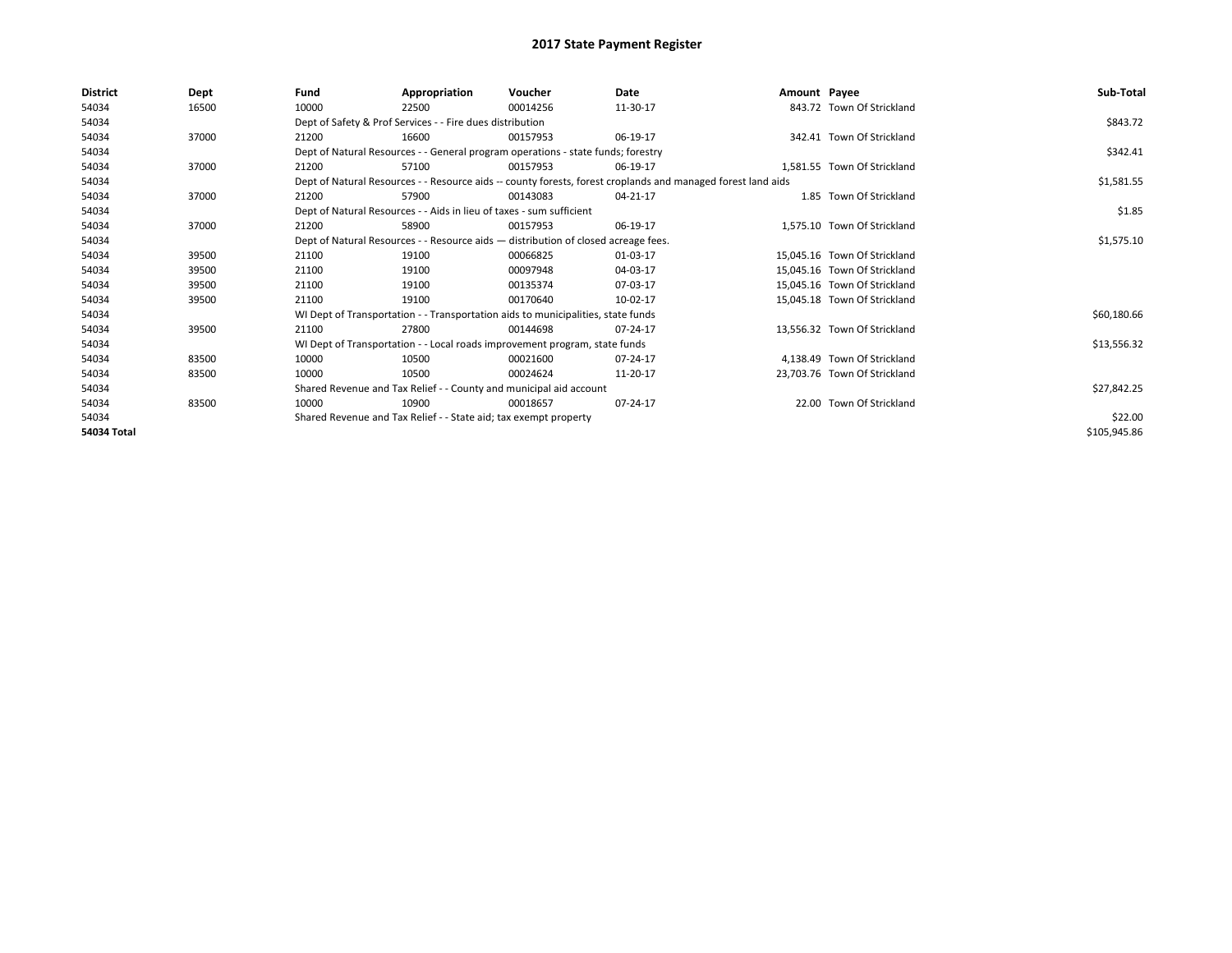| <b>District</b> | Dept  | Fund  | Appropriation                                                                      | Voucher  | Date                                                                                                         | Amount Payee |                          | Sub-Total    |
|-----------------|-------|-------|------------------------------------------------------------------------------------|----------|--------------------------------------------------------------------------------------------------------------|--------------|--------------------------|--------------|
| 54036           | 16500 | 10000 | 22500                                                                              | 00011785 | 06-26-17                                                                                                     |              | 1,695.00 Town Of Stubbs  |              |
| 54036           |       |       | Dept of Safety & Prof Services - - Fire dues distribution                          |          |                                                                                                              |              |                          | \$1,695.00   |
| 54036           | 37000 | 21200 | 16600                                                                              | 00157954 | 06-19-17                                                                                                     |              | 195.77 Town Of Stubbs    |              |
| 54036           |       |       | Dept of Natural Resources - - General program operations - state funds; forestry   |          |                                                                                                              |              |                          | \$195.77     |
| 54036           | 37000 | 21200 | 57100                                                                              | 00157954 | 06-19-17                                                                                                     |              | 139.60 Town Of Stubbs    |              |
| 54036           |       |       |                                                                                    |          | Dept of Natural Resources - - Resource aids -- county forests, forest croplands and managed forest land aids |              |                          | \$139.60     |
| 54036           | 37000 | 21200 | 58900                                                                              | 00157954 | 06-19-17                                                                                                     |              | 900.54 Town Of Stubbs    |              |
| 54036           |       |       | Dept of Natural Resources - - Resource aids - distribution of closed acreage fees. |          |                                                                                                              |              |                          | \$900.54     |
| 54036           | 39500 | 21100 | 19100                                                                              | 00066826 | 01-03-17                                                                                                     |              | 27,321.31 Town Of Stubbs |              |
| 54036           | 39500 | 21100 | 19100                                                                              | 00097949 | 04-03-17                                                                                                     |              | 27,321.31 Town Of Stubbs |              |
| 54036           | 39500 | 21100 | 19100                                                                              | 00135375 | 07-03-17                                                                                                     |              | 27,321.31 Town Of Stubbs |              |
| 54036           | 39500 | 21100 | 19100                                                                              | 00170641 | 10-02-17                                                                                                     |              | 27,321.33 Town Of Stubbs |              |
| 54036           |       |       | WI Dept of Transportation - - Transportation aids to municipalities, state funds   |          |                                                                                                              |              |                          | \$109,285.26 |
| 54036           | 83500 | 10000 | 10500                                                                              | 00021601 | 07-24-17                                                                                                     |              | 2,268.21 Town Of Stubbs  |              |
| 54036           | 83500 | 10000 | 10500                                                                              | 00024625 | 11-20-17                                                                                                     |              | 12,915.49 Town Of Stubbs |              |
| 54036           |       |       | Shared Revenue and Tax Relief - - County and municipal aid account                 |          |                                                                                                              |              |                          | \$15,183.70  |
| 54036           | 83500 | 10000 | 11000                                                                              | 00021601 | 07-24-17                                                                                                     |              | 21.58 Town Of Stubbs     |              |
| 54036           | 83500 | 10000 | 11000                                                                              | 00024625 | 11-20-17                                                                                                     |              | 121.20 Town Of Stubbs    |              |
| 54036           |       |       | Shared Revenue and Tax Relief - - Public utility distribution account              |          |                                                                                                              |              |                          | \$142.78     |
| 54036 Total     |       |       |                                                                                    |          |                                                                                                              |              |                          | \$127,542.65 |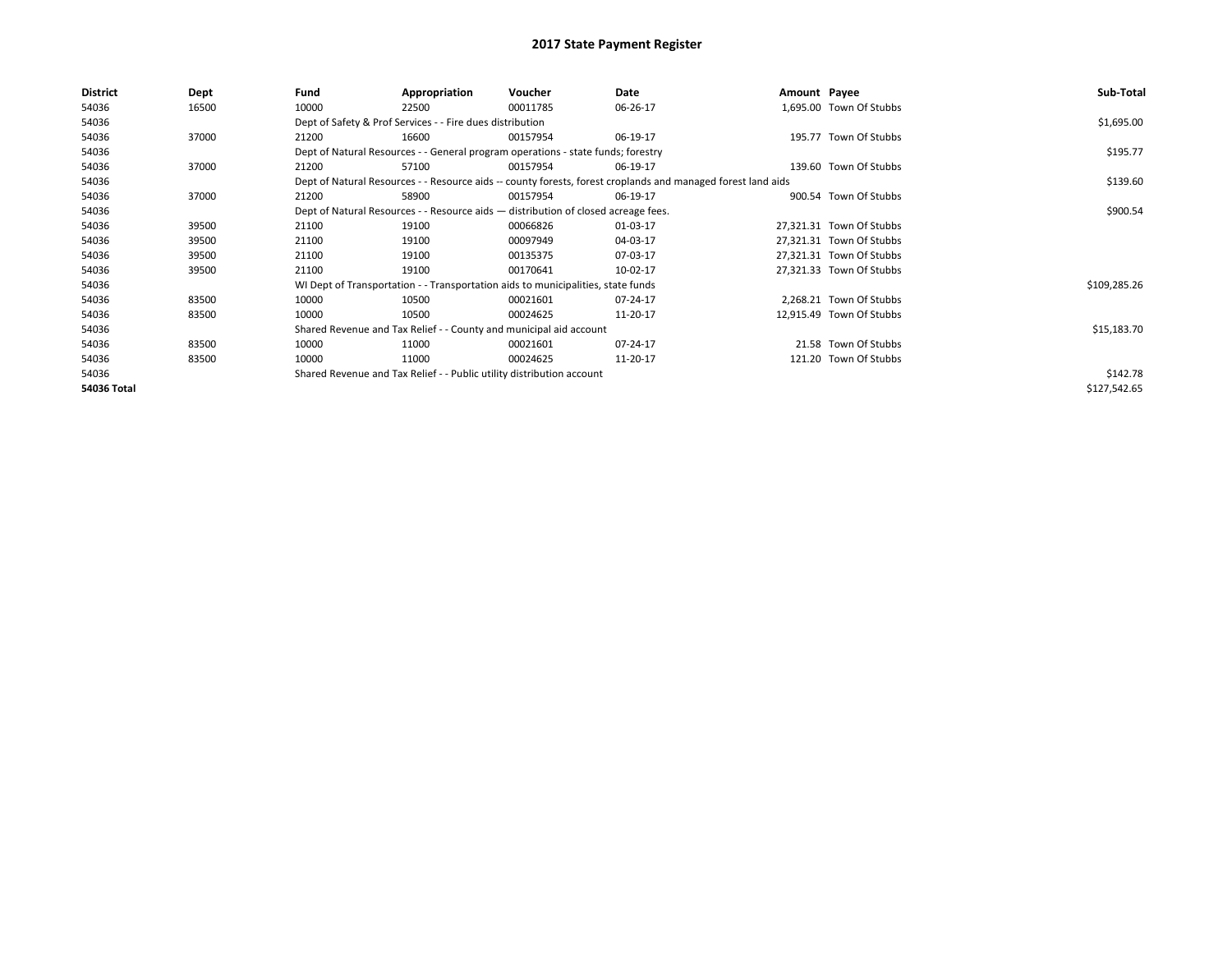| <b>District</b>    | Dept  | Fund  | Appropriation                                                         | Voucher                                                                            | Date                                                                                                         | Amount Payee |                               | Sub-Total    |
|--------------------|-------|-------|-----------------------------------------------------------------------|------------------------------------------------------------------------------------|--------------------------------------------------------------------------------------------------------------|--------------|-------------------------------|--------------|
| 54038              | 16500 | 10000 | 22500                                                                 | 00011786                                                                           | 06-26-17                                                                                                     |              | 1,947.52 Thornapple, Town of  |              |
| 54038              |       |       | Dept of Safety & Prof Services - - Fire dues distribution             |                                                                                    |                                                                                                              |              |                               | \$1,947.52   |
| 54038              | 37000 | 10000 | 50300                                                                 | 00126012                                                                           | 02-06-17                                                                                                     |              | 2,212.60 Thornapple, Town of  |              |
| 54038              |       |       | Dept of Natural Resources - - Aids in lieu of taxes - general fund    |                                                                                    |                                                                                                              |              |                               | \$2,212.60   |
| 54038              | 37000 | 21200 | 16600                                                                 | 00157955                                                                           | 06-19-17                                                                                                     |              | 834.61 Thornapple, Town of    |              |
| 54038              |       |       |                                                                       | Dept of Natural Resources - - General program operations - state funds; forestry   |                                                                                                              |              |                               | \$834.61     |
| 54038              | 37000 | 21200 | 57100                                                                 | 00157955                                                                           | 06-19-17                                                                                                     |              | 967.55 Thornapple, Town of    |              |
| 54038              |       |       |                                                                       |                                                                                    | Dept of Natural Resources - - Resource aids -- county forests, forest croplands and managed forest land aids |              |                               | \$967.55     |
| 54038              | 37000 | 21200 | 58900                                                                 | 00157955                                                                           | 06-19-17                                                                                                     |              | 3,839.20 Thornapple, Town of  |              |
| 54038              |       |       |                                                                       | Dept of Natural Resources - - Resource aids - distribution of closed acreage fees. |                                                                                                              |              |                               | \$3,839.20   |
| 54038              | 39500 | 21100 | 19100                                                                 | 00066827                                                                           | 01-03-17                                                                                                     |              | 28,763.62 Thornapple, Town of |              |
| 54038              | 39500 | 21100 | 19100                                                                 | 00097950                                                                           | 04-03-17                                                                                                     |              | 28,763.62 Thornapple, Town of |              |
| 54038              | 39500 | 21100 | 19100                                                                 | 00135376                                                                           | 07-03-17                                                                                                     |              | 28,763.62 Thornapple, Town of |              |
| 54038              | 39500 | 21100 | 19100                                                                 | 00170642                                                                           | 10-02-17                                                                                                     |              | 28,763.64 Thornapple, Town of |              |
| 54038              |       |       |                                                                       | WI Dept of Transportation - - Transportation aids to municipalities, state funds   |                                                                                                              |              |                               | \$115,054.50 |
| 54038              | 50500 | 10000 | 17400                                                                 | 00047479                                                                           | 04-28-17                                                                                                     |              | 17,662.00 Thornapple, Town of |              |
| 54038              |       |       |                                                                       |                                                                                    | Department of Administration - - High-voltage transmission line annual impact fee distributions              |              |                               | \$17,662.00  |
| 54038              | 83500 | 10000 | 10500                                                                 | 00021602                                                                           | 07-24-17                                                                                                     |              | 3,490.92 Thornapple, Town of  |              |
| 54038              | 83500 | 10000 | 10500                                                                 | 00024626                                                                           | 11-20-17                                                                                                     |              | 19,781.88 Thornapple, Town of |              |
| 54038              |       |       | Shared Revenue and Tax Relief - - County and municipal aid account    |                                                                                    |                                                                                                              |              |                               | \$23,272.80  |
| 54038              | 83500 | 10000 | 11000                                                                 | 00021602                                                                           | 07-24-17                                                                                                     |              | 537.05 Thornapple, Town of    |              |
| 54038              | 83500 | 10000 | 11000                                                                 | 00024626                                                                           | 11-20-17                                                                                                     |              | 3,353.75 Thornapple, Town of  |              |
| 54038              |       |       | Shared Revenue and Tax Relief - - Public utility distribution account |                                                                                    |                                                                                                              |              |                               | \$3,890.80   |
| <b>54038 Total</b> |       |       |                                                                       |                                                                                    |                                                                                                              |              |                               | \$169,681.58 |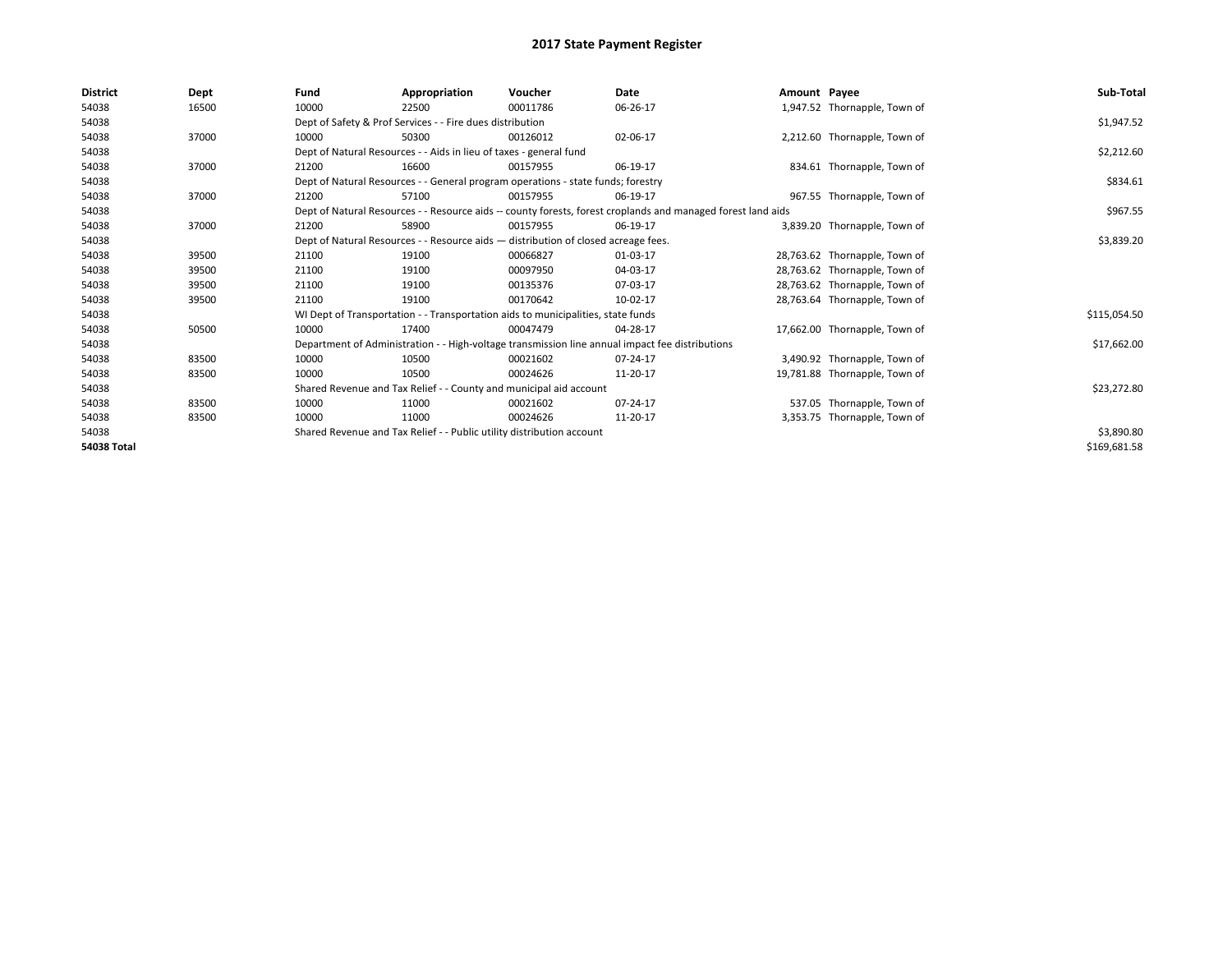| <b>District</b>    | Dept  | Fund  | Appropriation                                             | <b>Voucher</b>                                                                     | Date                                                                                                         | Amount Payee |                         | Sub-Total    |
|--------------------|-------|-------|-----------------------------------------------------------|------------------------------------------------------------------------------------|--------------------------------------------------------------------------------------------------------------|--------------|-------------------------|--------------|
| 54040              | 16500 | 10000 | 22500                                                     | 00011787                                                                           | 06-26-17                                                                                                     |              | 605.50 True, Town of    |              |
| 54040              |       |       | Dept of Safety & Prof Services - - Fire dues distribution |                                                                                    |                                                                                                              |              |                         | \$605.50     |
| 54040              | 37000 | 21200 | 16600                                                     | 00157956                                                                           | 06-19-17                                                                                                     |              | 224.97 True, Town of    |              |
| 54040              |       |       |                                                           | Dept of Natural Resources - - General program operations - state funds; forestry   |                                                                                                              |              |                         | \$224.97     |
| 54040              | 37000 | 21200 | 57100                                                     | 00157956                                                                           | 06-19-17                                                                                                     |              | 407.16 True, Town of    |              |
| 54040              |       |       |                                                           |                                                                                    | Dept of Natural Resources - - Resource aids -- county forests, forest croplands and managed forest land aids |              |                         | \$407.16     |
| 54040              | 37000 | 21200 | 58900                                                     | 00157956                                                                           | 06-19-17                                                                                                     |              | 1,034.87 True, Town of  |              |
| 54040              |       |       |                                                           | Dept of Natural Resources - - Resource aids - distribution of closed acreage fees. |                                                                                                              |              |                         | \$1,034.87   |
| 54040              | 39500 | 21100 | 19100                                                     | 00066828                                                                           | 01-03-17                                                                                                     |              | 15,193.80 True, Town of |              |
| 54040              | 39500 | 21100 | 19100                                                     | 00097951                                                                           | 04-03-17                                                                                                     |              | 15,193.80 True, Town of |              |
| 54040              | 39500 | 21100 | 19100                                                     | 00135377                                                                           | 07-03-17                                                                                                     |              | 15,193.80 True, Town of |              |
| 54040              | 39500 | 21100 | 19100                                                     | 00170643                                                                           | 10-02-17                                                                                                     |              | 15,193.80 True, Town of |              |
| 54040              |       |       |                                                           | WI Dept of Transportation - - Transportation aids to municipalities, state funds   |                                                                                                              |              |                         | \$60,775.20  |
| 54040              | 83500 | 10000 | 10500                                                     | 00021603                                                                           | 07-24-17                                                                                                     |              | 7,253.76 True, Town of  |              |
| 54040              | 83500 | 10000 | 10500                                                     | 00024627                                                                           | 11-20-17                                                                                                     |              | 41,104.64 True, Town of |              |
| 54040              |       |       |                                                           | Shared Revenue and Tax Relief - - County and municipal aid account                 |                                                                                                              |              |                         | \$48,358.40  |
| <b>54040 Total</b> |       |       |                                                           |                                                                                    |                                                                                                              |              |                         | \$111,406.10 |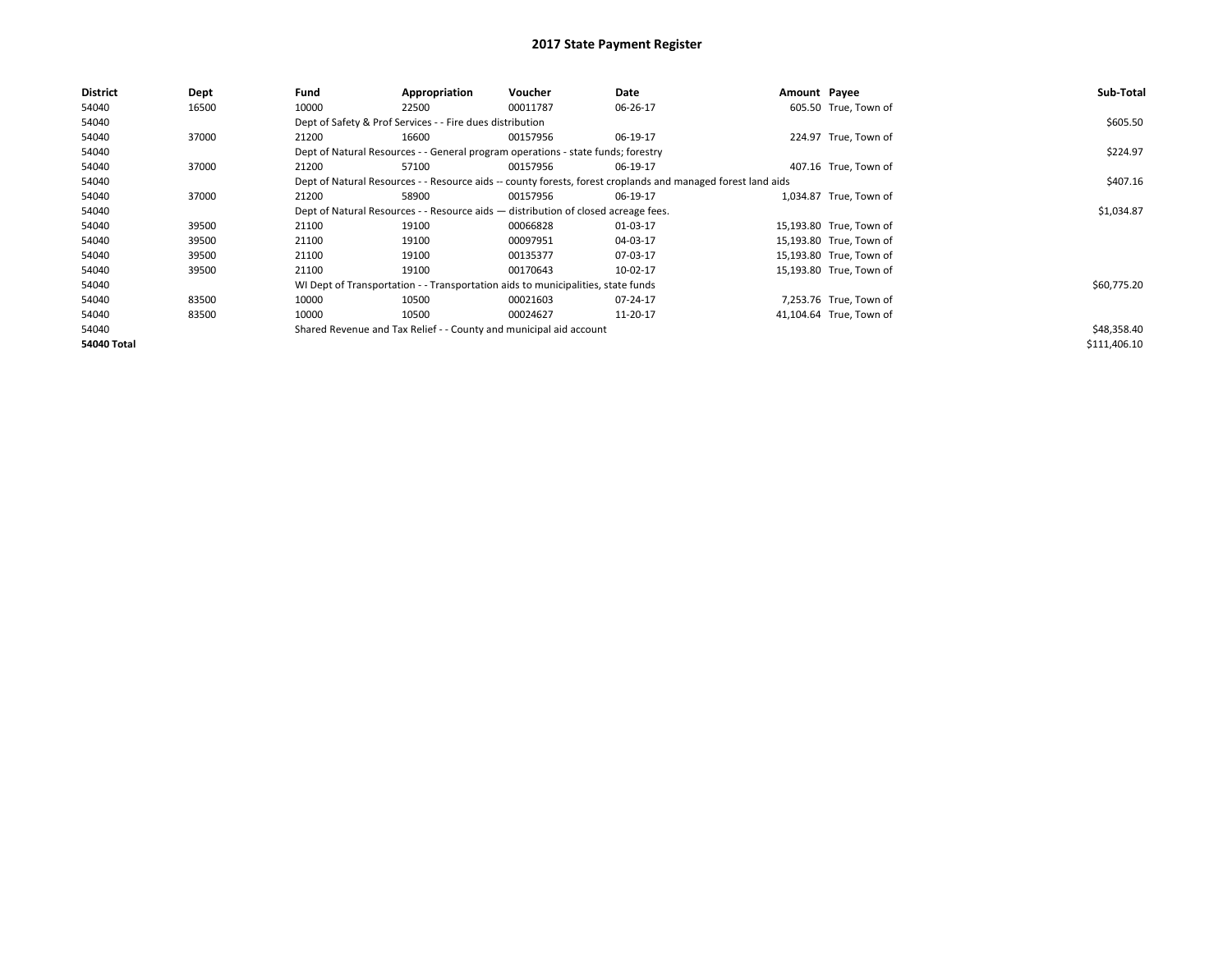| <b>District</b>    | Dept  | Fund  | Appropriation                                                                                                | Voucher  | Date     | Amount Payee |                              | Sub-Total    |
|--------------------|-------|-------|--------------------------------------------------------------------------------------------------------------|----------|----------|--------------|------------------------------|--------------|
| 54042              | 16500 | 10000 | 22500                                                                                                        | 00011788 | 06-26-17 |              | 1,802.33 Town Of Washington  |              |
| 54042              |       |       | Dept of Safety & Prof Services - - Fire dues distribution                                                    |          |          |              |                              | \$1,802.33   |
| 54042              | 37000 | 21200 | 16600                                                                                                        | 00157957 | 06-19-17 |              | 1,296.90 Town Of Washington  |              |
| 54042              |       |       | Dept of Natural Resources - - General program operations - state funds; forestry                             |          |          |              |                              | \$1,296.90   |
| 54042              | 37000 | 21200 | 57100                                                                                                        | 00157957 | 06-19-17 |              | 889.48 Town Of Washington    |              |
| 54042              |       |       | Dept of Natural Resources - - Resource aids -- county forests, forest croplands and managed forest land aids |          |          |              |                              | \$889.48     |
| 54042              | 37000 | 21200 | 57900                                                                                                        | 00142598 | 04-21-17 |              | 452.57 Town Of Washington    |              |
| 54042              |       |       | Dept of Natural Resources - - Aids in lieu of taxes - sum sufficient                                         |          |          |              |                              | \$452.57     |
| 54042              | 37000 | 21200 | 58900                                                                                                        | 00157957 | 06-19-17 |              | 5,965.76 Town Of Washington  |              |
| 54042              |       |       | Dept of Natural Resources - - Resource aids - distribution of closed acreage fees.                           |          |          |              |                              | \$5,965.76   |
| 54042              | 39500 | 21100 | 19100                                                                                                        | 00066829 | 01-03-17 |              | 23,721.04 Town Of Washington |              |
| 54042              | 39500 | 21100 | 19100                                                                                                        | 00097952 | 04-03-17 |              | 23,721.04 Town Of Washington |              |
| 54042              | 39500 | 21100 | 19100                                                                                                        | 00135378 | 07-03-17 |              | 23,721.04 Town Of Washington |              |
| 54042              | 39500 | 21100 | 19100                                                                                                        | 00170644 | 10-02-17 |              | 23,721.06 Town Of Washington |              |
| 54042              |       |       | WI Dept of Transportation - - Transportation aids to municipalities, state funds                             |          |          |              |                              | \$94,884.18  |
| 54042              | 83500 | 10000 | 10500                                                                                                        | 00021604 | 07-24-17 |              | 1,266.47 Town Of Washington  |              |
| 54042              | 83500 | 10000 | 10500                                                                                                        | 00024628 | 11-20-17 |              | 7,176.66 Town Of Washington  |              |
| 54042              |       |       | Shared Revenue and Tax Relief - - County and municipal aid account                                           |          |          |              |                              | \$8,443.13   |
| 54042              | 83500 | 10000 | 10900                                                                                                        | 00018658 | 07-24-17 |              | 1.00 Town Of Washington      |              |
| 54042              |       |       | Shared Revenue and Tax Relief - - State aid; tax exempt property                                             |          |          |              |                              | \$1.00       |
| 54042              | 83500 | 10000 | 11000                                                                                                        | 00021604 | 07-24-17 |              | 0.24 Town Of Washington      |              |
| 54042              | 83500 | 10000 | 11000                                                                                                        | 00024628 | 11-20-17 |              | 1.23 Town Of Washington      |              |
| 54042              |       |       | Shared Revenue and Tax Relief - - Public utility distribution account                                        |          |          |              |                              | \$1.47       |
| <b>54042 Total</b> |       |       |                                                                                                              |          |          |              |                              | \$113,736.82 |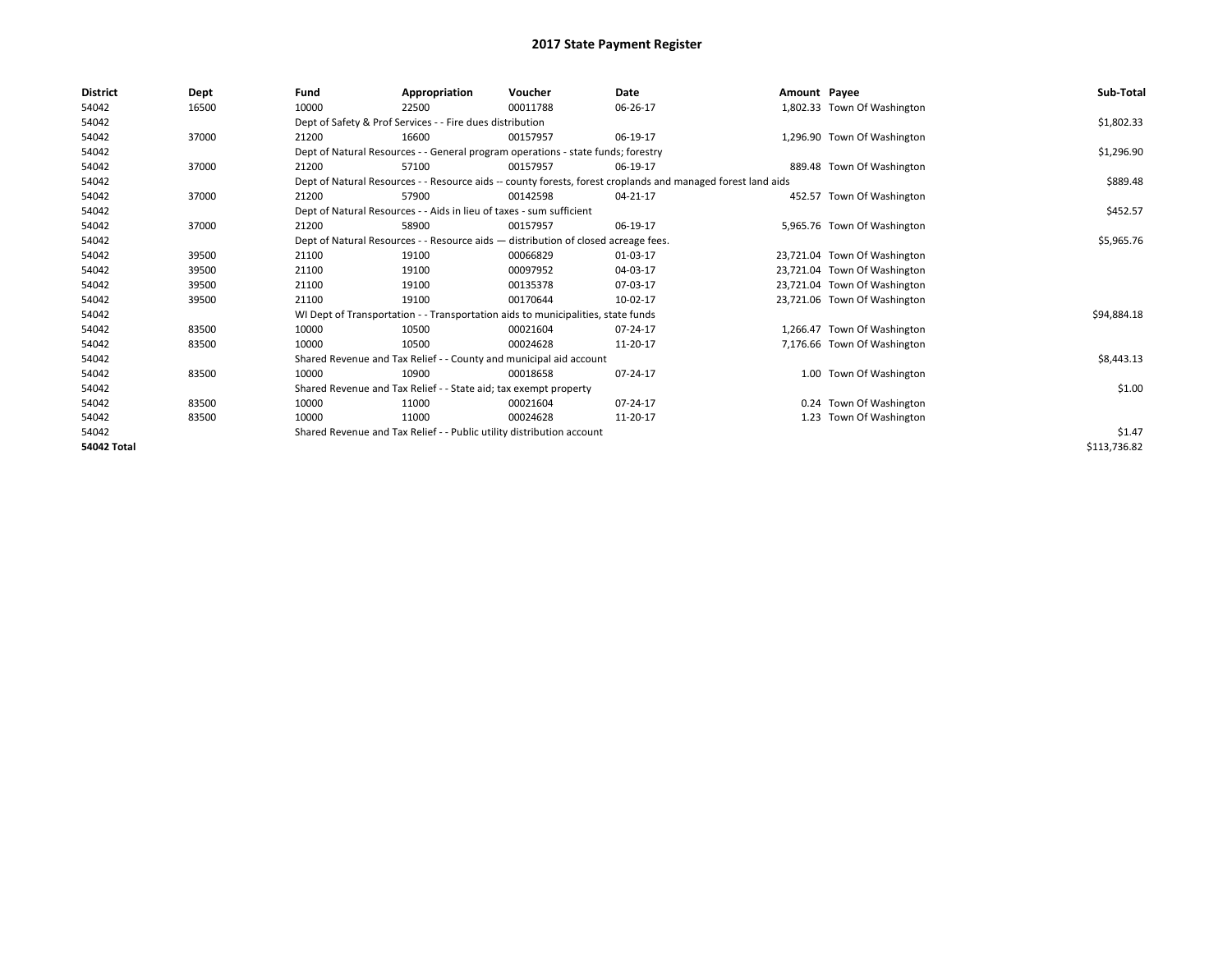| District           | Dept  | Fund  | Appropriation                                                                      | Voucher  | Date                                                                                                         | Amount Payee |                            | Sub-Total   |
|--------------------|-------|-------|------------------------------------------------------------------------------------|----------|--------------------------------------------------------------------------------------------------------------|--------------|----------------------------|-------------|
| 54044              | 16500 | 10000 | 22500                                                                              | 00011789 | 06-26-17                                                                                                     |              | 182.06 Town Of Wilkinson   |             |
| 54044              |       |       | Dept of Safety & Prof Services - - Fire dues distribution                          |          |                                                                                                              |              |                            | \$182.06    |
| 54044              | 37000 | 21200 | 16600                                                                              | 00157958 | 06-19-17                                                                                                     |              | 235.58 Town Of Wilkinson   |             |
| 54044              |       |       | Dept of Natural Resources - - General program operations - state funds; forestry   |          |                                                                                                              |              |                            | \$235.58    |
| 54044              | 37000 | 21200 | 57100                                                                              | 00157958 | 06-19-17                                                                                                     |              | 5,716.84 Town Of Wilkinson |             |
| 54044              |       |       |                                                                                    |          | Dept of Natural Resources - - Resource aids -- county forests, forest croplands and managed forest land aids |              |                            | \$5,716.84  |
| 54044              | 37000 | 21200 | 58900                                                                              | 00157958 | 06-19-17                                                                                                     |              | 1,083.68 Town Of Wilkinson |             |
| 54044              |       |       | Dept of Natural Resources - - Resource aids - distribution of closed acreage fees. |          |                                                                                                              |              |                            | \$1,083.68  |
| 54044              | 39500 | 21100 | 19100                                                                              | 00066830 | 01-03-17                                                                                                     |              | 3.231.43 Town Of Wilkinson |             |
| 54044              | 39500 | 21100 | 19100                                                                              | 00097953 | 04-03-17                                                                                                     |              | 3,231.43 Town Of Wilkinson |             |
| 54044              | 39500 | 21100 | 19100                                                                              | 00135379 | 07-03-17                                                                                                     |              | 3,231.43 Town Of Wilkinson |             |
| 54044              | 39500 | 21100 | 19100                                                                              | 00170645 | 10-02-17                                                                                                     |              | 3,231.45 Town Of Wilkinson |             |
| 54044              |       |       | WI Dept of Transportation - - Transportation aids to municipalities, state funds   |          |                                                                                                              |              |                            | \$12,925.74 |
| 54044              | 83500 | 10000 | 10500                                                                              | 00021605 | 07-24-17                                                                                                     |              | 206.51 Town Of Wilkinson   |             |
| 54044              | 83500 | 10000 | 10500                                                                              | 00024629 | 11-20-17                                                                                                     |              | 1,170.25 Town Of Wilkinson |             |
| 54044              |       |       | Shared Revenue and Tax Relief - - County and municipal aid account                 |          |                                                                                                              |              |                            | \$1,376.76  |
| 54044              | 83500 | 10000 | 11000                                                                              | 00021605 | 07-24-17                                                                                                     |              | 6.87 Town Of Wilkinson     |             |
| 54044              | 83500 | 10000 | 11000                                                                              | 00024629 | 11-20-17                                                                                                     |              | 39.81 Town Of Wilkinson    |             |
| 54044              |       |       | Shared Revenue and Tax Relief - - Public utility distribution account              |          |                                                                                                              |              |                            | \$46.68     |
| <b>54044 Total</b> |       |       |                                                                                    |          |                                                                                                              |              |                            | \$21,567.34 |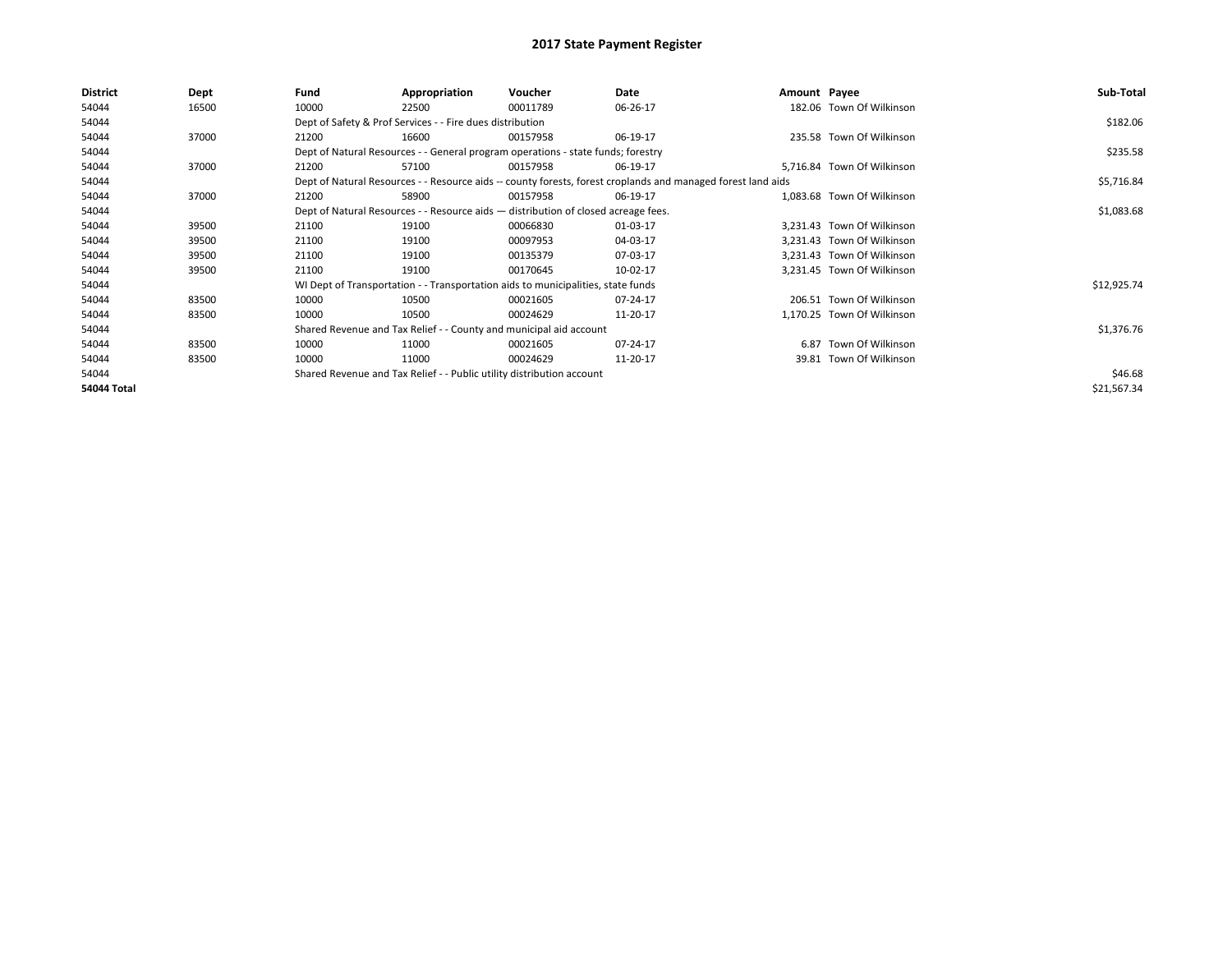| <b>District</b>    | Dept  | Fund  | Appropriation                                                                      | Voucher  | Date                                                                                                         | Amount Payee |                           | Sub-Total   |
|--------------------|-------|-------|------------------------------------------------------------------------------------|----------|--------------------------------------------------------------------------------------------------------------|--------------|---------------------------|-------------|
| 54046              | 16500 | 10000 | 22500                                                                              | 00011790 | 06-27-17                                                                                                     |              | 2,232.27 Town Of Willard  |             |
| 54046              |       |       | Dept of Safety & Prof Services - - Fire dues distribution                          |          |                                                                                                              |              |                           | \$2,232.27  |
| 54046              | 37000 | 21200 | 16600                                                                              | 00157959 | 06-19-17                                                                                                     |              | 707.79 Town Of Willard    |             |
| 54046              |       |       | Dept of Natural Resources - - General program operations - state funds; forestry   |          |                                                                                                              |              |                           | \$707.79    |
| 54046              | 37000 | 21200 | 57100                                                                              | 00157959 | 06-19-17                                                                                                     |              | 986.18 Town Of Willard    |             |
| 54046              |       |       |                                                                                    |          | Dept of Natural Resources - - Resource aids -- county forests, forest croplands and managed forest land aids |              |                           | \$986.18    |
| 54046              | 37000 | 21200 | 58900                                                                              | 00157959 | 06-19-17                                                                                                     |              | 3,255.85 Town Of Willard  |             |
| 54046              |       |       | Dept of Natural Resources - - Resource aids - distribution of closed acreage fees. |          |                                                                                                              |              |                           | \$3,255.85  |
| 54046              | 39500 | 21100 | 19100                                                                              | 00066831 | 01-03-17                                                                                                     |              | 13.443.21 Town Of Willard |             |
| 54046              | 39500 | 21100 | 19100                                                                              | 00097954 | 04-03-17                                                                                                     |              | 13.443.21 Town Of Willard |             |
| 54046              | 39500 | 21100 | 19100                                                                              | 00135380 | 07-03-17                                                                                                     |              | 13,443.21 Town Of Willard |             |
| 54046              | 39500 | 21100 | 19100                                                                              | 00170646 | 10-02-17                                                                                                     |              | 13.443.21 Town Of Willard |             |
| 54046              |       |       | WI Dept of Transportation - - Transportation aids to municipalities, state funds   |          |                                                                                                              |              |                           | \$53,772.84 |
| 54046              | 50500 | 10000 | 17400                                                                              | 00047480 | 04-28-17                                                                                                     |              | 895.00 Town Of Willard    |             |
| 54046              |       |       |                                                                                    |          | Department of Administration - - High-voltage transmission line annual impact fee distributions              |              |                           | \$895.00    |
| 54046              | 83500 | 10000 | 10500                                                                              | 00021606 | 07-24-17                                                                                                     |              | 1.499.43 Town Of Willard  |             |
| 54046              | 83500 | 10000 | 10500                                                                              | 00024630 | 11-20-17                                                                                                     |              | 8.496.75 Town Of Willard  |             |
| 54046              |       |       | Shared Revenue and Tax Relief - - County and municipal aid account                 |          |                                                                                                              |              |                           | \$9,996.18  |
| 54046              | 83500 | 10000 | 10900                                                                              | 00018659 | 07-24-17                                                                                                     |              | 61.00 Town Of Willard     |             |
| 54046              |       |       | Shared Revenue and Tax Relief - - State aid; tax exempt property                   |          |                                                                                                              |              |                           | \$61.00     |
| 54046              | 83500 | 10000 | 11000                                                                              | 00021606 | 07-24-17                                                                                                     |              | 1.637.45 Town Of Willard  |             |
| 54046              | 83500 | 10000 | 11000                                                                              | 00024630 | 11-20-17                                                                                                     |              | 9,035.53 Town Of Willard  |             |
| 54046              |       |       | Shared Revenue and Tax Relief - - Public utility distribution account              |          |                                                                                                              |              |                           | \$10,672.98 |
| <b>54046 Total</b> |       |       |                                                                                    |          |                                                                                                              |              |                           | \$82,580.09 |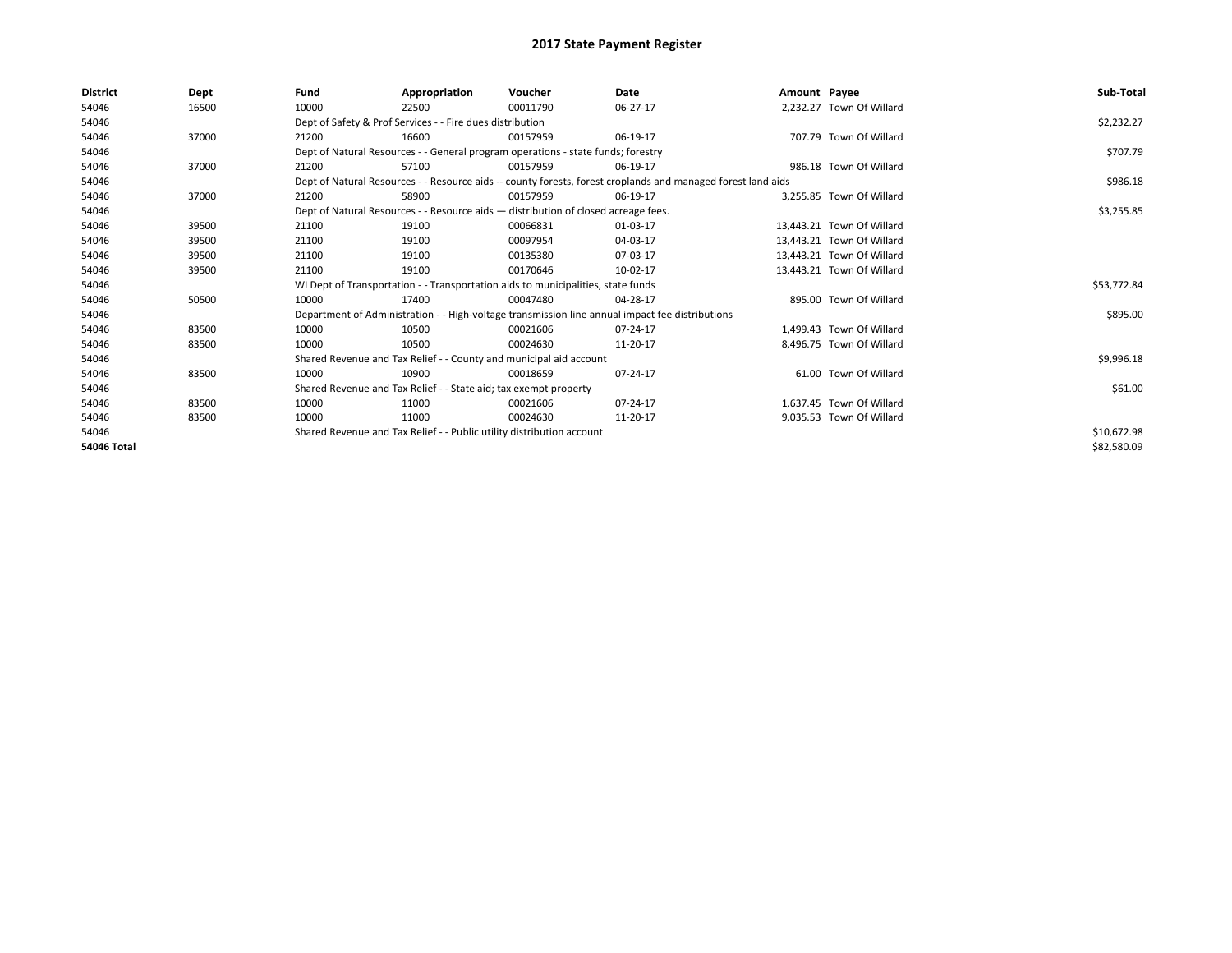| <b>District</b>    | Dept  | Fund  | Appropriation                                             | <b>Voucher</b>                                                                     | Date                                                                                                         | Amount Payee |                          | Sub-Total   |
|--------------------|-------|-------|-----------------------------------------------------------|------------------------------------------------------------------------------------|--------------------------------------------------------------------------------------------------------------|--------------|--------------------------|-------------|
| 54048              | 16500 | 10000 | 22500                                                     | 00011791                                                                           | 06-26-17                                                                                                     |              | 280.66 Town Of Wilson    |             |
| 54048              |       |       | Dept of Safety & Prof Services - - Fire dues distribution |                                                                                    |                                                                                                              |              |                          | \$280.66    |
| 54048              | 37000 | 21200 | 16600                                                     | 00157960                                                                           | 06-19-17                                                                                                     |              | 131.10 Town Of Wilson    |             |
| 54048              |       |       |                                                           | Dept of Natural Resources - - General program operations - state funds; forestry   |                                                                                                              |              |                          | \$131.10    |
| 54048              | 37000 | 21200 | 57100                                                     | 00157960                                                                           | 06-19-17                                                                                                     |              | 5,102.30 Town Of Wilson  |             |
| 54048              |       |       |                                                           |                                                                                    | Dept of Natural Resources - - Resource aids -- county forests, forest croplands and managed forest land aids |              |                          | \$5,102.30  |
| 54048              | 37000 | 21200 | 58900                                                     | 00157960                                                                           | 06-19-17                                                                                                     |              | 603.04 Town Of Wilson    |             |
| 54048              |       |       |                                                           | Dept of Natural Resources - - Resource aids - distribution of closed acreage fees. |                                                                                                              |              |                          | \$603.04    |
| 54048              | 39500 | 21100 | 19100                                                     | 00066832                                                                           | 01-03-17                                                                                                     |              | 13.988.20 Town Of Wilson |             |
| 54048              | 39500 | 21100 | 19100                                                     | 00097955                                                                           | 04-03-17                                                                                                     |              | 13.988.20 Town Of Wilson |             |
| 54048              | 39500 | 21100 | 19100                                                     | 00135381                                                                           | 07-03-17                                                                                                     |              | 13.988.20 Town Of Wilson |             |
| 54048              | 39500 | 21100 | 19100                                                     | 00170647                                                                           | 10-02-17                                                                                                     |              | 13,988.22 Town Of Wilson |             |
| 54048              |       |       |                                                           | WI Dept of Transportation - - Transportation aids to municipalities, state funds   |                                                                                                              |              |                          | \$55,952.82 |
| 54048              | 83500 | 10000 | 10500                                                     | 00021607                                                                           | 07-24-17                                                                                                     |              | 3,529.74 Town Of Wilson  |             |
| 54048              | 83500 | 10000 | 10500                                                     | 00024631                                                                           | 11-20-17                                                                                                     |              | 20,001.84 Town Of Wilson |             |
| 54048              |       |       |                                                           | Shared Revenue and Tax Relief - - County and municipal aid account                 |                                                                                                              |              |                          | \$23,531.58 |
| <b>54048 Total</b> |       |       |                                                           |                                                                                    |                                                                                                              |              |                          | \$85,601.50 |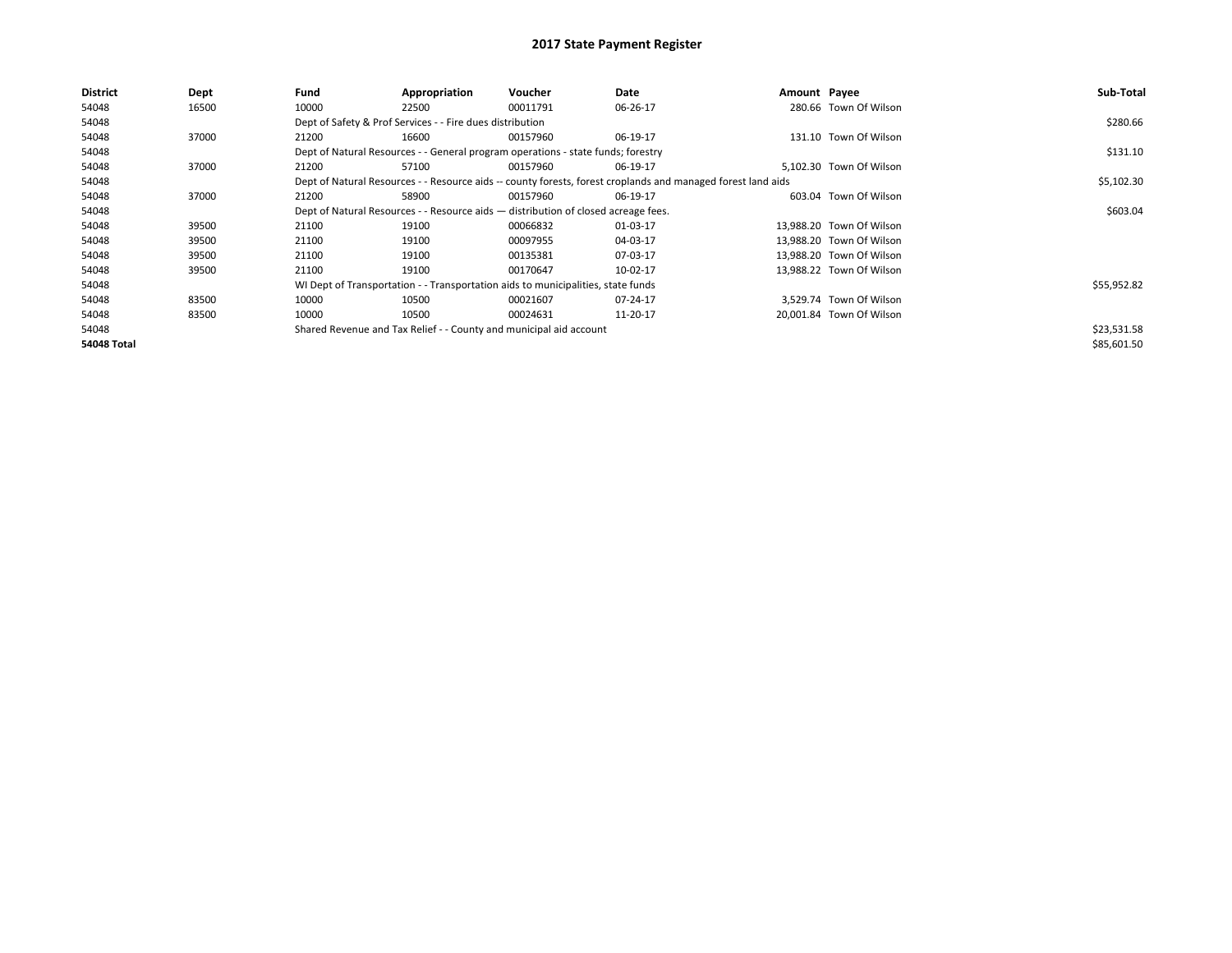| <b>District</b>    | Dept  | Fund  | Appropriation                                                         | Voucher                                                                          | Date     | Amount Payee |                             | Sub-Total    |
|--------------------|-------|-------|-----------------------------------------------------------------------|----------------------------------------------------------------------------------|----------|--------------|-----------------------------|--------------|
| 54106              | 16500 | 10000 | 22500                                                                 | 00011792                                                                         | 06-26-17 |              | 1,235.43 Village Of Bruce   |              |
| 54106              |       |       | Dept of Safety & Prof Services - - Fire dues distribution             |                                                                                  |          |              |                             | \$1,235.43   |
| 54106              | 39500 | 21100 | 19100                                                                 | 00066833                                                                         | 01-03-17 |              | 4,617.57 Village Of Bruce   |              |
| 54106              | 39500 | 21100 | 19100                                                                 | 00097956                                                                         | 04-03-17 |              | 4,617.57 Village Of Bruce   |              |
| 54106              | 39500 | 21100 | 19100                                                                 | 00135382                                                                         | 07-03-17 |              | 4,617.57 Village Of Bruce   |              |
| 54106              | 39500 | 21100 | 19100                                                                 | 00170648                                                                         | 10-02-17 |              | 4,617.58 Village Of Bruce   |              |
| 54106              |       |       |                                                                       | WI Dept of Transportation - - Transportation aids to municipalities, state funds |          |              |                             | \$18,470.29  |
| 54106              | 83500 | 10000 | 10500                                                                 | 00021608                                                                         | 07-24-17 |              | 29,888.79 Village Of Bruce  |              |
| 54106              | 83500 | 10000 | 10500                                                                 | 00024632                                                                         | 11-20-17 |              | 169,369.80 Village Of Bruce |              |
| 54106              |       |       |                                                                       | Shared Revenue and Tax Relief - - County and municipal aid account               |          |              |                             | \$199,258.59 |
| 54106              | 83500 | 10000 | 10900                                                                 | 00018660                                                                         | 07-24-17 |              | 358.00 Village Of Bruce     |              |
| 54106              | 83500 | 10000 | 10900                                                                 | 00019941                                                                         | 07-24-17 |              | 71.00 Village Of Bruce      |              |
| 54106              |       |       | Shared Revenue and Tax Relief - - State aid; tax exempt property      |                                                                                  |          |              |                             | \$429.00     |
| 54106              | 83500 | 10000 | 11000                                                                 | 00021608                                                                         | 07-24-17 |              | 48.50 Village Of Bruce      |              |
| 54106              | 83500 | 10000 | 11000                                                                 | 00024632                                                                         | 11-20-17 |              | 272.22 Village Of Bruce     |              |
| 54106              |       |       | Shared Revenue and Tax Relief - - Public utility distribution account |                                                                                  |          |              |                             | \$320.72     |
| 54106              | 83500 | 52100 | 36300                                                                 | 00015995                                                                         | 03-27-17 |              | 1,769.28 Village Of Bruce   |              |
| 54106              |       |       | Shared Revenue and Tax Relief - - Lottery and gaming credit           |                                                                                  |          |              |                             | \$1,769.28   |
| <b>54106 Total</b> |       |       |                                                                       |                                                                                  |          |              |                             | \$221,483.31 |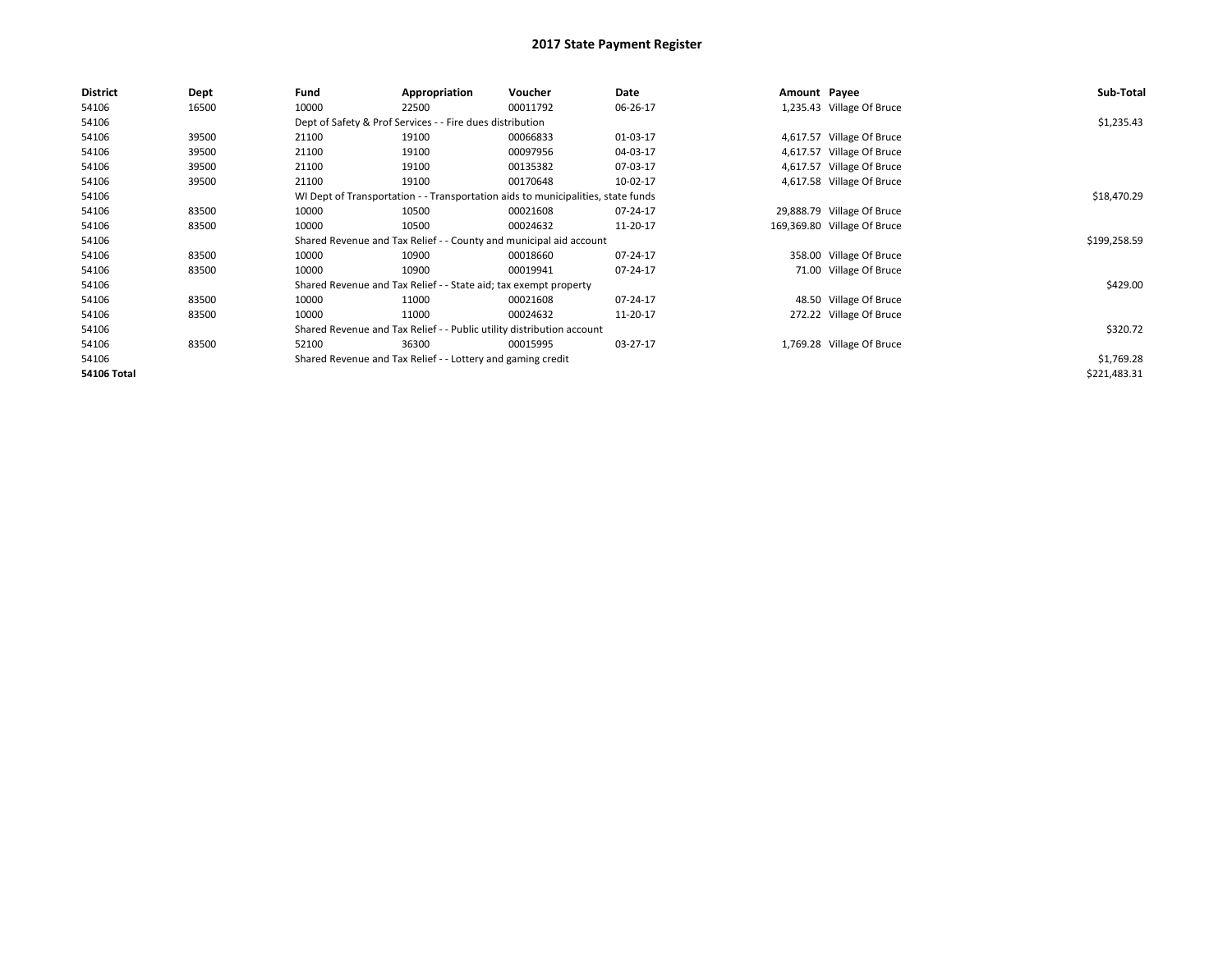| <b>District</b> | Dept  | Fund  | Appropriation                                                    | Voucher                                                                          | Date     | Amount Payee |                              | Sub-Total   |
|-----------------|-------|-------|------------------------------------------------------------------|----------------------------------------------------------------------------------|----------|--------------|------------------------------|-------------|
| 54111           | 16500 | 10000 | 22500                                                            | 00011793                                                                         | 06-26-17 |              | 151.99 Village Of Conrath    |             |
| 54111           |       |       | Dept of Safety & Prof Services - - Fire dues distribution        |                                                                                  |          |              |                              | \$151.99    |
| 54111           | 39500 | 21100 | 19100                                                            | 00066834                                                                         | 01-03-17 |              | 974.66 Village Of Conrath    |             |
| 54111           | 39500 | 21100 | 19100                                                            | 00097957                                                                         | 04-03-17 |              | 974.66 Village Of Conrath    |             |
| 54111           | 39500 | 21100 | 19100                                                            | 00135383                                                                         | 07-03-17 |              | 974.66 Village Of Conrath    |             |
| 54111           | 39500 | 21100 | 19100                                                            | 00170649                                                                         | 10-02-17 |              | 974.69 Village Of Conrath    |             |
| 54111           |       |       |                                                                  | WI Dept of Transportation - - Transportation aids to municipalities, state funds |          |              |                              | \$3,898.67  |
| 54111           | 83500 | 10000 | 10500                                                            | 00021609                                                                         | 07-24-17 |              | 4,754.92 Village Of Conrath  |             |
| 54111           | 83500 | 10000 | 10500                                                            | 00024633                                                                         | 11-20-17 |              | 26,961.80 Village Of Conrath |             |
| 54111           |       |       |                                                                  | Shared Revenue and Tax Relief - - County and municipal aid account               |          |              |                              | \$31,716.72 |
| 54111           | 83500 | 10000 | 10900                                                            | 00018661                                                                         | 07-24-17 |              | 1.00 Village Of Conrath      |             |
| 54111           |       |       | Shared Revenue and Tax Relief - - State aid; tax exempt property |                                                                                  |          |              |                              | \$1.00      |
| 54111 Total     |       |       |                                                                  |                                                                                  |          |              |                              | \$35,768.38 |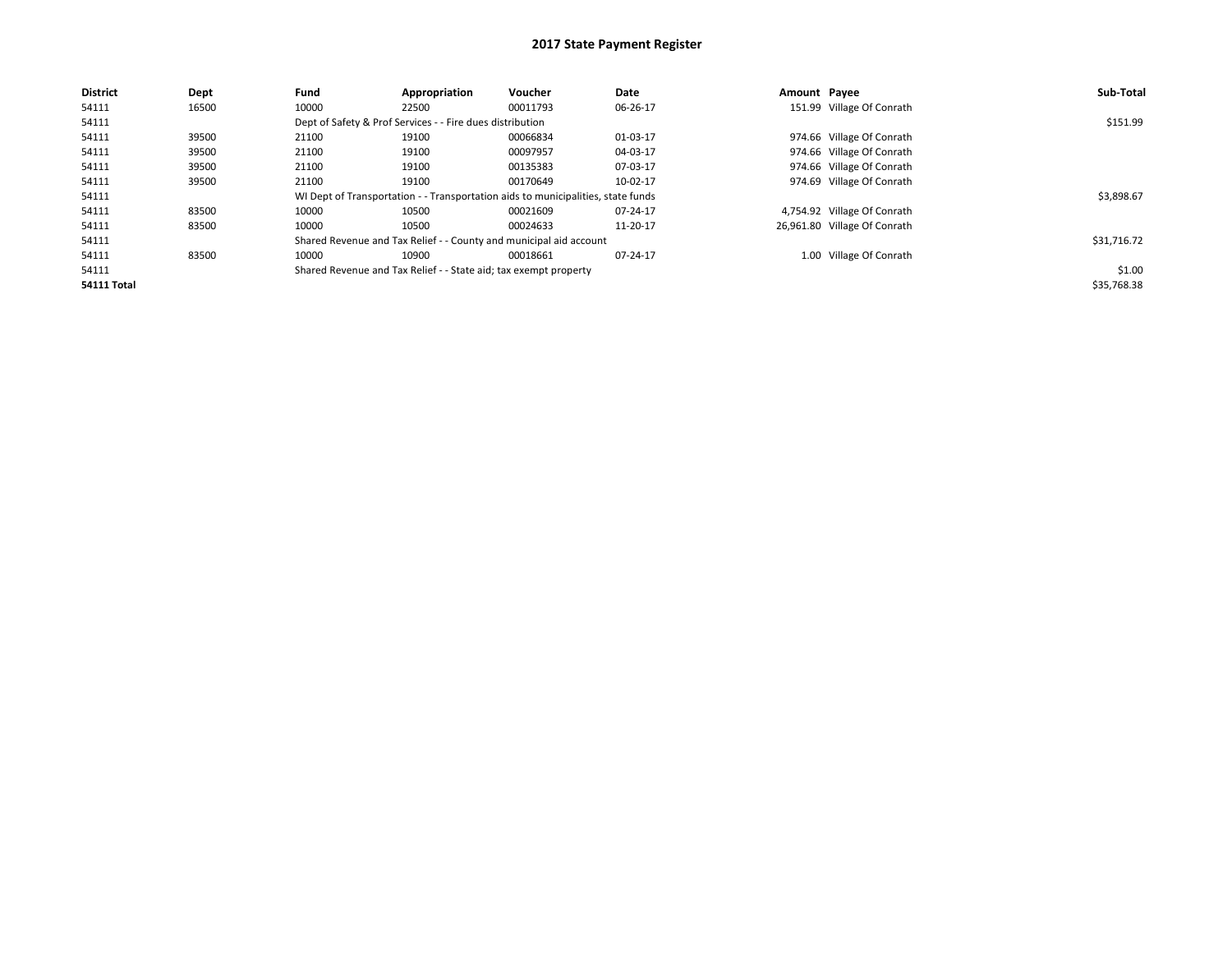| <b>District</b> | Dept  | Fund  | Appropriation                                                                    | Voucher  | Date     | Amount Payee |                                 | Sub-Total   |
|-----------------|-------|-------|----------------------------------------------------------------------------------|----------|----------|--------------|---------------------------------|-------------|
| 54131           | 16500 | 10000 | 22500                                                                            | 00011794 | 06-26-17 |              | 272.33 Village Of Glen Flora    |             |
| 54131           |       |       | Dept of Safety & Prof Services - - Fire dues distribution                        |          |          |              |                                 | \$272.33    |
| 54131           | 39500 | 21100 | 19100                                                                            | 00066835 | 01-03-17 |              | 1,970.79 Village Of Glen Flora  |             |
| 54131           | 39500 | 21100 | 19100                                                                            | 00097958 | 04-03-17 |              | 1,970.79 Village Of Glen Flora  |             |
| 54131           | 39500 | 21100 | 19100                                                                            | 00135384 | 07-03-17 |              | 1,970.79 Village Of Glen Flora  |             |
| 54131           | 39500 | 21100 | 19100                                                                            | 00170650 | 10-02-17 |              | 1,970.79 Village Of Glen Flora  |             |
| 54131           |       |       | WI Dept of Transportation - - Transportation aids to municipalities, state funds |          |          |              |                                 | \$7,883.16  |
| 54131           | 39500 | 21100 | 27800                                                                            | 00101431 | 04-01-17 |              | 5,755.30 Village Of Glen Flora  |             |
| 54131           |       |       | WI Dept of Transportation - - Local roads improvement program, state funds       |          |          |              |                                 | \$5,755.30  |
| 54131           | 83500 | 10000 | 10500                                                                            | 00021610 | 07-24-17 |              | 5,599.73 Village Of Glen Flora  |             |
| 54131           | 83500 | 10000 | 10500                                                                            | 00024634 | 11-20-17 |              | 31,731.77 Village Of Glen Flora |             |
| 54131           |       |       | Shared Revenue and Tax Relief - - County and municipal aid account               |          |          |              |                                 | \$37,331.50 |
| 54131           | 83500 | 10000 | 10900                                                                            | 00018662 | 07-24-17 |              | 141.00 Village Of Glen Flora    |             |
| 54131           | 83500 | 10000 | 10900                                                                            | 00019942 | 07-24-17 |              | 19,710.00 Village Of Glen Flora |             |
| 54131           |       |       | Shared Revenue and Tax Relief - - State aid; tax exempt property                 |          |          |              |                                 | \$19,851.00 |
| 54131 Total     |       |       |                                                                                  |          |          |              |                                 | \$71,093.29 |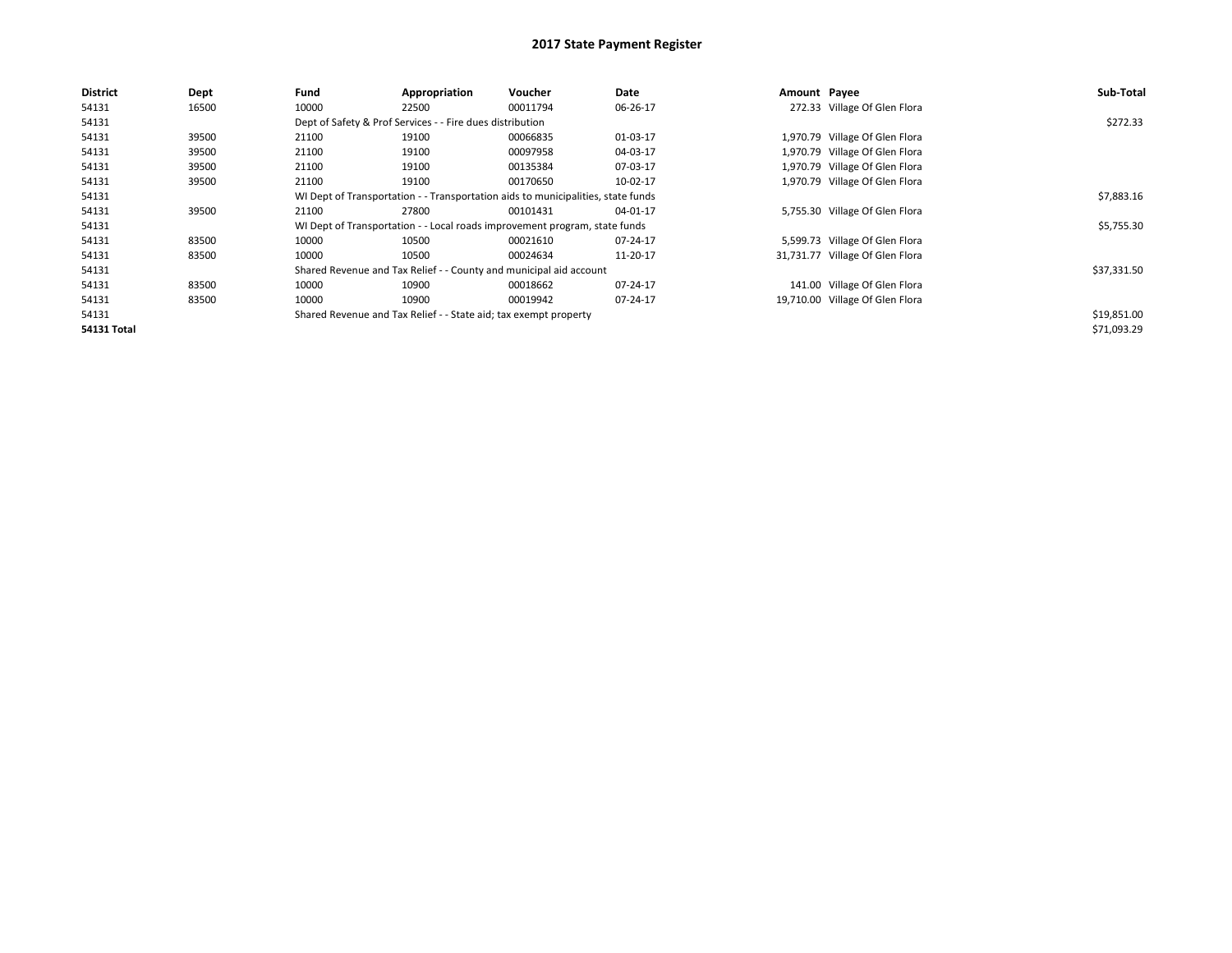| <b>District</b>    | Dept  | Fund  | Appropriation                                                                      | Voucher  | Date                                                                                                         | Amount Payee |                               | Sub-Total    |
|--------------------|-------|-------|------------------------------------------------------------------------------------|----------|--------------------------------------------------------------------------------------------------------------|--------------|-------------------------------|--------------|
| 54136              | 16500 | 10000 | 22500                                                                              | 00011795 | 06-26-17                                                                                                     |              | 648.89 Village Of Hawkins     |              |
| 54136              |       |       | Dept of Safety & Prof Services - - Fire dues distribution                          |          |                                                                                                              |              |                               | \$648.89     |
| 54136              | 37000 | 21200 | 16600                                                                              | 00157961 | 06-19-17                                                                                                     |              | 8.74 Village Of Hawkins       |              |
| 54136              |       |       | Dept of Natural Resources - - General program operations - state funds; forestry   |          |                                                                                                              |              |                               | \$8.74       |
| 54136              | 37000 | 21200 | 57100                                                                              | 00157961 | 06-19-17                                                                                                     |              | 4.00 Village Of Hawkins       |              |
| 54136              |       |       |                                                                                    |          | Dept of Natural Resources - - Resource aids -- county forests, forest croplands and managed forest land aids |              |                               | \$4.00       |
| 54136              | 37000 | 21200 | 58300                                                                              | 00138727 | 04-07-17                                                                                                     |              | 1,871.40 Village Of Hawkins   |              |
| 54136              |       |       | Dept of Natural Resources - - Recreation and resource aids, federal funds          |          |                                                                                                              |              |                               | \$1,871.40   |
| 54136              | 37000 | 21200 | 58900                                                                              | 00157961 | 06-19-17                                                                                                     |              | 40.20 Village Of Hawkins      |              |
| 54136              |       |       | Dept of Natural Resources - - Resource aids - distribution of closed acreage fees. |          |                                                                                                              |              |                               | \$40.20      |
| 54136              | 39500 | 21100 | 19100                                                                              | 00066836 | 01-03-17                                                                                                     |              | 3,914.37 Village Of Hawkins   |              |
| 54136              | 39500 | 21100 | 19100                                                                              | 00097959 | 04-03-17                                                                                                     |              | 3,914.37 Village Of Hawkins   |              |
| 54136              | 39500 | 21100 | 19100                                                                              | 00135385 | 07-03-17                                                                                                     |              | 3,914.37 Village Of Hawkins   |              |
| 54136              | 39500 | 21100 | 19100                                                                              | 00170651 | 10-02-17                                                                                                     |              | 3,914.37 Village Of Hawkins   |              |
| 54136              |       |       | WI Dept of Transportation - - Transportation aids to municipalities, state funds   |          |                                                                                                              |              |                               | \$15,657.48  |
| 54136              | 83500 | 10000 | 10500                                                                              | 00021611 | 07-24-17                                                                                                     |              | 24,245.39 Village Of Hawkins  |              |
| 54136              | 83500 | 10000 | 10500                                                                              | 00024635 | 11-20-17                                                                                                     |              | 137,390.52 Village Of Hawkins |              |
| 54136              |       |       | Shared Revenue and Tax Relief - - County and municipal aid account                 |          |                                                                                                              |              |                               | \$161,635.91 |
| 54136              | 83500 | 10000 | 10900                                                                              | 00018663 | 07-24-17                                                                                                     |              | 239.00 Village Of Hawkins     |              |
| 54136              | 83500 | 10000 | 10900                                                                              | 00019943 | 07-24-17                                                                                                     |              | 107.00 Village Of Hawkins     |              |
| 54136              |       |       | Shared Revenue and Tax Relief - - State aid; tax exempt property                   |          |                                                                                                              |              |                               | \$346.00     |
| 54136              | 83500 | 10000 | 11000                                                                              | 00021611 | 07-24-17                                                                                                     |              | 38.86 Village Of Hawkins      |              |
| 54136              | 83500 | 10000 | 11000                                                                              | 00024635 | 11-20-17                                                                                                     |              | 221.24 Village Of Hawkins     |              |
| 54136              |       |       | Shared Revenue and Tax Relief - - Public utility distribution account              |          |                                                                                                              |              |                               | \$260.10     |
| 54136              | 83500 | 52100 | 36300                                                                              | 00015996 | 03-27-17                                                                                                     |              | 1,031.05 Village Of Hawkins   |              |
| 54136              |       |       | Shared Revenue and Tax Relief - - Lottery and gaming credit                        |          |                                                                                                              |              |                               | \$1,031.05   |
| <b>54136 Total</b> |       |       |                                                                                    |          |                                                                                                              |              |                               | \$181,503.77 |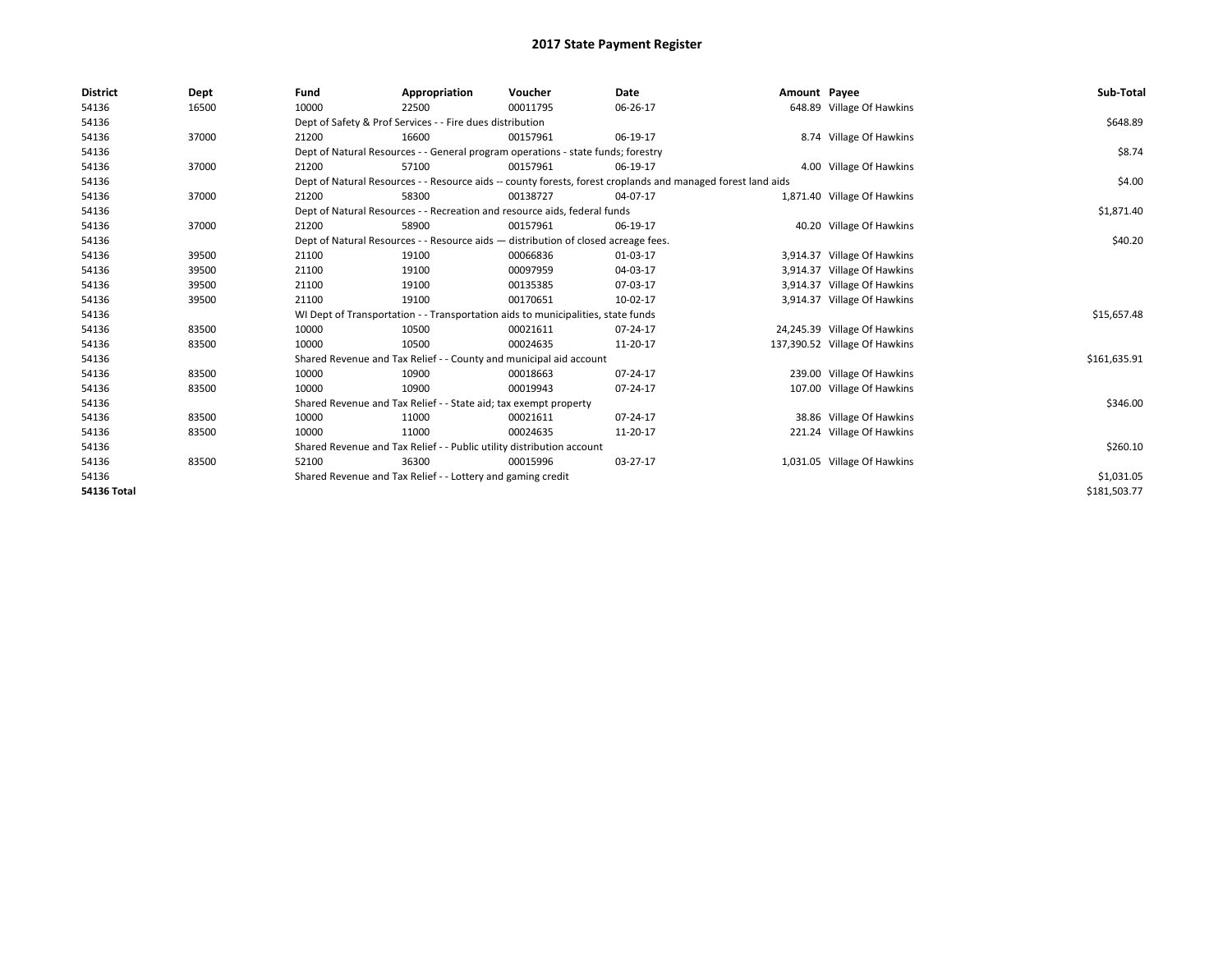| <b>District</b> | Dept  | Fund  | Appropriation                                                                      | Voucher  | Date                                                                                                         | Amount Payee |                             | Sub-Total   |
|-----------------|-------|-------|------------------------------------------------------------------------------------|----------|--------------------------------------------------------------------------------------------------------------|--------------|-----------------------------|-------------|
| 54141           | 16500 | 10000 | 22500                                                                              | 00011796 | 06-26-17                                                                                                     |              | 77.85 Village Of Ingram     |             |
| 54141           |       |       | Dept of Safety & Prof Services - - Fire dues distribution                          |          |                                                                                                              |              |                             | \$77.85     |
| 54141           | 37000 | 21200 | 16600                                                                              | 00157962 | 06-19-17                                                                                                     |              | 7.87 Village Of Ingram      |             |
| 54141           |       |       | Dept of Natural Resources - - General program operations - state funds; forestry   |          |                                                                                                              |              |                             | \$7.87      |
| 54141           | 37000 | 21200 | 57100                                                                              | 00157962 | 06-19-17                                                                                                     |              | 3.60 Village Of Ingram      |             |
| 54141           |       |       |                                                                                    |          | Dept of Natural Resources - - Resource aids -- county forests, forest croplands and managed forest land aids |              |                             | \$3.60      |
| 54141           | 37000 | 21200 | 58900                                                                              | 00157962 | 06-19-17                                                                                                     |              | 36.18 Village Of Ingram     |             |
| 54141           |       |       | Dept of Natural Resources - - Resource aids - distribution of closed acreage fees. |          |                                                                                                              |              |                             | \$36.18     |
| 54141           | 39500 | 21100 | 19100                                                                              | 00066837 | 01-03-17                                                                                                     |              | 2,433.21 Village Of Ingram  |             |
| 54141           | 39500 | 21100 | 19100                                                                              | 00097960 | 04-03-17                                                                                                     |              | 2,433.21 Village Of Ingram  |             |
| 54141           | 39500 | 21100 | 19100                                                                              | 00135386 | 07-03-17                                                                                                     |              | 2,433.21 Village Of Ingram  |             |
| 54141           | 39500 | 21100 | 19100                                                                              | 00170652 | 10-02-17                                                                                                     |              | 2,433.21 Village Of Ingram  |             |
| 54141           |       |       | WI Dept of Transportation - - Transportation aids to municipalities, state funds   |          |                                                                                                              |              |                             | \$9,732.84  |
| 54141           | 83500 | 10000 | 10500                                                                              | 00021612 | 07-24-17                                                                                                     |              | 4,798.98 Village Of Ingram  |             |
| 54141           | 83500 | 10000 | 10500                                                                              | 00024636 | 11-20-17                                                                                                     |              | 27,194.25 Village Of Ingram |             |
| 54141           |       |       | Shared Revenue and Tax Relief - - County and municipal aid account                 |          |                                                                                                              |              |                             | \$31,993.23 |
| 54141 Total     |       |       |                                                                                    |          |                                                                                                              |              |                             | \$41,851.57 |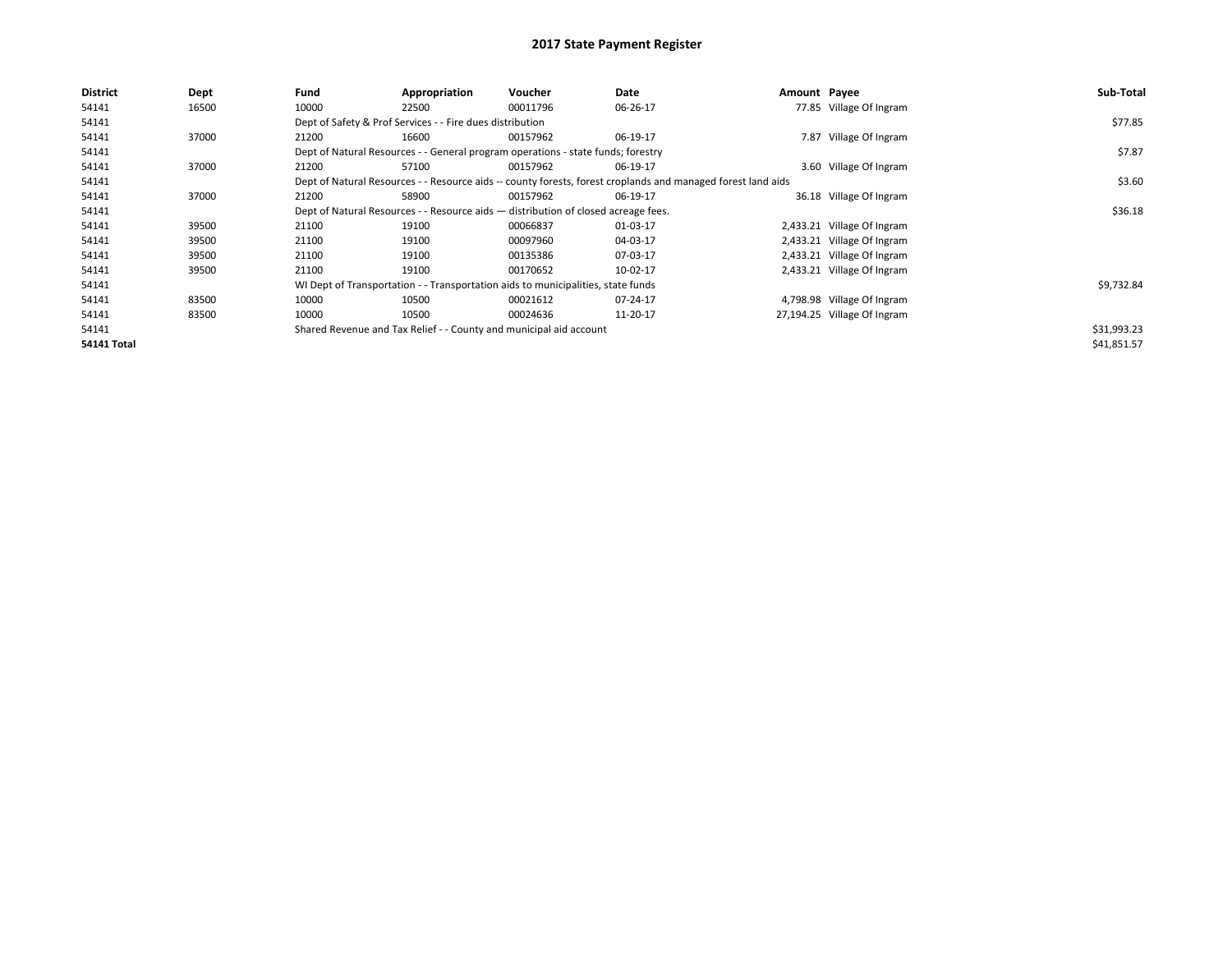| <b>District</b>    | Dept  | Fund  | Appropriation                                                                    | Voucher  | Date     | Amount Payee |                              | Sub-Total    |
|--------------------|-------|-------|----------------------------------------------------------------------------------|----------|----------|--------------|------------------------------|--------------|
| 54181              | 16500 | 10000 | 22500                                                                            | 00011797 | 06-26-17 |              | 478.83 Village Of Sheldon    |              |
| 54181              |       |       | Dept of Safety & Prof Services - - Fire dues distribution                        |          |          |              |                              | \$478.83     |
| 54181              | 39500 | 21100 | 19100                                                                            | 00066838 | 01-03-17 |              | 2,686.44 Village Of Sheldon  |              |
| 54181              | 39500 | 21100 | 19100                                                                            | 00097961 | 04-03-17 |              | 2,686.44 Village Of Sheldon  |              |
| 54181              | 39500 | 21100 | 19100                                                                            | 00135387 | 07-03-17 |              | 2,686.44 Village Of Sheldon  |              |
| 54181              | 39500 | 21100 | 19100                                                                            | 00170653 | 10-02-17 |              | 2,686.44 Village Of Sheldon  |              |
| 54181              |       |       | WI Dept of Transportation - - Transportation aids to municipalities, state funds |          |          |              |                              | \$10,745.76  |
| 54181              | 83500 | 10000 | 10500                                                                            | 00021613 | 07-24-17 |              | 15,731.43 Village Of Sheldon |              |
| 54181              | 83500 | 10000 | 10500                                                                            | 00024637 | 11-20-17 |              | 89,144.74 Village Of Sheldon |              |
| 54181              |       |       | Shared Revenue and Tax Relief - - County and municipal aid account               |          |          |              |                              | \$104,876.17 |
| 54181              | 83500 | 10000 | 10900                                                                            | 00018664 | 07-24-17 |              | 229.00 Village Of Sheldon    |              |
| 54181              |       |       | Shared Revenue and Tax Relief - - State aid; tax exempt property                 |          |          |              |                              | \$229.00     |
| 54181              | 83500 | 52100 | 36300                                                                            | 00015997 | 03-27-17 |              | 48.60 Village Of Sheldon     |              |
| 54181              |       |       | Shared Revenue and Tax Relief - - Lottery and gaming credit                      |          |          |              |                              | \$48.60      |
| <b>54181 Total</b> |       |       |                                                                                  |          |          |              |                              | \$116,378.36 |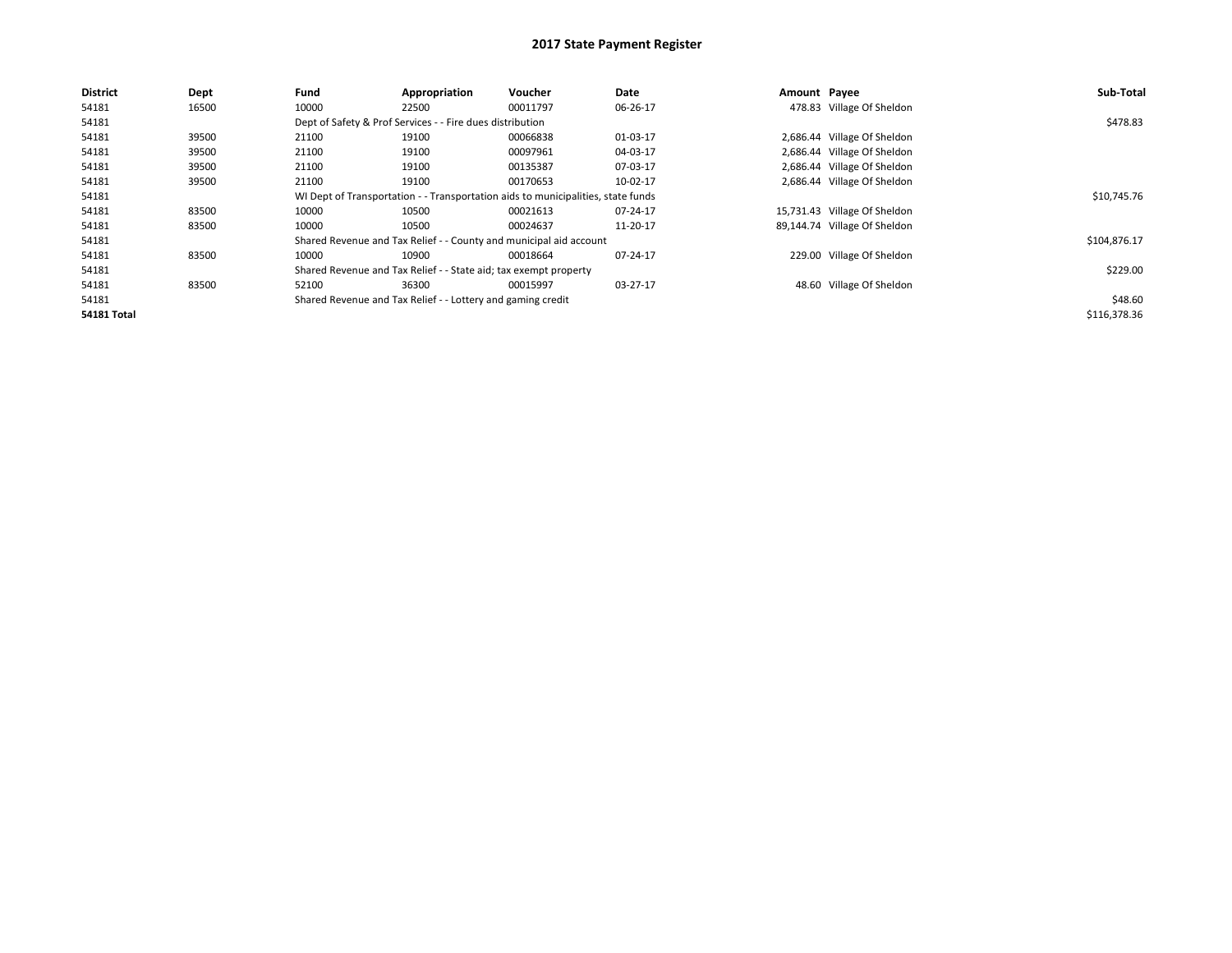| <b>District</b>    | Dept  | Fund  | Appropriation                                                    | Voucher                                                                          | Date     | Amount Payee |                           | Sub-Total   |
|--------------------|-------|-------|------------------------------------------------------------------|----------------------------------------------------------------------------------|----------|--------------|---------------------------|-------------|
| 54186              | 16500 | 10000 | 22500                                                            | 00011798                                                                         | 06-26-17 |              | 209.69 Village Of Tony    |             |
| 54186              |       |       | Dept of Safety & Prof Services - - Fire dues distribution        |                                                                                  |          |              |                           | \$209.69    |
| 54186              | 39500 | 21100 | 19100                                                            | 00066839                                                                         | 01-03-17 |              | 2,873.61 Village Of Tony  |             |
| 54186              | 39500 | 21100 | 19100                                                            | 00097962                                                                         | 04-03-17 |              | 2,873.61 Village Of Tony  |             |
| 54186              | 39500 | 21100 | 19100                                                            | 00135388                                                                         | 07-03-17 |              | 2,873.61 Village Of Tony  |             |
| 54186              | 39500 | 21100 | 19100                                                            | 00170654                                                                         | 10-02-17 |              | 2,873.61 Village Of Tony  |             |
| 54186              |       |       |                                                                  | WI Dept of Transportation - - Transportation aids to municipalities, state funds |          |              |                           | \$11.494.44 |
| 54186              | 83500 | 10000 | 10500                                                            | 00021614                                                                         | 07-24-17 |              | 5,629.48 Village Of Tony  |             |
| 54186              | 83500 | 10000 | 10500                                                            | 00024638                                                                         | 11-20-17 |              | 31,900.38 Village Of Tony |             |
| 54186              |       |       |                                                                  | Shared Revenue and Tax Relief - - County and municipal aid account               |          |              |                           | \$37,529.86 |
| 54186              | 83500 | 10000 | 10900                                                            | 00018665                                                                         | 07-24-17 |              | 127.00 Village Of Tony    |             |
| 54186              |       |       | Shared Revenue and Tax Relief - - State aid; tax exempt property |                                                                                  |          |              |                           | \$127.00    |
| <b>54186 Total</b> |       |       |                                                                  |                                                                                  |          |              |                           | \$49,360.99 |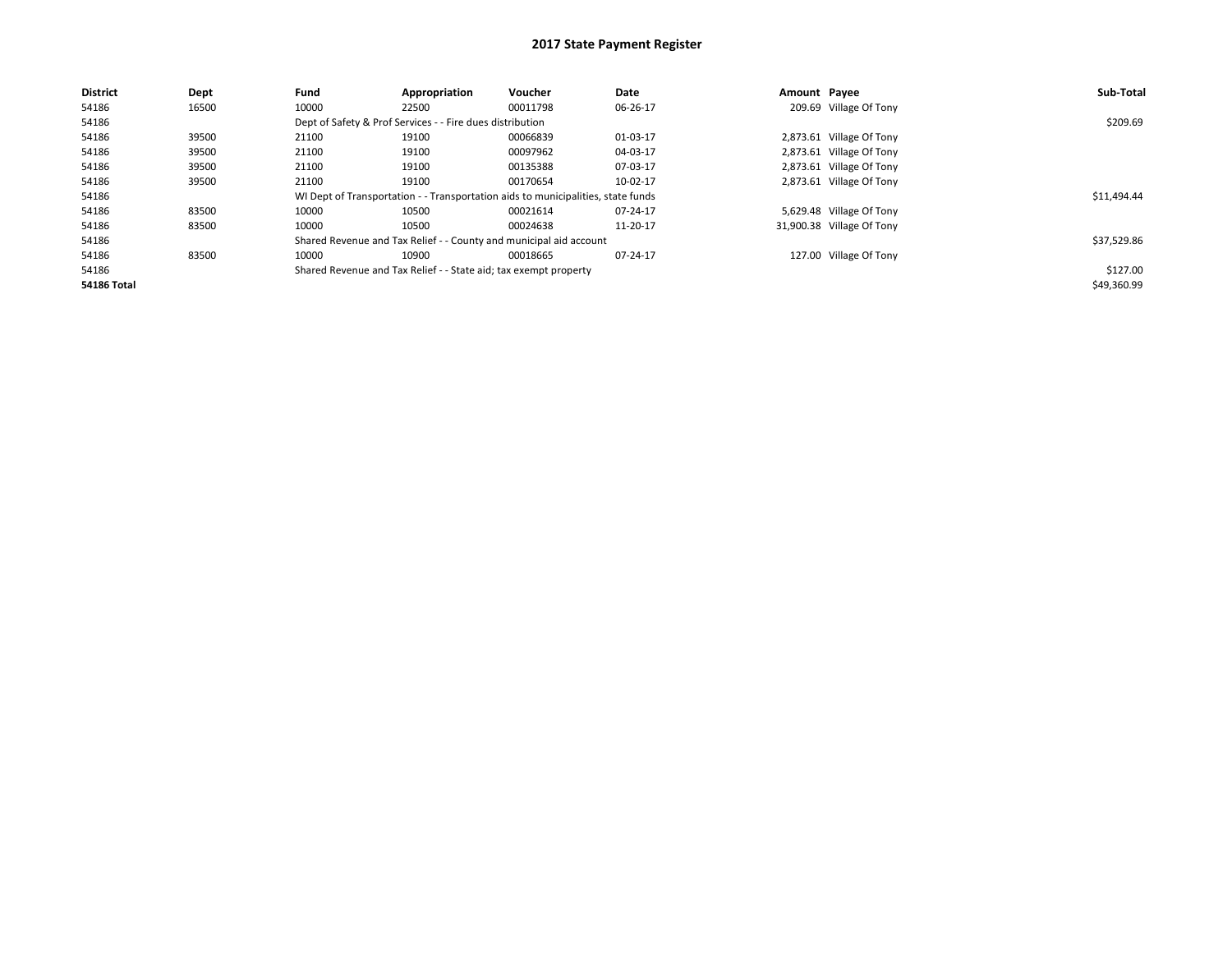| District           | Dept  | Fund  | Appropriation                                                      | Voucher                                                                            | Date                                                                                                         | Amount Payee |                                    | Sub-Total   |  |  |
|--------------------|-------|-------|--------------------------------------------------------------------|------------------------------------------------------------------------------------|--------------------------------------------------------------------------------------------------------------|--------------|------------------------------------|-------------|--|--|
| 54191              | 16500 | 10000 | 22500                                                              | 00011799                                                                           | 06-26-17                                                                                                     |              | 1,051.87 Weyerhaeuser, Village of  |             |  |  |
| 54191              |       |       | Dept of Safety & Prof Services - - Fire dues distribution          |                                                                                    |                                                                                                              |              |                                    | \$1,051.87  |  |  |
| 54191              | 37000 | 21200 | 16600                                                              | 00157963                                                                           | 06-19-17                                                                                                     |              | 19.23 Weyerhaeuser, Village of     |             |  |  |
| 54191              |       |       |                                                                    | Dept of Natural Resources - - General program operations - state funds; forestry   |                                                                                                              |              |                                    | \$19.23     |  |  |
| 54191              | 37000 | 21200 | 57100                                                              | 00157963                                                                           | 06-19-17                                                                                                     |              | 8.80 Weyerhaeuser, Village of      |             |  |  |
| 54191              |       |       |                                                                    |                                                                                    | Dept of Natural Resources - - Resource aids -- county forests, forest croplands and managed forest land aids |              |                                    | \$8.80      |  |  |
| 54191              | 37000 | 21200 | 58900                                                              | 00157963                                                                           | 06-19-17                                                                                                     |              | 88.45 Weyerhaeuser, Village of     |             |  |  |
| 54191              |       |       |                                                                    | Dept of Natural Resources - - Resource aids - distribution of closed acreage fees. |                                                                                                              |              |                                    | \$88.45     |  |  |
| 54191              | 37000 | 27400 | 67000                                                              | 00154199                                                                           | 06-01-17                                                                                                     |              | 565.76 Weyerhaeuser, Village of    |             |  |  |
| 54191              |       |       |                                                                    | Dept of Natural Resources - - Financial assistance for responsible units           |                                                                                                              |              |                                    | \$565.76    |  |  |
| 54191              | 39500 | 21100 | 19100                                                              | 00066840                                                                           | 01-03-17                                                                                                     |              | 2,810.22 Weyerhaeuser, Village of  |             |  |  |
| 54191              | 39500 | 21100 | 19100                                                              | 00097963                                                                           | 04-03-17                                                                                                     |              | 2,810.22 Weyerhaeuser, Village of  |             |  |  |
| 54191              | 39500 | 21100 | 19100                                                              | 00135389                                                                           | 07-03-17                                                                                                     |              | 2,810.22 Weyerhaeuser, Village of  |             |  |  |
| 54191              | 39500 | 21100 | 19100                                                              | 00170655                                                                           | 10-02-17                                                                                                     |              | 2,810.22 Weyerhaeuser, Village of  |             |  |  |
| 54191              |       |       |                                                                    | WI Dept of Transportation - - Transportation aids to municipalities, state funds   |                                                                                                              |              |                                    | \$11,240.88 |  |  |
| 54191              | 83500 | 10000 | 10500                                                              | 00021615                                                                           | 07-24-17                                                                                                     |              | 11,319.15 Weyerhaeuser, Village of |             |  |  |
| 54191              | 83500 | 10000 | 10500                                                              | 00024639                                                                           | 11-20-17                                                                                                     |              | 64,141.84 Weyerhaeuser, Village of |             |  |  |
| 54191              |       |       | Shared Revenue and Tax Relief - - County and municipal aid account |                                                                                    |                                                                                                              |              |                                    | \$75,460.99 |  |  |
| 54191              | 83500 | 10000 | 10900                                                              | 00018666                                                                           | 07-24-17                                                                                                     |              | 35.00 Weyerhaeuser, Village of     |             |  |  |
| 54191              | 83500 | 10000 | 10900                                                              | 00019944                                                                           | 07-24-17                                                                                                     |              | 129.00 Weyerhaeuser, Village of    |             |  |  |
| 54191              |       |       | Shared Revenue and Tax Relief - - State aid; tax exempt property   |                                                                                    |                                                                                                              |              |                                    | \$164.00    |  |  |
| 54191              | 83500 | 10000 | 50100                                                              | 00015380                                                                           | 01-31-17                                                                                                     |              | 61.86 Weyerhaeuser, Village of     |             |  |  |
| 54191              |       |       | Shared Revenue and Tax Relief - - Payments for municipal services  |                                                                                    |                                                                                                              |              |                                    |             |  |  |
| <b>54191 Total</b> |       |       |                                                                    |                                                                                    |                                                                                                              |              |                                    | \$88,661.84 |  |  |